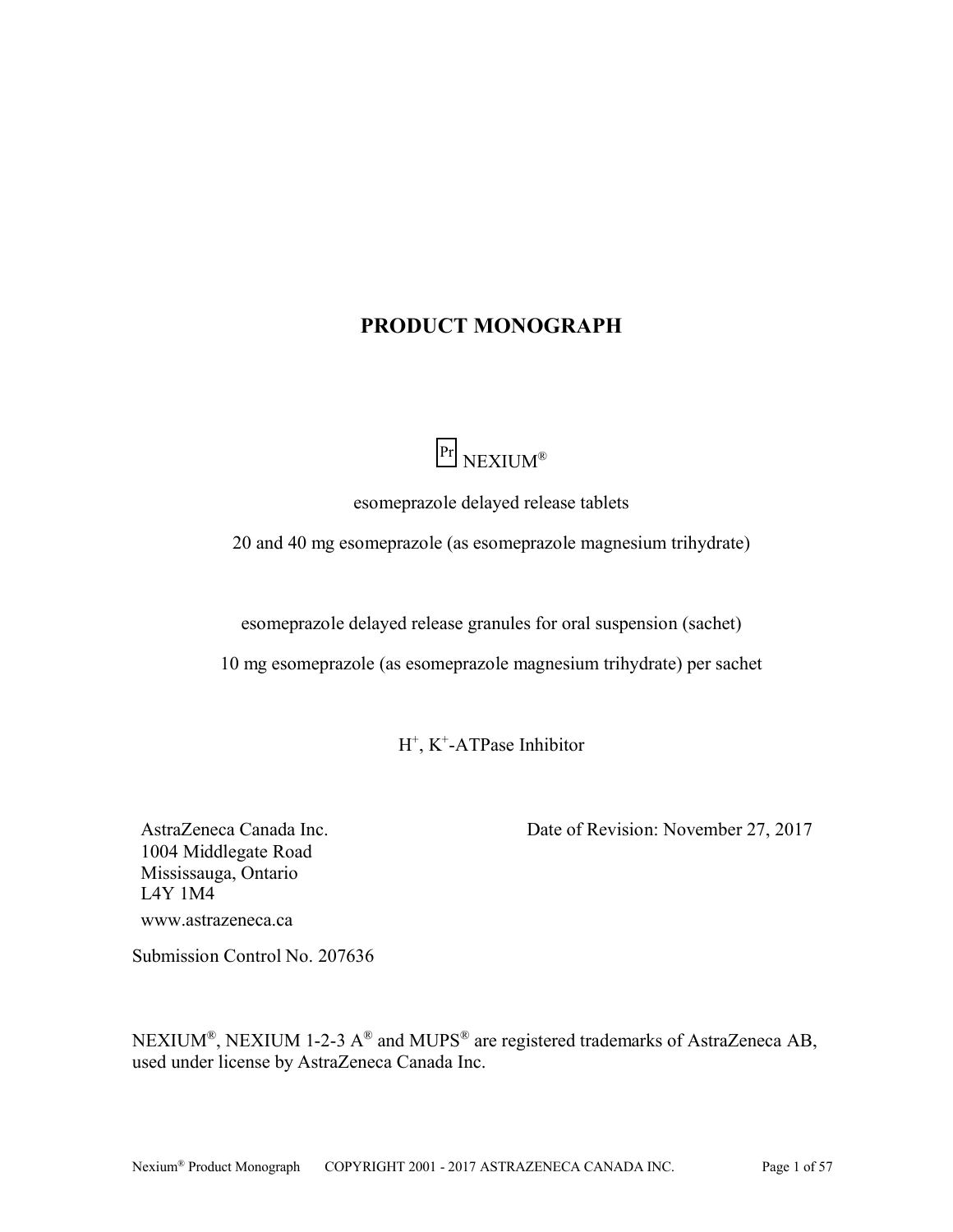# **TABLE OF CONTENTS**

<span id="page-1-0"></span>

| $\mathcal{D}_{\mathcal{L}}$ |
|-----------------------------|
|                             |
|                             |
|                             |
|                             |
|                             |
|                             |
| 17                          |
|                             |
|                             |
|                             |
|                             |
|                             |
| 30                          |
|                             |
|                             |
|                             |
| 43                          |
| 47                          |
| 50                          |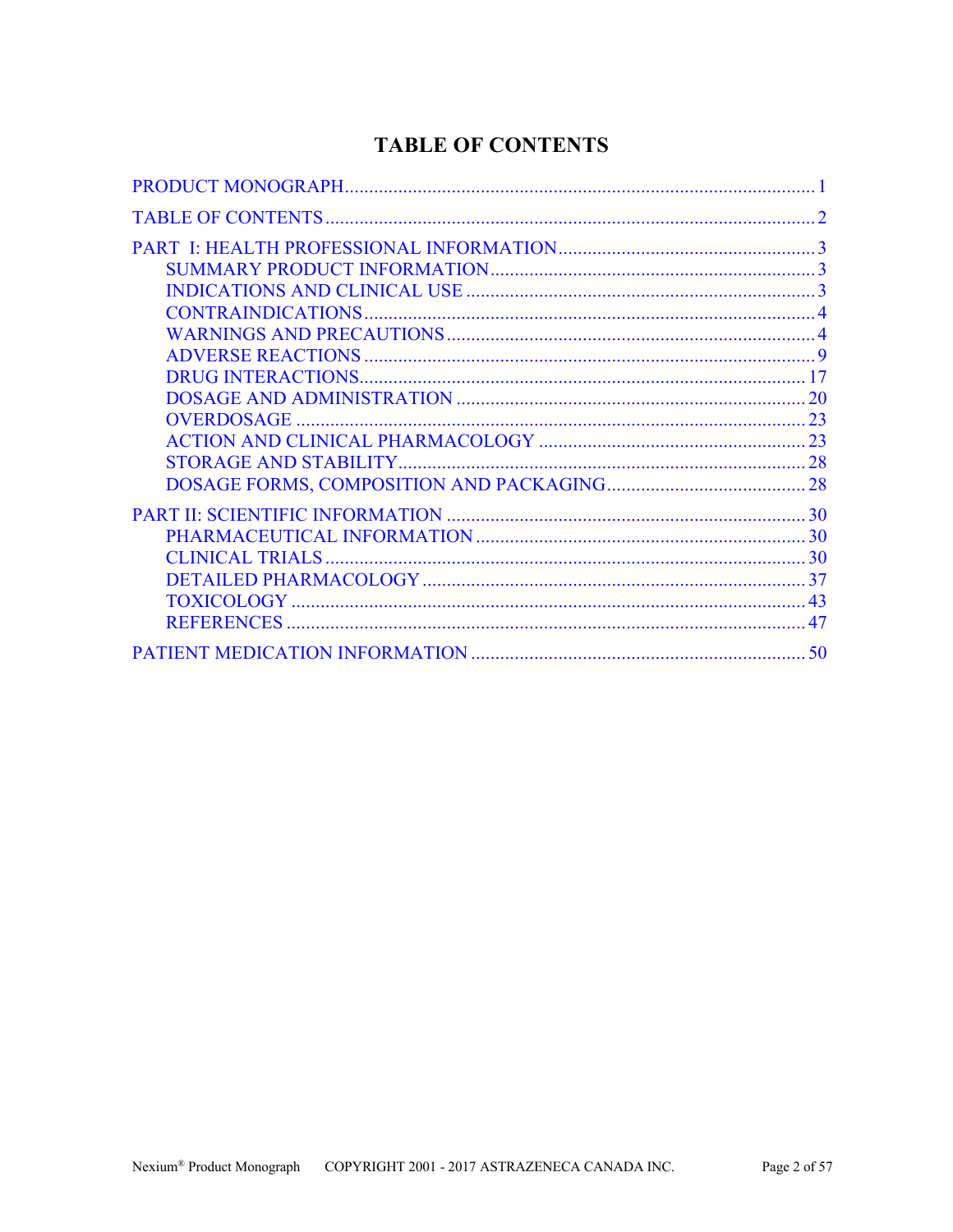# Pr **NEXIUM®**

esomeprazole delayed release tablets

esomeprazole delayed release granules for oral suspension (sachet)

# **PART I: HEALTH PROFESSIONAL INFORMATION**

# <span id="page-2-2"></span><span id="page-2-1"></span>**SUMMARY PRODUCT INFORMATION**

| Route of<br>Administration | Dosage Form / Strength                                          | <b>Clinically Relevant Nonmedicinal</b><br><b>Ingredients</b>                  |
|----------------------------|-----------------------------------------------------------------|--------------------------------------------------------------------------------|
| Oral                       | tablet $/$ 20 mg and 40 mg<br>esomeprazole                      | none<br>For a complete listing see Dosage Forms,<br>Composition and Packaging. |
| Oral                       | granules for oral suspension /<br>10 mg esomeprazole per sachet | none<br>For a complete listing see Dosage Forms,<br>Composition and Packaging. |

# <span id="page-2-0"></span>**INDICATIONS AND CLINICAL USE**

# **Adults**

NEXIUM (esomeprazole) is indicated for treatment of conditions where a reduction in gastric acid secretion is required such as:

- reflux esophagitis
- maintenance treatment of patients with reflux esophagitis
- nonerosive reflux disease (NERD) (i.e. heartburn and regurgitation)
- healing of NSAID<sup>\*</sup>-associated gastric ulcers
- reduction of risk of NSAID-associated gastric ulcers
- treatment of pathological hypersecretory conditions, including Zollinger-Ellison syndrome
- *Helicobacter pylori* (*H. pylori)* eradication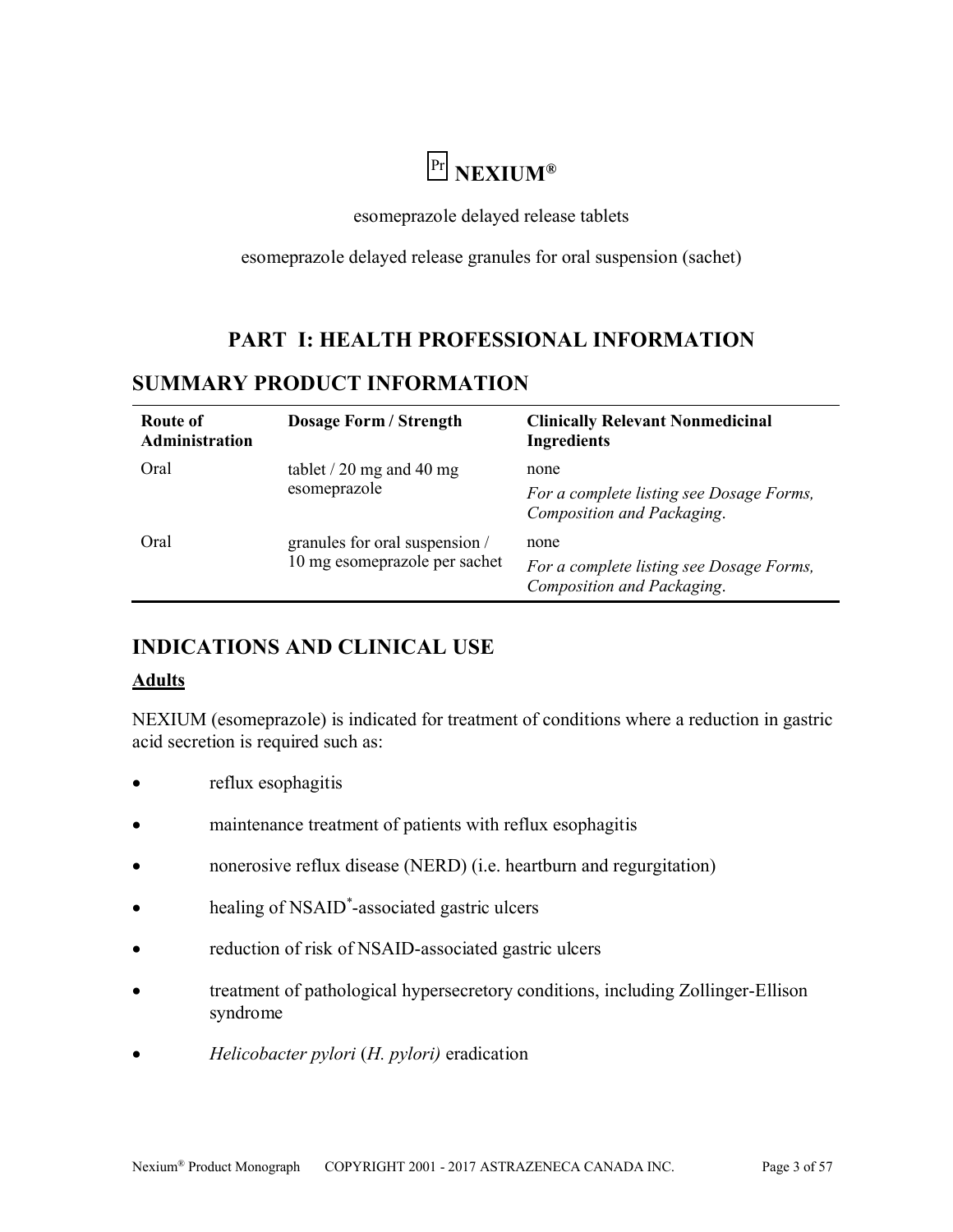NEXIUM, in combination with clarithromycin and amoxicillin, is indicated for the treatment of patients with duodenal ulcer disease associated with *Helicobacter pylori* infection to eradicate the *H. pylori* and heal ulcers. Eradication of *H. pylori* has been shown to reduce the risk of duodenal ulcer recurrence.

\*Note: Superiority of NEXIUM over ranitidine 150 mg BID with the use of non-selective NSAIDs was demonstrated. Superiority was not established with the use of COX-2 selective NSAIDs alone due to the small number of patients analysed in this subgroup (See Table 10 in the Clinical Trial section)

# **Pediatrics (1-17 years of age)**

NEXIUM (esomeprazole) is indicated for treatment of conditions where a reduction in gastric acid secretion is required such as:

- reflux esophagitis
- nonerosive reflux disease (NERD) (i.e. heartburn and regurgitation)

# <span id="page-3-1"></span>**CONTRAINDICATIONS**

- Hypersensitivity to esomeprazole, substituted benzimidazoles or any of the components of this medication (see Dosage Forms, Composition and Packaging).
- When used for eradication of *Helicobacter pylori*, the contraindications for amoxicillin and clarithromycin as found in the corresponding Product Monographs should be taken into consideration.
- Co-administration with rilprivirine is contraindicated.

# <span id="page-3-0"></span>**WARNINGS AND PRECAUTIONS**

# **General**

In the presence of any alarm symptom (*e.g*., significant unintentional weight loss, recurrent vomiting, dysphagia, hematemesis or melena), and/or when gastric ulcer is suspected or present, malignancy should be excluded, as treatment may alleviate symptoms and delay diagnosis.

# **Antibiotic Combination Therapy:**

Pseudomembranous colitis has been reported with nearly all antibacterial agents, including clarithromycin and amoxicillin, which are used together with PPIs for the treatment of *H. pylori*, and may range in severity from mild to life threatening. Therefore, it is important to consider this diagnosis in patients who present with diarrhea subsequent to the administration of antibacterial agents.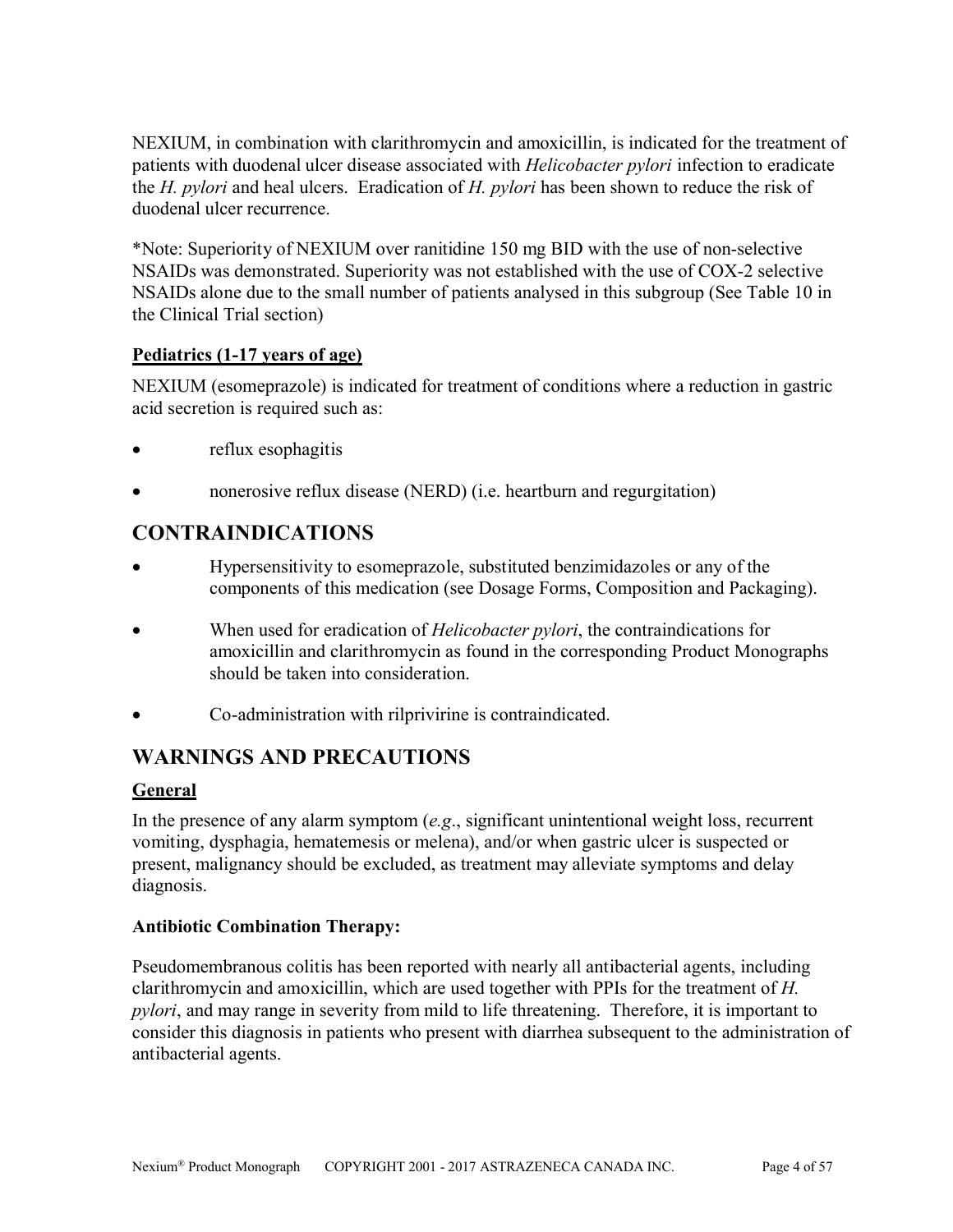Treatment with antibacterial agents alters the normal flora of the colon and may permit overgrowth of *Clostridia*. Studies indicate that a toxin produced by *Clostridium difficile* is a primary cause of "antibiotic-associated colitis".

After the diagnosis of pseudomembranous colitis has been established, therapeutic measures should be initiated. Mild cases of pseudomembranous colitis usually respond to discontinuation of the drug alone. In moderate to severe cases, consideration should be given to management with fluids and electrolytes, protein supplementation, and treatment with an antibacterial drug clinically effective against *Clostridium difficile* colitis.

# *Clostridium Difficile* **Associated Diarrhea:**

Decreased gastric acidity due to any means, including any proton pump inhibitors, increases gastric counts of bacteria normally present in the gastrointestinal tract. Treatment with proton pump inhibitors can lead to an increased risk of gastrointestinal infections such as *Salmonella*, *Campylobacter* and *Clostridium difficile*.

An increased risk for *Clostridium difficile* infection (CDI) and *Clostridium difficile* associated diarrhea (CDAD) has been observed in association with PPI use in several observational studies. CDI/CDAD should be considered in the differential diagnosis for diarrhea that does not improve. Additional risk factors for CDI and CDAD include recent hospitalization, the use of antibiotics, old age and the presence of comorbidities.

Patients should be prescribed PPIs at the lowest dose and for the shortest duration required for the condition being treated and be reassessed to ascertain whether continued PPI therapy remains beneficial.

# **Concomitant use of clopidogrel:**

Results from studies in healthy subjects have shown a pharmacokinetic/pharmacodynamic interaction between clopidogrel (300 mg loading dose/75mg daily maintenance dose) and esomeprazole (40 mg once daily) resulting in decreased exposure to the active metabolite of clopidogrel by an average of 40%, and resulting in decreased maximum inhibition of (ADP induced) platelet aggregation by an average of 14%. Based on these data, concomitant use of esomeprazole and clopidogrel should be avoided (see DRUG INTERACTIONS).

# **Concomitant use of Proton Pump Inhibitors (PPIs) with Methotrexate:**

Literature suggests that concomitant use of PPIs with methotrexate (primarily at high dose) may elevate and prolong serum levels of methotrexate and/or its metabolite, possibly leading to methotrexate toxicities. A temporary withdrawal of the PPI may be considered in some patients receiving treatments with high dose methotrexate (see DRUG INTERACTIONS).

### **Carcinogenesis and Mutagenesis**

Long-term toxicity studies of omeprazole, revealed the gastric mucosa as the target organ. The carcinogenic potential of esomeprazole was assessed using omeprazole studies. In the rat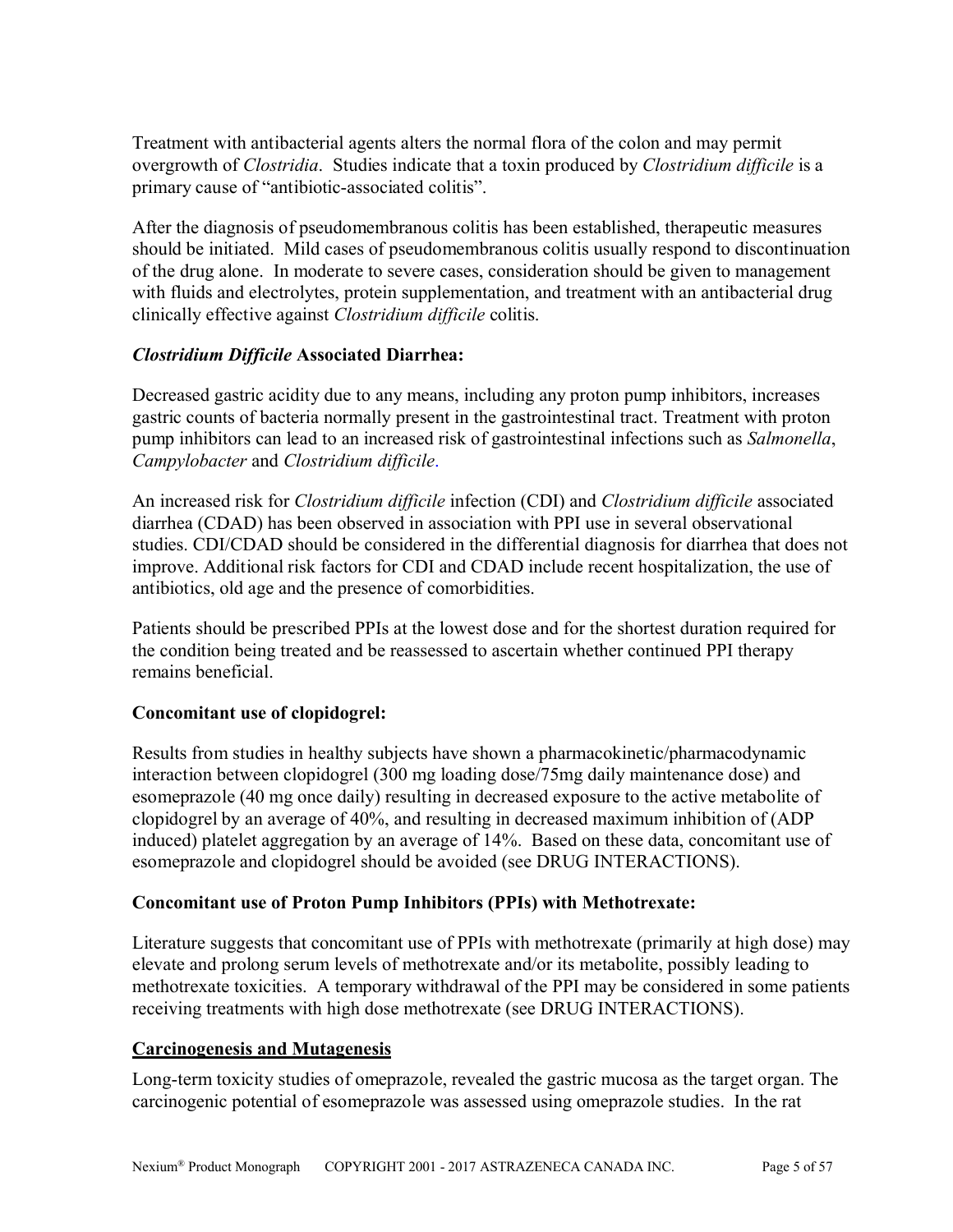carcinogenicity study (24 months), ECL-cell carcinoids were found in some animals treated with 14-140 mg/kg/day for their normal life span. ECL-cell carcinoids were seen in a background of ECL-cell hyperplasia. No ECL-cell carcinoids were identified in the carcinogenicity study in mice or in long-term (up to 7 years) general toxicity studies in dogs.

A vast number of studies have revealed that pronounced and sustained hypergastrinemia is the mechanism behind the development of the gastric ECL-cell carcinoids in the rat. Such ECL carcinoids have been seen in rats after life-long treatment with other inhibitors of acid secretion such as H2-receptor blockers and other proton pump inhibitors. Partial fundectomy in rats results in hypergastrinemia and gastric ECL-cell carcinoids in the remaining part of the fundic mucosa, towards the end of the rats' life span.

Treatment with NEXIUM (esomeprazole) for up to 1 year in more than 800 patients has not resulted in any significant pathological changes in the gastric oxyntic endocrine cells. Shortterm treatment and long-term treatment with the racemate, omeprazole, capsules in a limited number of patients for up to 11 years have not resulted in any significant pathological changes in gastric oxyntic endocrine cells.

During treatment with all antisecretory drugs serum gastrin increases in response to the decreased acid secretion. The effect of NEXIUM on serum gastrin concentrations was evaluated in approximately 2,700 patients in clinical trials up to 8 weeks and in over 1,300 patients for up to 6-12 months (daily doses of either 20 or 40 mg). The mean fasting gastrin level increased in a dose-related manner. This increase reached a plateau (approximately 100 pg/mL) within two to three months of therapy and returned to baseline levels (approximately 30-40 pg/mL) within four weeks after discontinuation of therapy.

# **Drug Interactions with Antiretroviral Drugs**

PPIs have been reported to interact with some antiretroviral drugs. The clinical importance and the mechanisms behind these interactions are not always known. A change in gastric pH may change the absorption of the antiretroviral drug. Other possible mechanisms are via CYP 2C19.

# **Rilpivirine:**

Co-administration is contraindicated due to significant decrease in rilpivirine exposure and loss of therapeutic effect (see CONTRAINDICATIONS).

### **Atazanavir and Nelfinavir:**

Co-administration with atazanavir or nelfinavir is not recommended due to decreased atazanavir and nelfinavir exposure (see the REYATAZ AND VIRACEPT Product Monographs).

If the combination of NEXIUM with atazanavir is judged unavoidable, close clinical monitoring is recommended in combination with the use of 400 mg atazanavir/100 mg ritonavir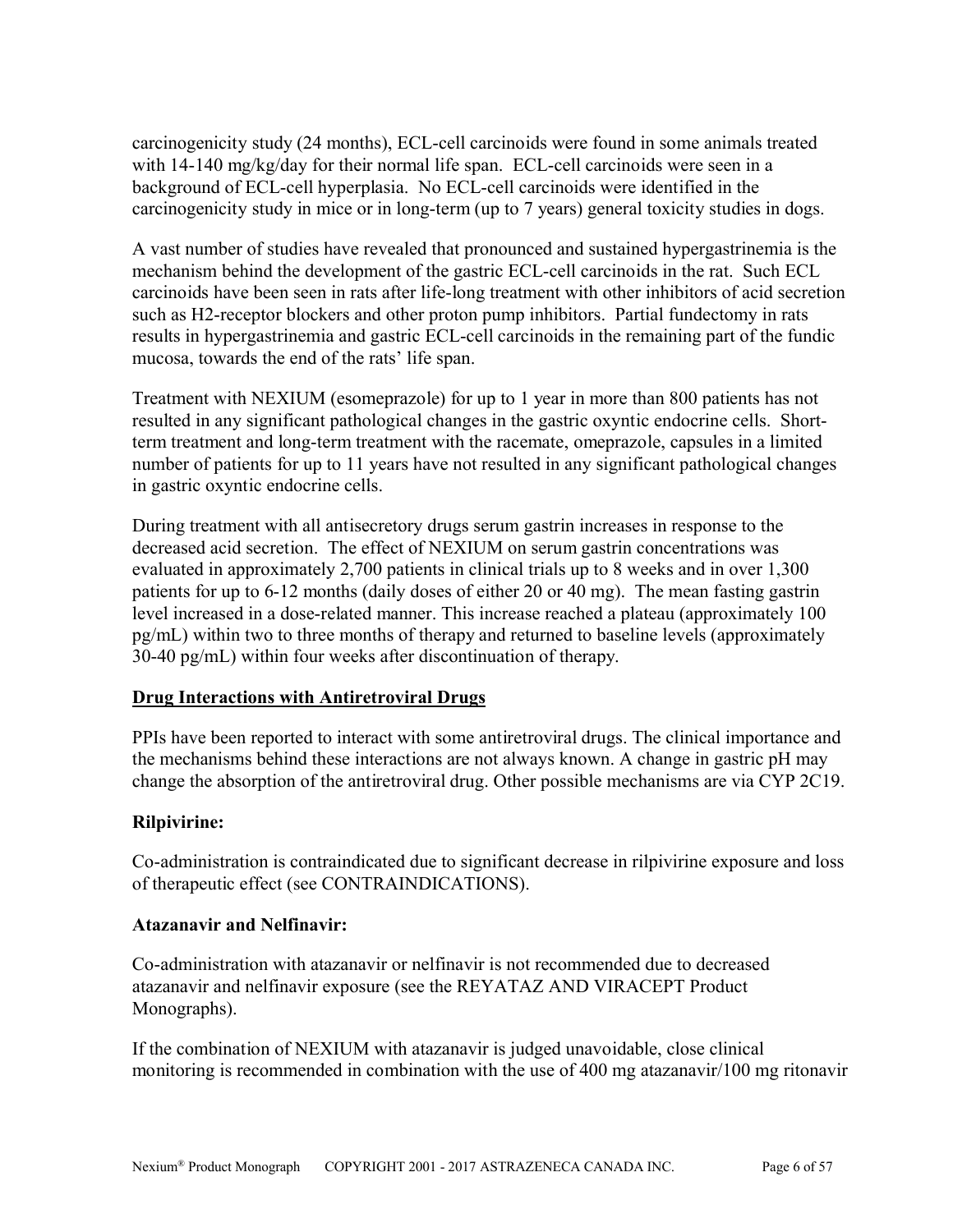dose; the dose of Nexium should not exceed an equivalent dose omeprazole of 20 mg daily (see REYATAZ Product Monograph).

### **Saquinavir:**

If NEXIUM is co-administered with saquinavir/ritonavir, caution and monitoring for potential saquinavir toxicities, including gastrointestinal symptoms, increased triglycerides, deep vein thrombosis and QT prolongation are recommended. Dose reduction of saquinavir should be considered from the safety perspective for individual patients (see INVIRASE Product Monograph).

### **Endocrine and Metabolism**

Hypomagnesaemia, Hypokalemia and Hypocalcemia: The chronic use of PPIs may lead to hypomagnesaemia. Moreover, hypokalemia and hypocalcemia have been reported in the literature as accompanying electrolyte disorders.

Cyanocobalamin (Vitamin B12) Deficiency: The prolonged use of PPIs, may impair the absorption of protein-bound Vitamin B12 and may contribute to the development of cyanocobalamin (Vitamin B12) deficiency.

### **Immune**

### **Subacute cutaneous lupus erythematosus:**

Subacute cutaneous lupus erythematosus (SCLE) has been reported with the use of PPIs. If lesions occur, especially in sun-exposed areas of the skin, and if accompanied by arthralgia, the patient should seek medical help promptly and the health care professional should consider stopping NEXIUM. The occurrence of SCLE with previous PPI treatment may increase the risk of SCLE with other PPIs (see ADVERSE REACTIONS, Post-Market Adverse Drug Reactions).

### **Interference with Laboratory Tests**

During treatment with antisecretory drugs, chromogranin A (CgA) increases due to decreased gastric acidity. Increased CgA levels may interfere with investigations for neuroendocrine tumours. To avoid this interference, NEXIUM treatment should be stopped 14 days before CgA measurements (see DRUG INTERACTIONS).

### **Musculoskeletal and Connective Tissue**

Bone Fracture: Several published observational studies suggest that proton pump inhibitor (PPI) therapy may be associated with an increased risk for osteoporosis-related fractures of the hip, wrist, or spine. The risk of fracture was increased in patients who received high-dose, defined as multiple daily doses, and long-term PPI therapy (a year or longer). Patients should use the lowest dose and shortest duration of PPI therapy appropriate to the condition being treated. Patients at risk for osteoporosis-related fractures should be managed according to established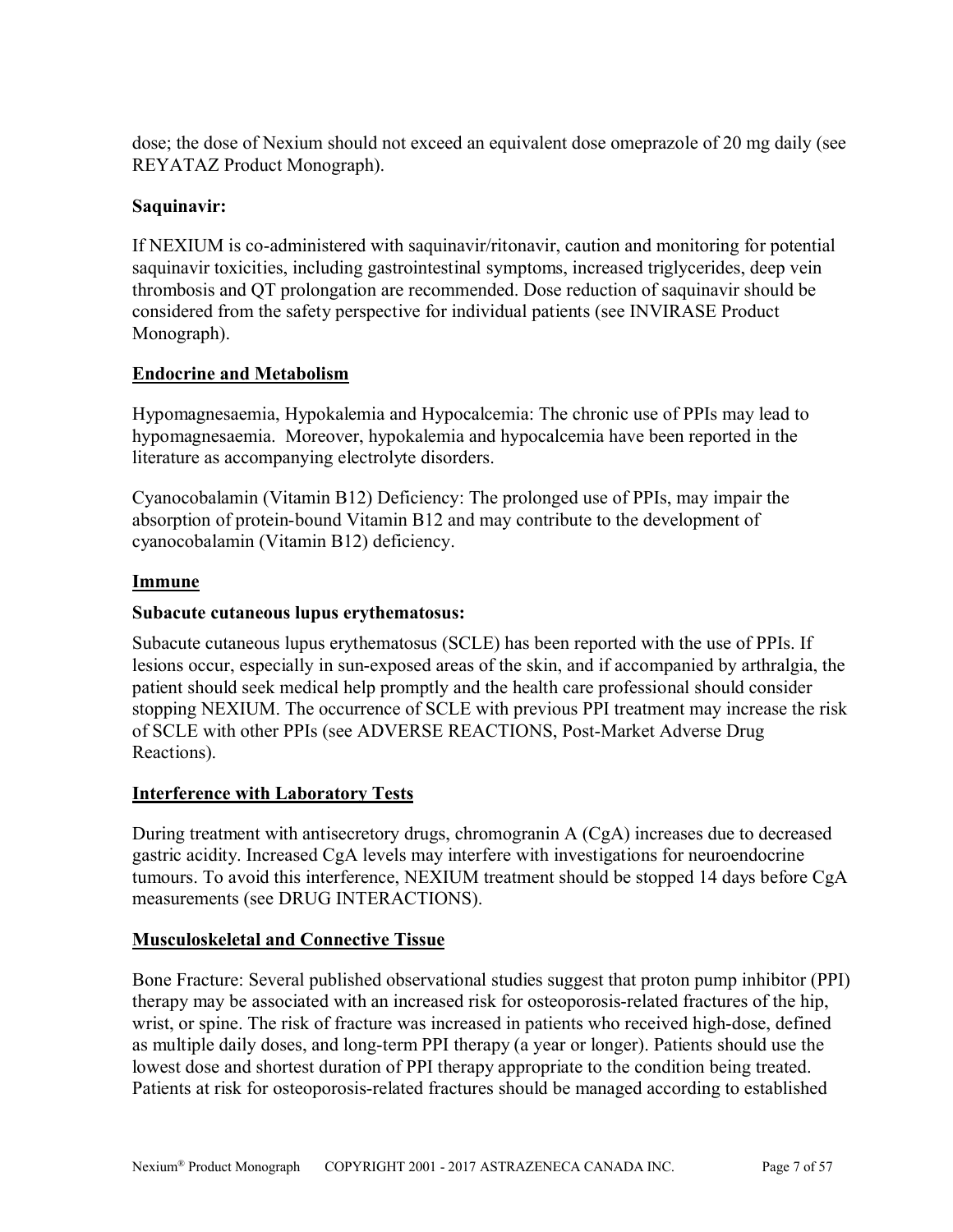treatment guidelines (see DOSAGE AND ADMINISTRATION and ADVERSE REACTIONS).

### **Special Populations**

**Pregnant Women:** The safety of NEXIUM in pregnancy has not been established. NEXIUM should not be administered to pregnant women unless the expected benefits outweigh the potential risks.

**Nursing Women:** It has not been investigated whether or not esomeprazole is excreted in human breast milk. No studies in lactating women have been performed. Therefore, NEXIUM should not be given to nursing mothers unless its use is considered essential.

**Pediatrics (1-17 years of age):** The use of NEXIUM in pediatric patients (1 to 17 years of age) for the short term treatment (up to 8 weeks) of GERD is supported by extrapolation of results already included in the currently approved labelling from a) adequate and wellcontrolled studies in adults that supported the approval of NEXIUM for adults, and additionally from b) safety and pharmacokinetic studies performed in pediatric patients (see ADVERSE REACTIONS, Clinical Trial Adverse Drug Reactions, Pediatrics (1-17 years of age), ACTION AND CLINICAL PHARMACOLOGY, Pharmacokinetics, Special Populations and Conditions, Pediatrics (1-17 years of age) and CLINICAL TRIALS, In Pediatrics (1-17 years of age)).

No data is currently available in children (1-11 years of age) with hepatic insufficiency (see DOSAGE AND ADMINISTRATION).

The safety and effectiveness of NEXIUM have not yet been established in pediatric patients <1 years of age.

**Geriatrics (> 71 years of age)**: The metabolism of NEXIUM is not significantly changed in elderly subjects. Following repeated oral dosing with 40 mg NEXIUM in healthy elderly subjects (6 males, 8 females; 71 to 80 years of age), AUC and  $C_{\text{max}}$  values measured were similar to those previously measured in young GERD patients (ratio of AUC values in elderly vs. GERD subjects: 1.25; ratio of  $C_{\text{max}}$  values: 1.18). Therefore, dose adjustment is not required in the elderly.

Benefits of use of PPIs should be weighed against the increased risk of fractures as patients in this category may already be at high risk for osteoporosis-related fractures. If the use of PPIs is required, they should be managed carefully according to established treatment guidelines (see DOSAGE AND ADMINISTRATION and ADVERSE REACTIONS).

Gender: The AUC and C<sub>max</sub> values were slightly higher (13%) in females than in males at steady state. Dosage adjustment based on gender is not necessary.

**Hepatic Insufficiency:** The metabolism of esomeprazole magnesium in patients with mild to moderate liver dysfunction (Child Pugh Class A or B), is similar to that in patients with symptoms of GERD with normal liver function. Metabolism of esomeprazole is decreased in patients with severe liver dysfunction (Child Pugh Class C) resulting in a doubling of the area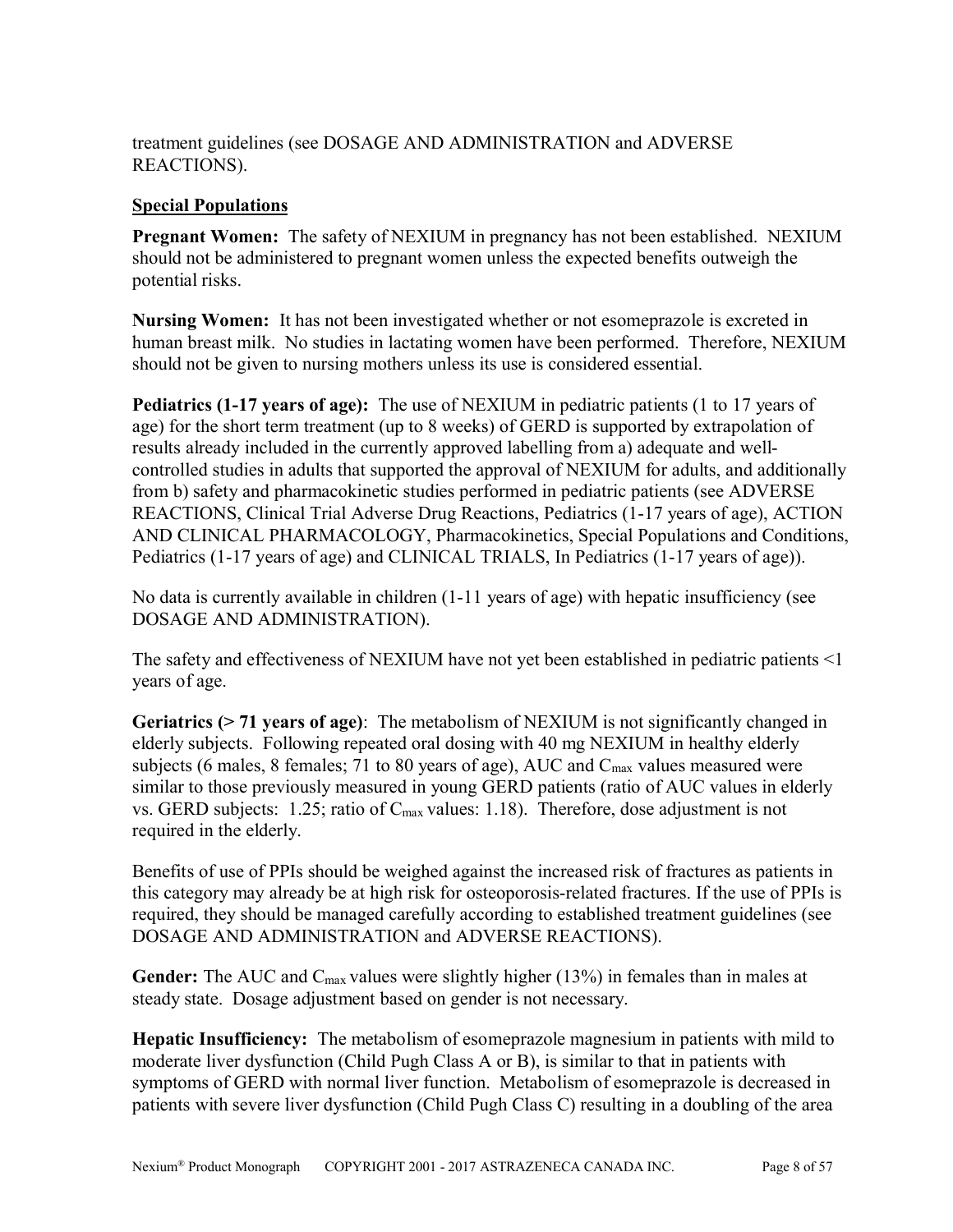under the plasma concentration-time curve of esomeprazole. The plasma elimination half-life in patients with severe liver dysfunction is still very short (3 hours) relative to the dosing interval (24 hours). Esomeprazole and its major metabolites do not show any tendency to accumulate with once-daily dosing. Dose adjustment is not required in patients with mild to moderate liver impairment. A daily dose of 20 mg in patients with severe liver disease should not, as a rule, be exceeded (see DOSAGE AND ADMINISTRATION).

**Renal Insufficiency:** Since the kidney is responsible for the excretion of metabolites of esomeprazole but not for the elimination of the parent compound, the metabolism of esomeprazole is not expected to be changed in patients with impaired renal function. Esomeprazole is extensively protein-bound and is, therefore, not expected to be readily dialyzable. Dose adjustment is not required in patients with impaired renal function (see DOSAGE AND ADMINISTRATION).

**Poor Metabolizers:** The CYP 2C19 and CYP 3A4 isozymes are responsible for metabolism of esomeprazole. CYP 2C19, which is involved in the metabolism of all available proton pump inhibitors, exhibits polymorphism. Approximately 3% of Caucasians and 15-20% of Asians lack CYP 2C19 and are termed "poor metabolizers". At steady state, the ratio of AUC in poor metabolizers to AUC in the rest of the population is approximately 2. Dosage adjustment of NEXIUM based on CYP 2C19 status is not necessary.

# **Monitoring and Laboratory Tests**

The clinical documentation for NEXIUM does not support the need for routine laboratory monitoring of response to therapy. (See WARNINGS and PRECAUTIONS – Carcinogenesis and Mutagenesis for effects of NEXIUM on serum gastrin levels and ADVERSE REACTIONS – Post-Market Adverse Drug Reactions for effects on liver functioning).

# <span id="page-8-0"></span>**ADVERSE REACTIONS**

# **Adverse Drug Reaction Overview**

NEXIUM (esomeprazole) is well-tolerated. Most adverse reactions have been mild and transient, showing no consistent relationship with treatment.

Adverse reactions have been recorded during controlled clinical investigations in >8500 adult patients exposed to NEXIUM. Additionally >1200 adult subjects/patients were exposed to NEXIUM in Phase I studies. Among reactions which occurred with a frequency of >1% in clinical studies, only headache, diarrhea, flatulence, abdominal pain, nausea, vomiting, dizziness and dry mouth are thought to be associated with the use of NEXIUM.

Adverse reactions have been recorded during a clinical investigation in 109 pediatric patients (1-11 years of age) exposed to NEXIUM. Among reactions which occurred with a frequency of >1% in clinical studies, only diarrhea, headache and somnolence are associated with the use of NEXIUM. No new safety concerns were identified. Adverse reactions have also been recorded during a clinical investigation in 149 pediatric patients (12-17 years of age) exposed to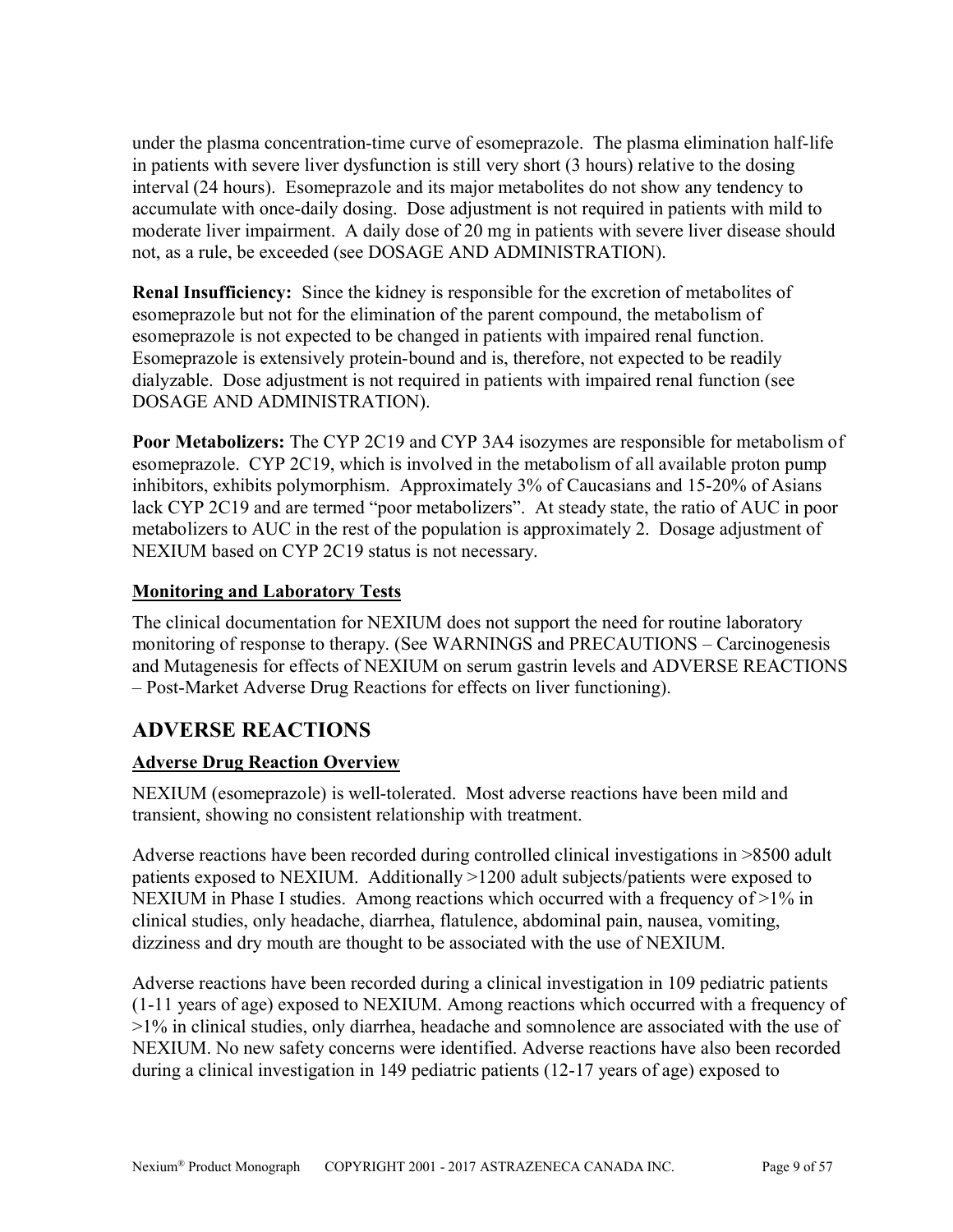NEXIUM. The treatment related adverse event profile was found to be consistent with that seen in adults.

# **Clinical Trial Adverse Drug Reactions**

Because clinical trials are conducted under very specific conditions the adverse reaction rates observed in the clinical trials may not reflect the rates observed in practice and should not be compared to the rates in the clinical trials of another drug. Adverse drug reaction information from clinical trials is useful for identifying drug-related adverse events and for approximating rates.

# *Adults*

The following adverse reactions, irrespective of causal relationship, were reported (at a rate of more than 1%) in controlled short-term (up to 8 weeks) clinical trials involving 5668 patients:

# **Table 1 Percentage of Patients Reporting Adverse Reactions, Irrespective of Causal Relationship, (at a Rate of More than 1%) in Short Term Clinical Trials (Up to 8 weeks) Treated With NEXIUM.**

| <b>Adverse Reaction</b> | <b>All studies</b>                                 | <b>Placebo controlled studies</b>                 |                          |
|-------------------------|----------------------------------------------------|---------------------------------------------------|--------------------------|
|                         | <b>NEXIUM</b><br>$(20 \& 40$ mg)<br>$n = 5668$ (%) | <b>NEXIUM</b><br>$(20 \& 40$ mg)<br>$n = 470$ (%) | Placebo<br>$n = 240$ (%) |
| <b>Body as a Whole</b>  |                                                    |                                                   |                          |
| Headache                | 8.4                                                | 6.6                                               | 7.5                      |
| Gastrointestinal        |                                                    |                                                   |                          |
| Diarrhea                | 5.7                                                | 5.7                                               | 4.2                      |
| Abdominal Pain          | 3.6                                                | 5.7                                               | 2.5                      |
| Nausea                  | 3.5                                                | 5.1                                               | 5.4                      |
| Flatulence              | 3.3                                                | 3.2                                               | -                        |
| Gastritis               | 2.1                                                |                                                   |                          |
| Constipation            | 1.6                                                | 1.7                                               | 1.3                      |
| Vomiting                | 1.4                                                | 1.1                                               | 1.7                      |
| Mouth dry               | 1.3                                                | 1.3                                               |                          |
| <b>Respiratory</b>      |                                                    |                                                   |                          |
| Respiratory infection   | 3.8                                                | 1.9                                               | 3.8                      |
| <b>Sinusitis</b>        | 1.7                                                | 2.8                                               | 2.5                      |
| Pharyngitis             | 1.3                                                | 0.4                                               | 1.3                      |
| <b>Nervous System</b>   |                                                    |                                                   |                          |
| <b>Dizziness</b>        | 1.2                                                | 0.9                                               | 1.7                      |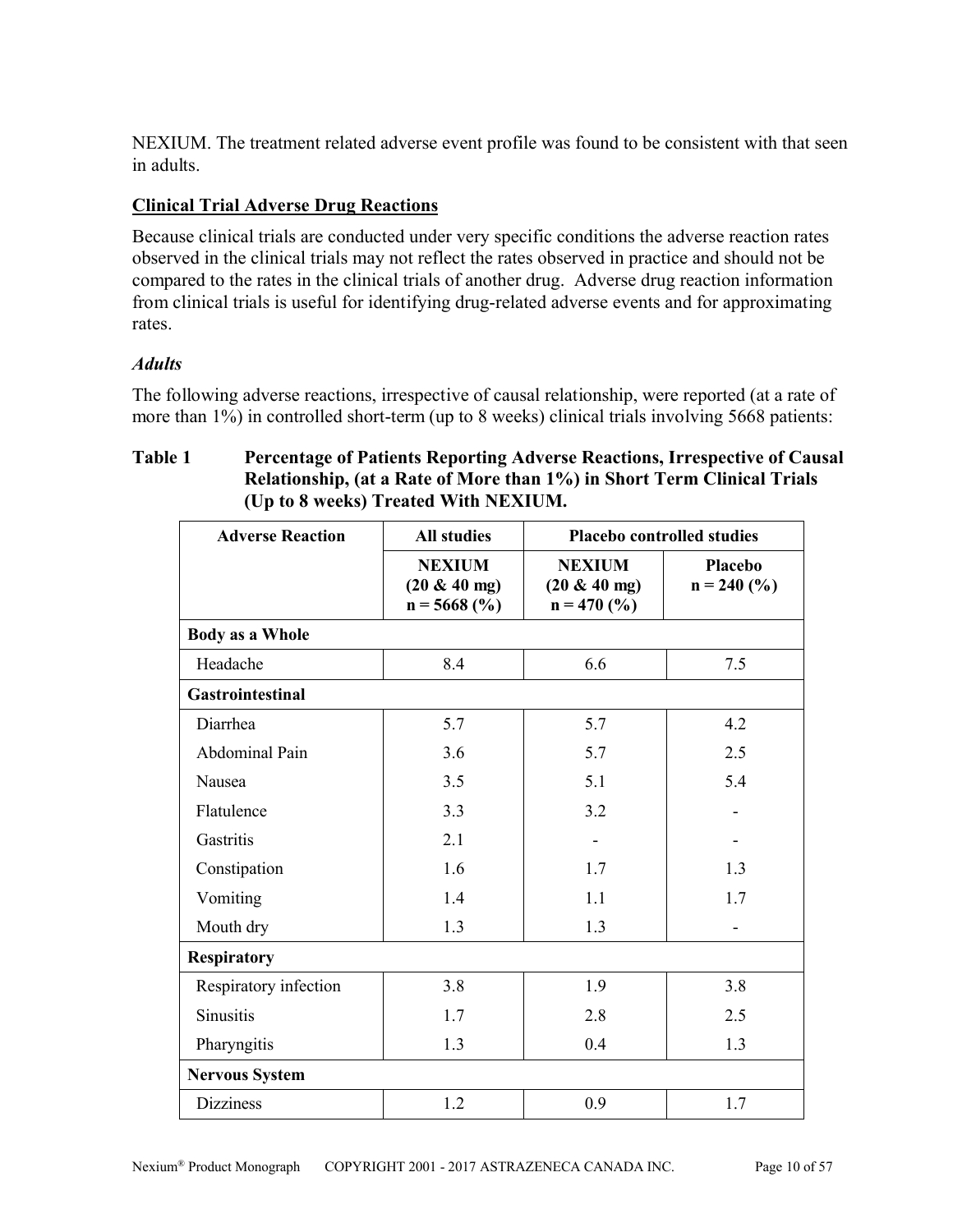| <b>Adverse Reaction</b>     | <b>All studies</b>                                 | <b>Placebo controlled studies</b>                 |                                 |
|-----------------------------|----------------------------------------------------|---------------------------------------------------|---------------------------------|
|                             | <b>NEXIUM</b><br>$(20 \& 40$ mg)<br>$n = 5668$ (%) | <b>NEXIUM</b><br>$(20 \& 40$ mg)<br>$n = 470$ (%) | <b>Placebo</b><br>$n = 240$ (%) |
| <b>Resistance Mechanism</b> |                                                    |                                                   |                                 |
| Viral infection             | 1.1                                                |                                                   | 0.4                             |

In clinical trials up to 6 months' duration, the following adverse reactions were reported.

**Table 2 Percentage of Patients Reporting Adverse Reactions, Irrespective of Causal Relationship, (at a Rate of More than 3%) in Clinical Trials Up to 6 Months' Duration Treated With NEXIUM.**

| <b>Adverse Reaction</b>         | <b>NEXIUM</b><br>$(10, 20 \& 40$ mg)<br>$n = 519$ (%) | <b>Placebo</b><br>$n = 169$ (%) |  |
|---------------------------------|-------------------------------------------------------|---------------------------------|--|
| <b>Body as a Whole</b>          |                                                       |                                 |  |
| Headache                        | 6.6                                                   | 4.1                             |  |
| <b>Gastrointestinal</b>         |                                                       |                                 |  |
| Gastritis/gastritis aggravated* | 6.2                                                   | 5.3                             |  |
| Flatulence                      | 5.0                                                   | 1.8                             |  |
| Diarrhea                        | 6.7                                                   | 3.0                             |  |
| Abdominal pain                  | 3.7                                                   | 2.4                             |  |
| Nausea/nausea aggravated        | 4.8                                                   | 2.4                             |  |
| Vomiting/vomiting aggravated    | 3.3                                                   | 1.2                             |  |
| <b>Respiratory</b>              |                                                       |                                 |  |
| Respiratory infection           | 8.5                                                   | 3.0                             |  |
| <b>Sinusitis</b>                | 4.2                                                   | 1.8                             |  |
| <b>Resistance Mechanism</b>     |                                                       |                                 |  |
| Viral infection                 | 3.7                                                   | 1.8                             |  |
| <b>Miscellaneous</b>            |                                                       |                                 |  |
| Accident and/or injury          | 3.7                                                   | 1.8                             |  |

\*endoscopic assessment

Additionally, the following adverse reactions (irrespective of causality) were each reported at a rate of >1% with NEXIUM in these same long-term studies (n=519): rash, fracture, hernia, dizziness, duodenitis, dyspepsia, epigastric pain, serum gastrin increased, gastroenteritis, GI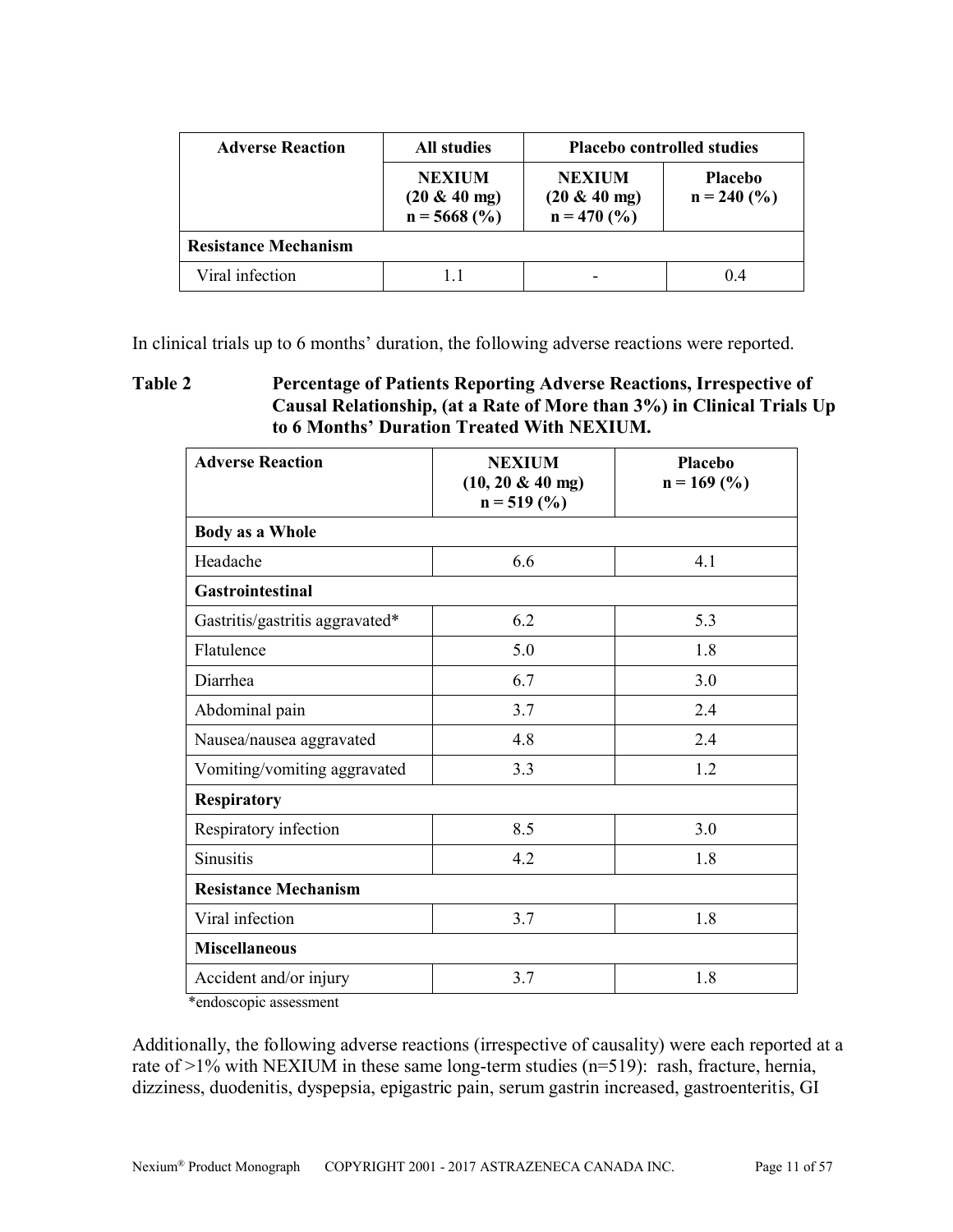mucosal discoloration, esophageal disorder, tooth disorder, SGPT (serum glutamic pyruvic transaminase) increased, hypertension, coughing, rhinitis, anemia, benign GI neoplasm, back pain, chest pain, and fatigue.

Clinical experience for up to one year in over 800 patients with doses of NEXIUM of 40 mg have shown a similar adverse reaction pattern to that seen in short-term trials. In addition to the adverse reactions listed above, the following adverse reactions were reported (at a rate of more than  $1\%$ ), irrespective of causal relationship (mean duration of treatment = 294 days): accident/injury (7.6%), pain (4.3%), urinary tract infection (3.7%), bronchitis (3.6%), arthralgia (2.9%), hypertension (2.6%), allergy (2.1%), insomnia (2.1%), hypercholesterolemia (2.0%), anxiety (1.7%), gastroesophageal reflux (1.6%), fever (1.5%), ear infection (1.5%), flu-like disorder (1.4%), myalgia (1.2%), arthropathy (1.1%), dyspnea (1.1%), overdose (1.1%).

# *H. pylori* **Eradication Combination Therapy**

In clinical studies, a total of 446 patients received NEXIUM in combination with amoxicillin and clarithromycin for 7 days. The following adverse reactions were reported (at a rate of more than 1%), irrespective of causal relationship: diarrhea (21.5%), taste perversion (12.6%), headache (3.6%), dry mouth (3.4%), SGPT increased (1.8%), flatulence (1.6%), nausea (1.3%), stomatitis (1.3%), vomiting (1.1%) and pharyngitis (1.1%). However, it should be noted that taste perversion is commonly associated with clarithromycin treatment and diarrhea is commonly associated with antibiotic treatment.

When NEXIUM is used in combination with amoxicillin and clarithromycin, the Product Monographs for those agents must be consulted and followed.

# **Healing of Gastric Ulcers Associated with NSAID Therapy**

The data presented in this section is derived from two short-term gastric ulcer healing studies comprising 836 patients.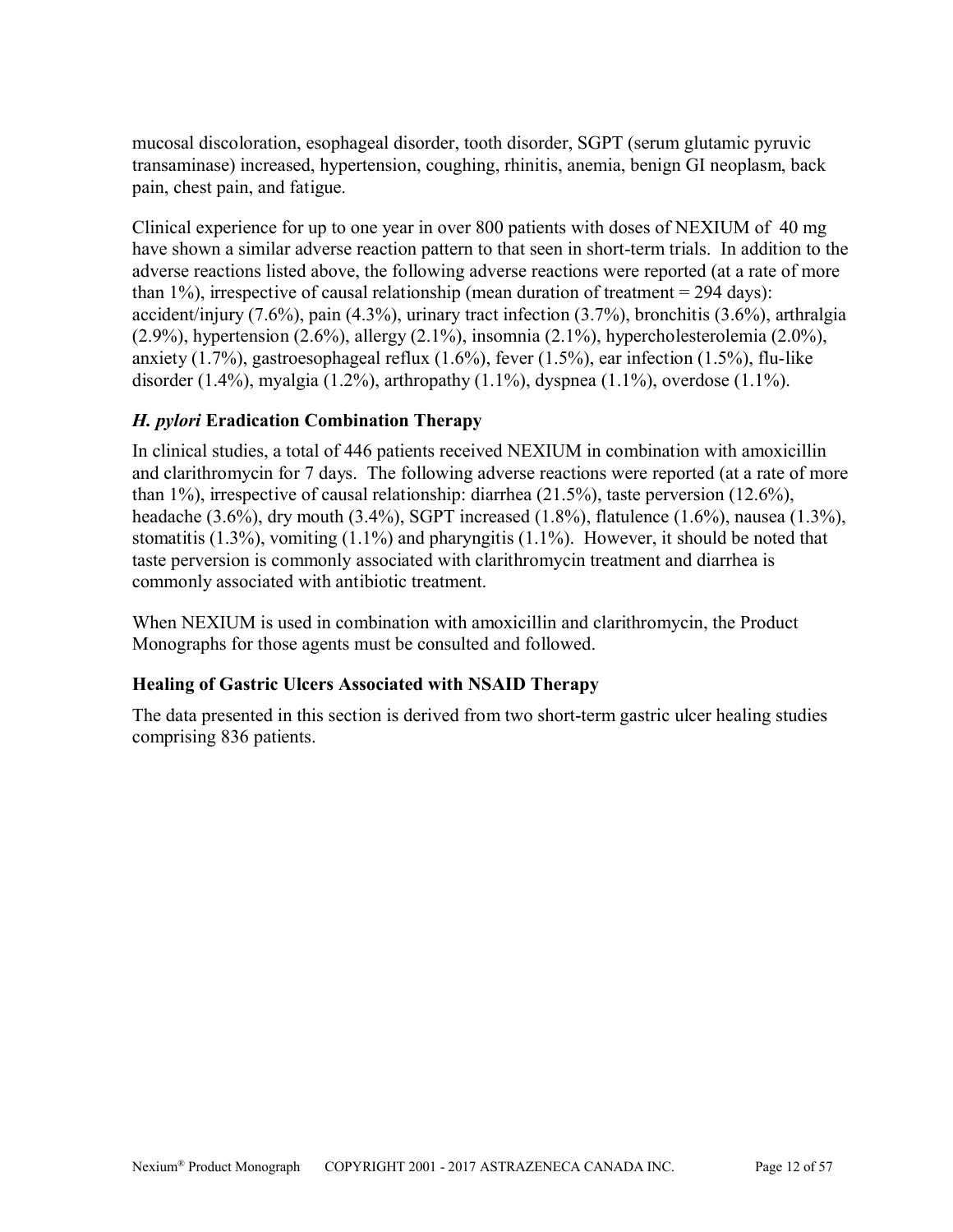**Table 3 Percentage of Patients reporting Adverse Reactions that were Assessed by the Investigator to have a reasonable causal relationship with Treatment (at a Rate of >1%) in Short Term Clinical Trials (up to 8 Weeks), for the healing of gastric ulcers associated with NSAID therapy.** 

| <b>Adverse Reactions</b>       | <b>NEXIUM</b><br>$(20 \& 40$ mg qd)<br>$n = 556$ (%) | Ranitidine<br>$(150 \text{ mg bid})$<br>$n = 280$ (%) |  |
|--------------------------------|------------------------------------------------------|-------------------------------------------------------|--|
| <b>Gastrointestinal</b>        |                                                      |                                                       |  |
| Flatulence                     | 2.5                                                  | 3.6                                                   |  |
| Gastritis                      | 1.8                                                  | 0.7                                                   |  |
| Diarrhea                       | 1.6                                                  | 0.7                                                   |  |
| Dyspepsia/Dyspepsia aggravated | 16                                                   | 2.5                                                   |  |

The following adverse reactions occurred (<1% for NEXIUM) in clinical trials for the healing of gastric ulcers associated with NSAID therapy, and were considered causally related by the investigator:

**Gastrointestinal:** abdominal pain, epigastric pain, gastric retention, gastric ulcer, gastroesophageal reflux, nausea, peptic ulcer aggravated **Liver and Bilary:** abnormal hepatic function, increased SGOT, increased SGPT **Metabolic & Nutritional:** increased phosphatase alkaline **Nervous System:** headache **Psychiatric:** insomnia **Special Senses:** taste perversion

The following adverse events (considered unrelated to esomeprazole by the investigator) were each reported at a frequency of >1% in clinical trials for the healing of gastric ulcers; gastric ulcer aggravated, mucosal discoloration GI, gastrointestinal symptoms NOS, esophageal stricture, esophagitis, vomiting, constipation, duodenitis, rash, anxiety, pharyngitis, respiratory infection, sinusitis, urinary tract infection, accident and/or injury, and back pain.

In addition, the following adverse events of a potentially severe nature (considered unrelated to esomeprazole by the investigator) were reported in these same studies; cardiac failure aggravated, hypertension/hypertension aggravated, syncope, arrhythmia, bradycardia, atrial fibrillation, palpitation/palpitation aggravated.

### **Risk-reduction of Gastric Ulcers Associated with NSAID Therapy**

The data presented in this section is derived from two long-term ulcer risk-reduction studies comprising 1390 patients.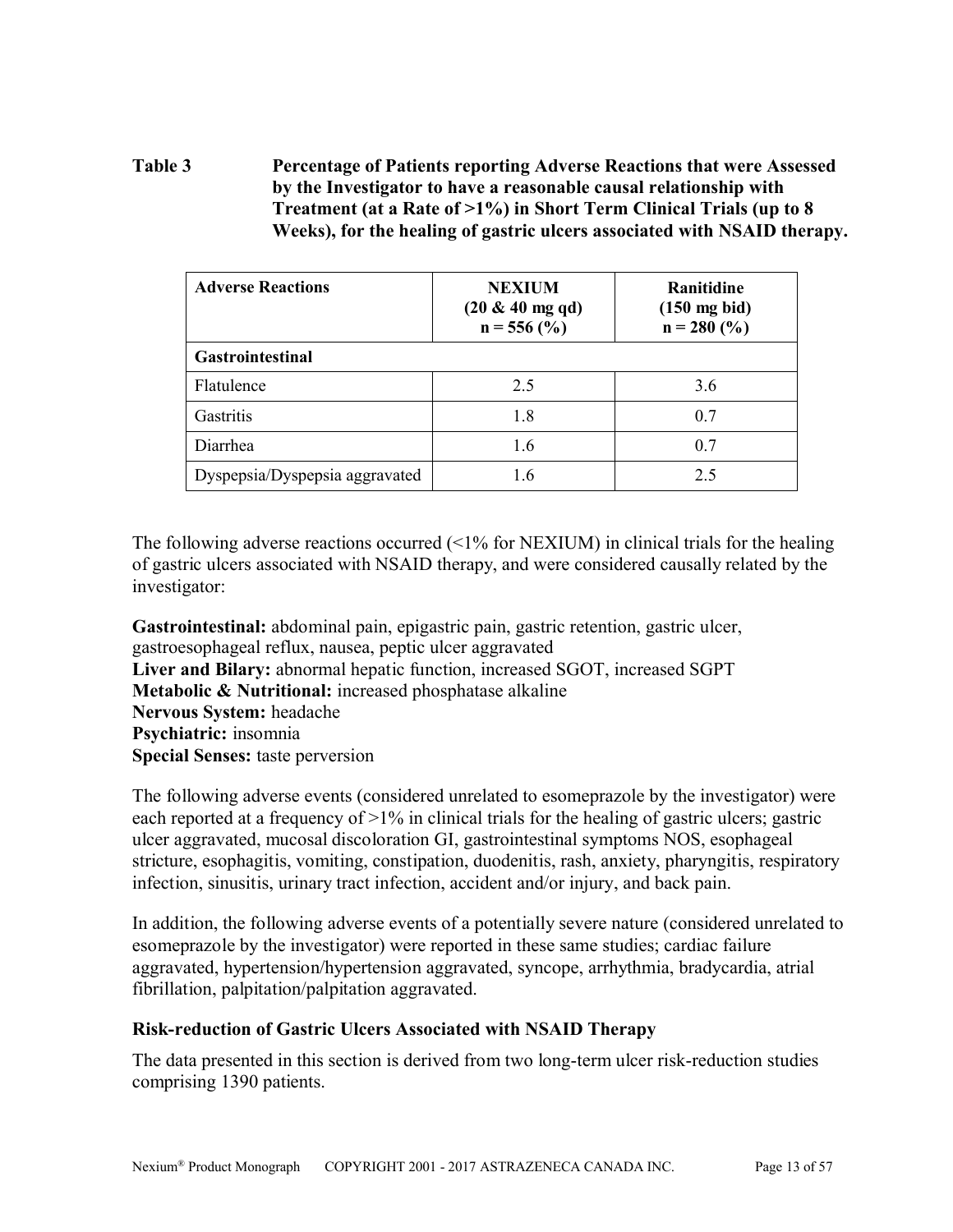# **Table 4 Percentage of Patients reporting Adverse Reactions that were Assessed by the Investigator to have a reasonable causal relationship with Treatment (at a Rate of >1%) in Long Term Clinical Trials (up to 6 months), for the risk-reduction of gastric ulcers associated with NSAID therapy.**

| <b>Adverse Reaction</b>        | <b>NEXIUM</b><br>$(20 \& 40 \text{ mg } \text{qd})$<br>$n = 936$ (%) | <b>Placebo</b><br>$n = 454$ (%) |
|--------------------------------|----------------------------------------------------------------------|---------------------------------|
| <b>Gastrointestinal</b>        |                                                                      |                                 |
| Flatulence                     | 4.0                                                                  | 3.7                             |
| Gastritis/Gastritis aggravated | 2.2                                                                  | 2.9                             |
| Gastrointestinal symptoms      | 2.0                                                                  | 2.6                             |
| Gastroesophageal reflux        | 19                                                                   | 3.5                             |
| Dyspepsia/Dyspepsia aggravated | 19                                                                   | 3.7                             |
| Nausea/Nausea aggravated       | 1.7                                                                  | 2.0                             |
| Abdominal Pain                 | 1.4                                                                  | 0.9                             |
| Diarrhea                       | 1.1                                                                  | 0.9                             |

The following adverse reactions occurred  $\langle 1\%$  for NEXIUM) in clinical trials for the riskreduction of gastric ulcers associated with NSAID therapy, and were considered causally related by the investigator:

**Body as a Whole:** asthenia, back pain

**Blood System:** anemia, leukopenia, thrombocytopenia

**Gastrointestinal:** constipation, defecation urge, duodenitis, epigastric pain, eructation, gastric retention, gastric ulcer, dry mouth, mucosal discolouration GI, frequent stools, vomiting **Liver and Bilary**: hepatic enzymes increased NOS, increased SGOT, increased SGPT **Metabolic & Nutritional:** dehydration, weight decrease, weight increase **Neoplasms:** GI neoplasm **Nervous System**: dizziness, headache, hyperesthesia, vertigo **Psychiatric:** anorexia, increased appetite, insomnia, sleep disorder **Resistance Mechanism:** herpes simplex **Skin:** rash **Special Senses:** taste perversion

The following adverse events (considered unrelated to esomeprazole by the investigator) were each reported at a frequency of  $>1\%$  in clinical trials for the risk-reduction of gastric ulcers; arthralgia, arthrosis, aggravated rheumatoid arthritis, cramps, myalgia, rash, urticaria, dizziness, headache, neuropathy, insomnia, constipation, duodenitis, epigastric pain, gastric mucosal lesion NOS, mucosal discoloration GI, esophageal disorder, esophagitis, vomiting, dry mouth,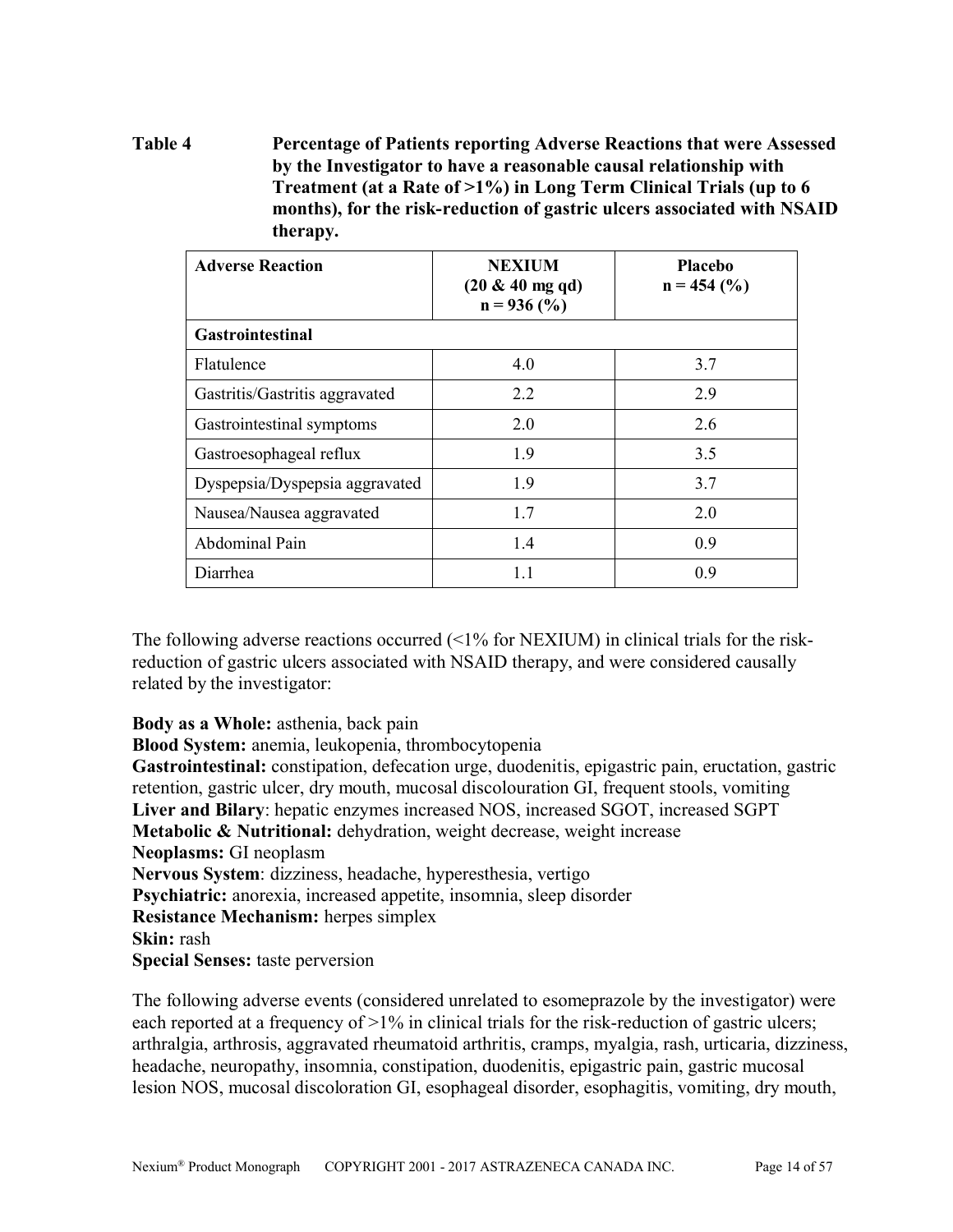increased SGOT, increased SGPT, bronchitis, coughing, dyspnoea, pharyngitis, respiratory infection, sinusitis, anemia, thrombocythemia, micturation frequency, urinary tract infection, benign GI neoplasm, accident/or injury, back pain, chest pain, fatigue, peripheral edema, pain, and postoperative complications.

In addition, the following adverse events of a potentially severe nature (considered unrelated to esomeprazole by the investigator) were reported in these same studies; cardiac failure, hypertension/hypertension aggravated, tachycardia, palpitation, atrial fibrillation, extrasystoles, bradycardia, arrhythmia, myocardial fibrosis, coronary artery disorder, syncope, thrombocytopenia, leucopenia, and cholelithiasis.

# **Zollinger-Ellison Syndrome**

In an open label, 12 month clinical study conducted in 21 patients with either Zollinger-Ellison syndrome or idiopathic hypersecretion, single cases of the following adverse events, not previously listed under other indications, were reported with NEXIUM use, irrespective of causality: abdominal rigidity, asthma, Barrett's esophagus, carcinoid tumour of the stomach, carpal tunnel syndrome, depression, erosive gastritis, gingival abscess, hematuria, hyperparathyroidism, hypoesthesia, hypokalemia, hypomagnesemia, hypothyroidism, mean cell volume decreased, melena, muscle spasms, neoplasm progression, osteoporosis, parathesia, pharyngolaryngeal pain, postoperative pain, proteinuria, pruritus, rhinorrhea.

# **Less Common Clinical Trial Adverse Drug Reactions (<1%)**

**Skin:** dermatitis, pruritus and urticaria **Nervous System**: paresthesia

# **<u>Rare Clinical Trial Adverse Drug Reactions (<0.1%)</u>**

**Body as a Whole:** malaise **Metabolic & Nutritional:** hyponatremia

# **Very Rare Clinical Trial Adverse Drug Reactions (<0.01%)**

**Body as a Whole:** muscular weakness **Hepatic & Biliary:** hepatic encephalopathy

# **Abnormal Hematologic and Clinical Chemistry Findings**

See ADVERSE REACTIONS – Post-Market Adverse Drug Reactions, and WARNINGS and PRECAUTIONS – Carcinogenesis and Mutagenesis.

# *Pediatrics (1-17 years of age)*

# **In children (1 – 11 years) with Gastroesophageal Reflux Disease (GERD)**

Adverse reactions have been recorded during a clinical investigation in 109 pediatric patients (1-11 years of age) exposed to NEXIUM. There was an increase number of adverse events reported (irrespective of causality) in the > 20 kg treatment groups (mean age of 8.4 years old) versus the < 20 kg treatment group (mean age 2.3 years old), however there was no difference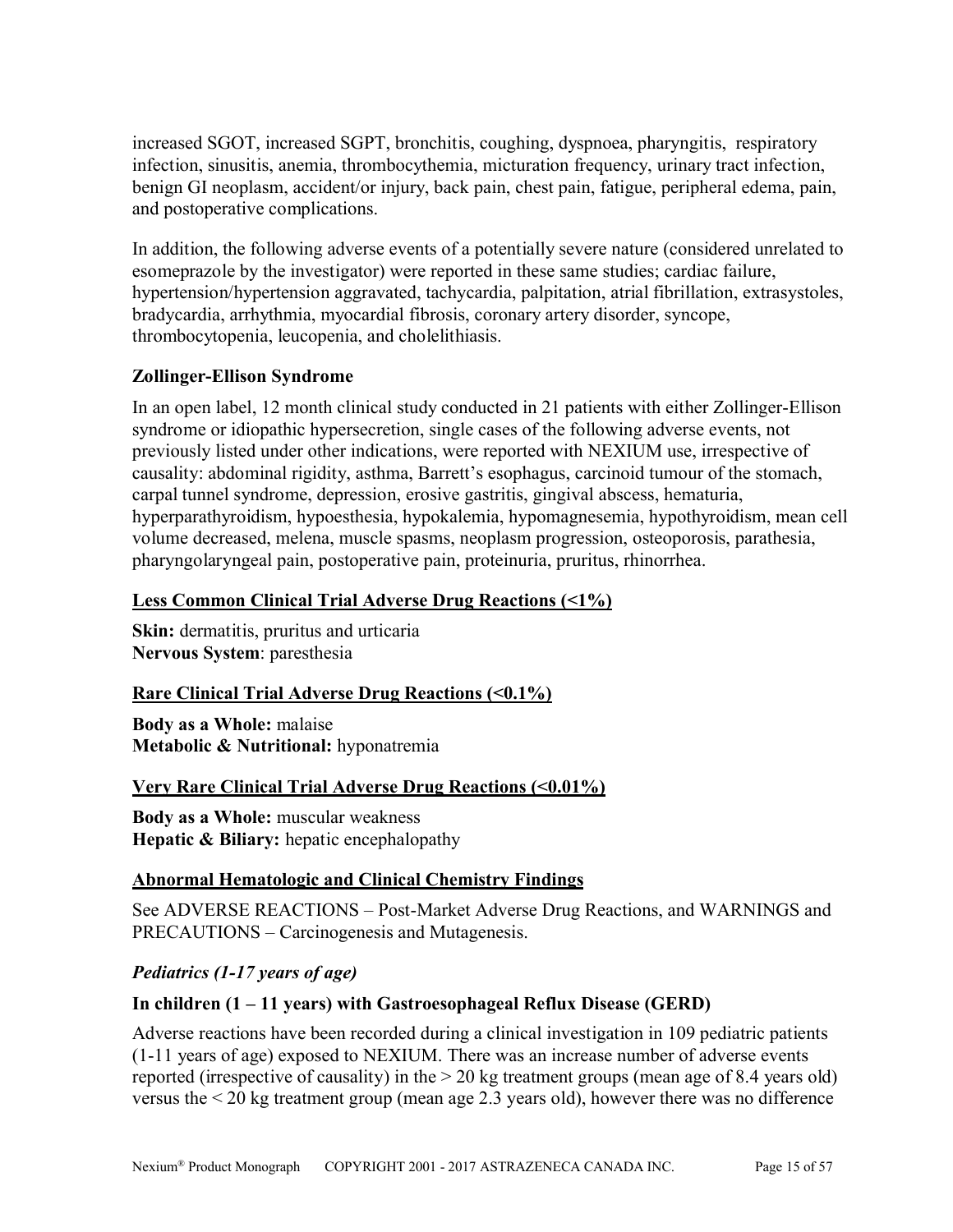in the character of the adverse events reported by age group or dosing group. The most common reactions (irrespective of causality) which occurred with a frequency of >1% in clinical studies included vomiting, pyrexia, diarrhea and cough. The most frequently reported (at least 1%) treatment-related adverse events were diarrhea (2.8%), headache (1.9%) and somnolence (1.9%). No new safety concerns were identified.

In this study there were some inconsistent and minor changes (i.e. < 5 mmHg) in blood pressure (BP) which were not considered to be a drug effect. For most dosing groups there was a slight increase in mean systolic and diastolic BP values (< 5 mmHg) while for the 20 mg dosing group there was a slight decrease in mean systolic BP  $(< 1$  mmHg). Overall, the mean BP values remained within normal limits. The interpretation of these inconsistent and minor changes is uncertain due to the lack of a placebo arm in this study.

No clinically important changes or trends were noted over time in clinical chemistry that were different from those already listed from adult studies (see Adults, Abnormal Hematologic and Clinical Chemistry Findings).

# **In children (12 – 17 years) with Gastroesophageal Reflux Disease (GERD)**

In a multicentre, randomized, double-blind, parallel-group safety and tolerability study in 149 pediatric patients  $(12 - 17)$  years of age; 89 female, 124 Caucasian, 15 Black, 10 Other) with clinically diagnosed GERD), adverse events were recorded after exposure to NEXIUM 20 mg and 40 mg once daily for up to 8 weeks. Patients were not endoscopically characterized as to the presence or absence of erosive esophagitis.

The observed adverse event profile was found to be consistent with that seen in adults, with treatment related events of headache (8.1%), abdominal pain (2.7%), diarrhea (2.0%), and nausea (2.0%) commonly reported. No new safety concerns were identified for this population.

# **Post-Market Adverse Drug Reactions**

From post-marketing experience there have been uncommon reports (<1%) of peripheral edema, insomnia, paresthesia, somnolence, vertigo, increased liver enzymes.

There have been rare reports  $\langle 0.1\% \rangle$  of blurred vision, hypersensitivity reactions (e.g. angioedema, anaphylactic reaction/shock), myalgia, leukopenia, thrombocytopenia, depression, alopecia, hepatitis with or without jaundice, hyponatremia, agitation, confusion, taste disturbance, bronchospasm, stomatitis, GI candidiasis, rash, dermatitis, photosensitivity, arthralgia, malaise, and hyperhidrosis.

Very rarely (<0.01%) agranulocytosis, erythema multiforme, Stevens-Johnson syndrome, toxic epidermal necrolysis, pancytopenia, aggression, hallucination, hepatic failure, hepatic encephalopathy, interstitial nephritis, muscular weakness, gynecomastia, hypomagnesaemia (severe hypomagnesaemia may result in hypocalcaemia, and hypomagnesaemia may also result in hypokalaemia) and microscopic colitis have been reported.

As of 25 July 2007, AstraZeneca's post-marketing safety database has received 28 medically confirmed case reports with 59 adverse events in children between 1 and 11 years of age. All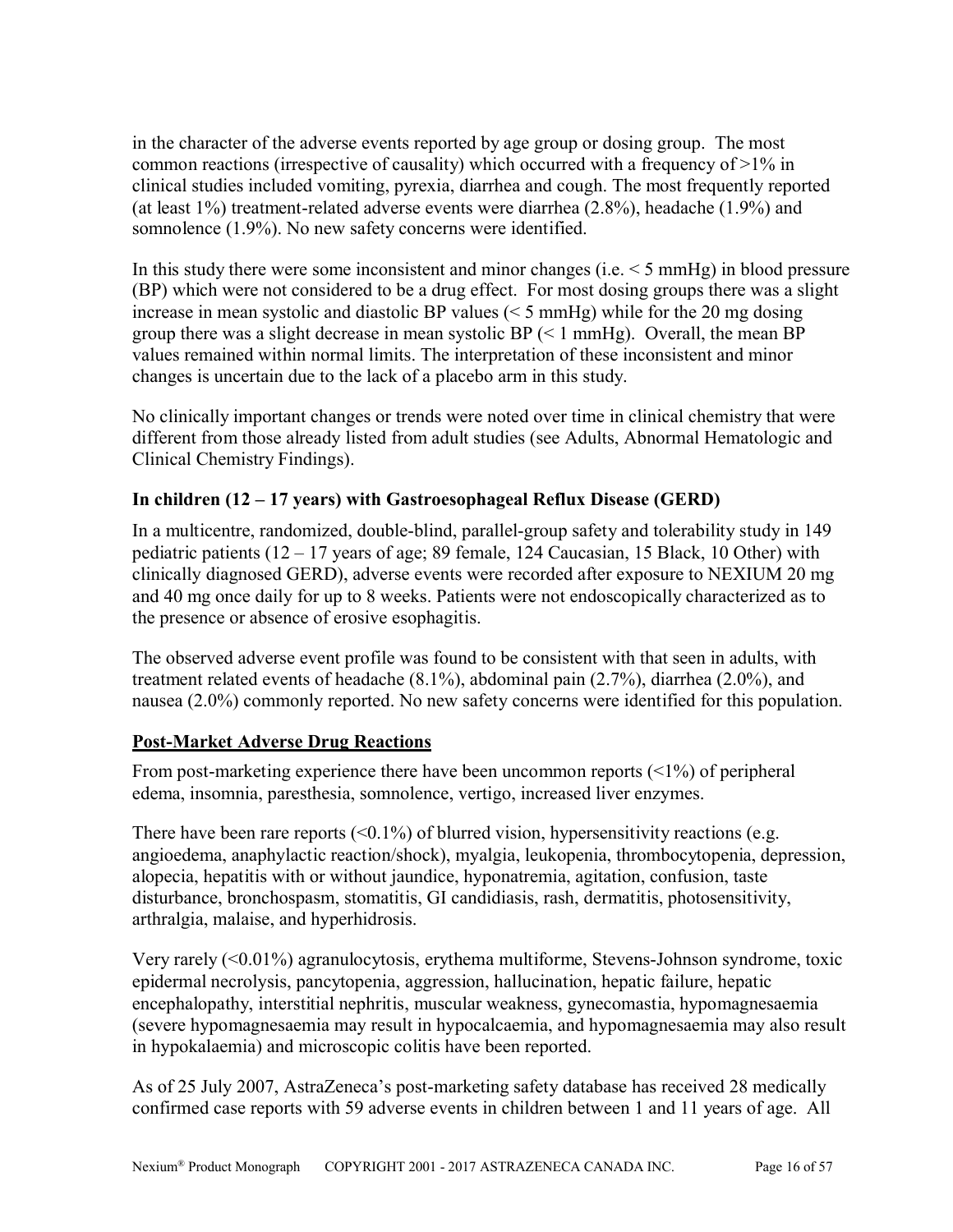cases constituted off-label use. An overall assessment of the adverse events reported in children ages 1-11 years raised no safety concerns with esomeprazole treatment in this age group.

As of 25 June 2007, AstraZeneca's post-marketing safety database has received 48 medically confirmed case reports with 84 adverse events in children between 12 and 17 years of age. Five of the 48 cases were reported within approved label use, while 43 cases constituted off-label use. An overall assessment of the adverse events reported after within-label and off-label use in children ages 12-17 years raised no safety concerns with esomeprazole treatment in this age group**.**

Gastrointestinal: Withdrawal of long-term PPI therapy can lead to aggravation of acid related symptoms and may result in rebound acid hypersecretion.

Musculoskeletal and Connective Tissue: Osteoporosis and osteoporosis-related fractures have been reported with multiple daily doses and long-term PPI therapy.

There have been post-marketing reports of subacute cutaneous lupus erythematosus (SCLE) (see WARNINGS AND PRECAUTIONS, Immune).

# <span id="page-16-0"></span>**DRUG INTERACTIONS**

# **Overview**

Esomeprazole magnesium is metabolized by the cytochrome P-450 system (CYP), mainly in the liver, through CYP 2C19 and CYP 3A4. There are no clinically significant interactions between esomeprazole and diazepam, phenytoin, quinidine or cisapride\*. Drugs known to inhibit CYP 2C19 or CYP 3A4 or both (such as clarythromycin and voriconazole) may lead to increased esomeprazole serum levels by decreasing the rate of esomeprazole's metabolism. Drugs known to induce CYP 2C19 or CYP 3A4 or both (such as rifampin and St. John's Wort) may lead to decreased esomeprazole serum levels by increasing the esomeprazole metabolism.

\* not marketed in Canada

With on-demand therapy, the implications for interactions with other pharmaceuticals, due to fluctuating plasma concentrations of esomeprazole, should be considered when NEXIUM is prescribed in this manner (see DOSAGE AND ADMINISTRATION).

# **Drug-Drug Interactions**

**Diazepam:** Concomitant administration of NEXIUM (30 mg once daily for 5 days) resulted in a 45% decrease in the clearance of diazepam in healthy male volunteers. Studies in females have not been conducted. Increased levels of diazepam were seen some 12 hours after dosing and later when the plasma levels of diazepam were below its therapeutic range. Therefore, this interaction is unlikely to be of clinical significance.

**Warfarin:** Concomitant administration of 40 mg NEXIUM (once daily for 3 weeks) to male and female patients on stable anticoagulation therapy with warfarin, resulted in a 13% increase in trough plasma levels of R-warfarin (the less potent enantiomer) while that of S-warfarin was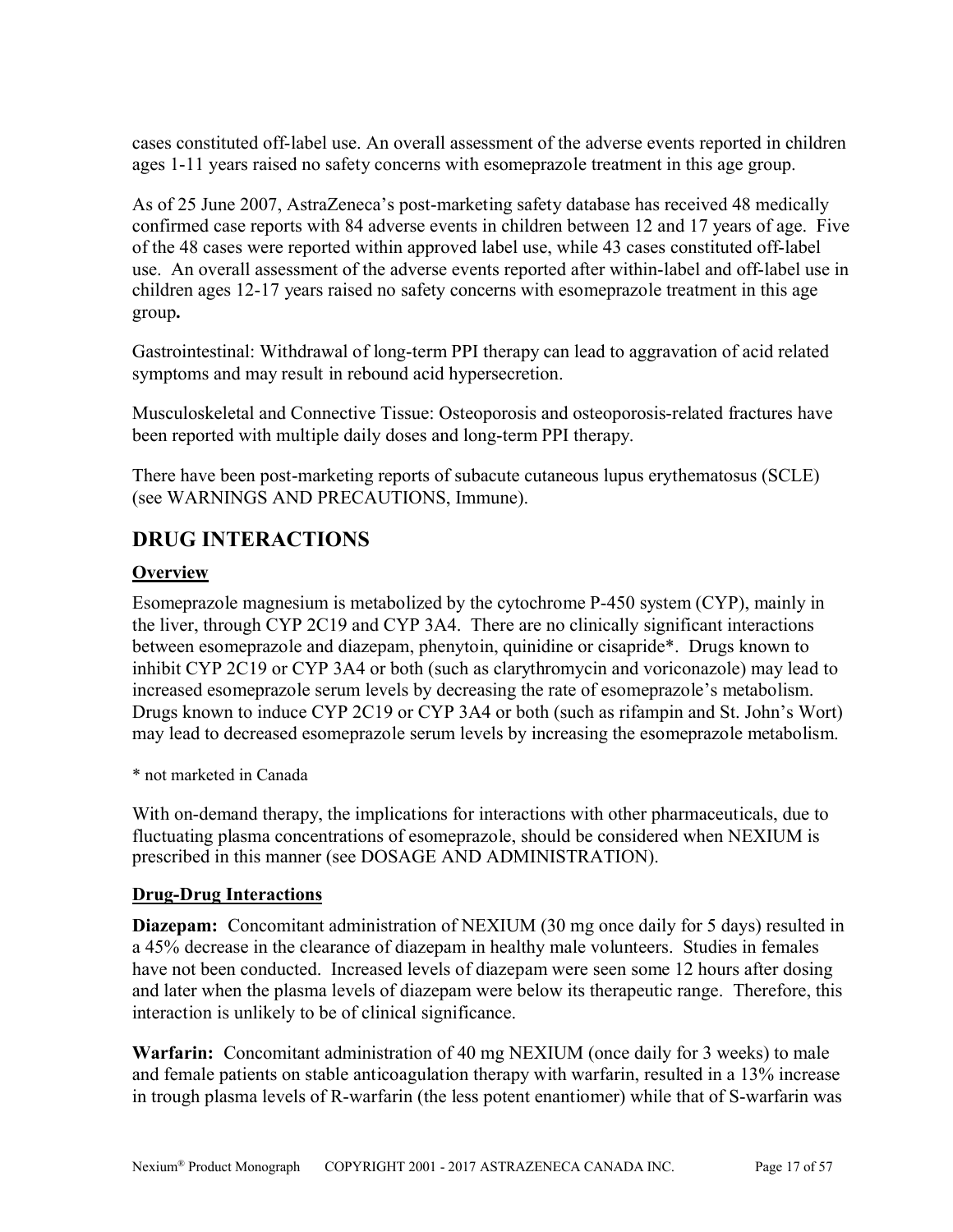unchanged. Coagulation times were stable throughout the entire study period. No clinically significant interaction was observed. However, from post marketed use, cases of elevated international normalized ratio (INR) of clinical significance have been reported during concomitant treatment with warfarin. Close monitoring is recommended when initiating and ending treatment with warfarin or other coumarin derivatives (please refer to approved Product Monograph for warfarin or relevant coumarin derivative).

**Cilostazol\*:** Omeprazole as well as esomeprazole act as inhibitors of CYP 2C19. Omeprazole, given in doses of 40 mg to healthy subjects in a cross-over study, increased  $C_{\text{max}}$  and AUC for cilostazol by 18% and 26% respectively, and one of its active metabolites, 3,4 dihydrocilostazol, by 29% and 69% respectively.

\* not marketed in Canada

**Clopidogrel:** Results from studies in healthy subjects have shown a pharmacokinetic/pharmacodynamic interaction between clopidogrel (300 mg loading dose/75mg daily maintenance dose) and esomeprazole (40 mg once daily) resulting in decreased exposure to the active metabolite of clopidogrel by an average of 40%, and resulting in decreased maximum inhibition of (ADP induced) platelet aggregation by an average of 14%.

It is, however, uncertain to what extent this interaction is clinically important. One prospective, randomized (but incomplete) study (in over 3 760 patients comparing placebo with omeprazole 20 mg in patients treated with clopidogrel and ASA) and non-randomized, post-hoc analyses of data from large, prospective, randomized clinical outcome studies (in over 47 000 patients) did not show any evidence of an increased risk for adverse cardiovascular outcome when clopidogrel and PPIs, including esomeprazole, were given concomitantly.

Results from a number of observational studies are inconsistent with regard to increased risk or no increased risk for CV thromboembolic events when clopidogrel is given together with a PPI.

When clopidogrel was given together with a fixed dose combination of esomeprazole 20 mg + ASA 81 mg compared to clopidogrel alone in a study in healthy subjects there was a decreased exposure by almost 40% of the active metabolite of clopidogrel. However, the maximum levels of inhibition of (ADP induced) platelet aggregation in these subjects were the same in the clopidogrel and the clopidogrel + the combined (esomeprazole  $+$  ASA) product groups, likely due to the concomitant administration of low dose ASA (see WARNINGS and PRECAUTIONS, General).

**Tacrolimus:** Concomitant administration of esomeprazole has been reported to increase the serum levels of tacrolimus.

**Phenytoin:** Concomitant administration of 40 mg NEXIUM (once daily for 2 weeks) to male and female epileptic patients stabilized on phenytoin, resulted in a 13% increase in trough plasma levels of phenytoin. This minor interaction is unlikely to be of clinical relevance as dose reduction was not required in any patient nor was the profile and frequency of adverse events affected.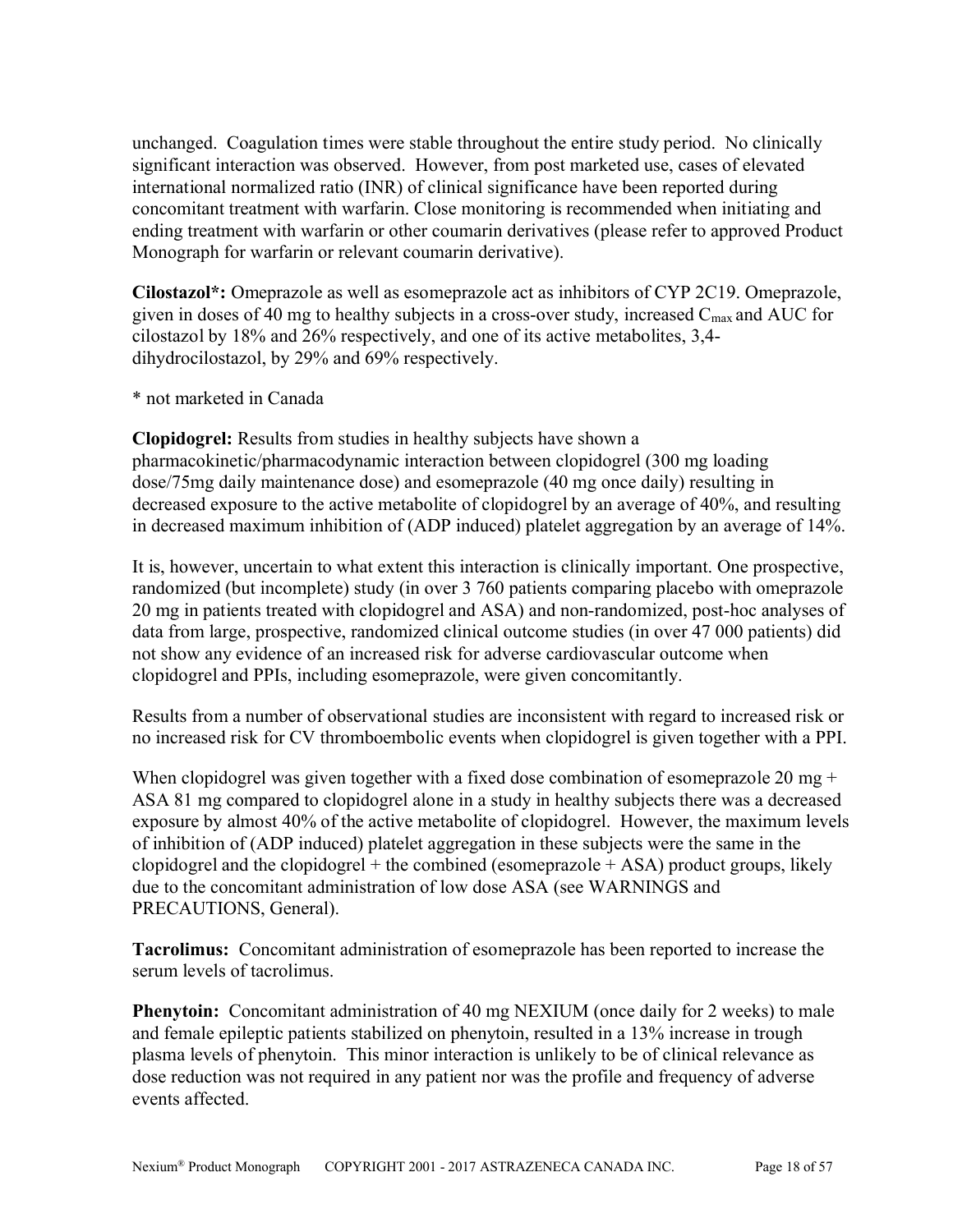Results from a range of interaction studies with NEXIUM versus other drugs indicate that daily doses of 40 mg NEXIUM, given for 5 to 21 days in male and/or female subjects, has no clinically relevant interactions with CYP 1A2 (caffeine), CYP 2C9 (S-warfarin), and CYP 3A (quinidine, estradiol and cisapride\*).

\* not marketed in Canada

**Methotrexate:** Case reports, published population pharmacokinetic studies, and retrospective analyses suggest that concomitant administration of PPIs and methotrexate (primarily at high dose) may elevate and prolong serum levels of methotrexate and/or its metabolite hydroxymethotrexate. However, no formal drug interaction studies of methotrexate with PPIs have been conducted (see WARNINGS AND PRECAUTIONS; General).

**Voriconazole:** Concomitant administration of esomeprazole with a combined inhibitor of CYP 2C19 and CYP 3A4 may result in more than double the levels of esomeprazole exposure.

As with all drugs that reduce gastric acidity, changes in plasma levels of other drugs whose absorption is pH dependent (e.g. ketoconazole, itraconazole or erlotinib) must be taken into account when co-administered with esomeprazole. The absorption of ketoconazole, itraconazole or erlotinib can decrease during treatment with esomeprazole.

**Digoxin:** The absorption of digoxin can increase during treatment with esomeprazole and other drugs that reduce gastric acidity. Concomitant treatment with omeprazole (20 mg daily) and digoxin in ten healthy subjects increased the bioavailability of digoxin by an average of 10% (up to 30% in two out of ten subjects).

### **Antiretroviral Drugs:**

**Rilpivirine:** Co-administration is contraindicated due to significant decrease in rilpivirine exposure and loss of therapeutic effect (see CONTRAINDICATIONS).

**Atazanavir:** Co-administration of NEXIUM with atazanavir is not recommended. Concomitant administration of omeprazole (20 or 40 mg once daily) substantially reduced plasma  $C_{\text{max}}$  and AUC of atazanavir in healthy volunteers administered atazanavir or atazanavir/ritonavir (see REYATAZ Product Monograph).

**Nelfinavir:** Co-administration of NEXIUM with nelfinavir is not recommended. Concomitant administration of omeprazole (40 mg once daily) with nelfinavir (1250 mg twice daily) markedly reduced the AUC and C<sub>max</sub> for nelfinavir (by 36% and 37%, respectively and its active metabolite M8 (by 92% and 89%, respectively) (see VIRACEPT Product Monograph).

**Saquinavir:** Co-administration of saquinavir requires caution and monitoring, along with potential dose reduction of saquinavir, due to increased saquinavir exposure and thus the risk of saquinavir-related toxicities (see the INVIRASE Product Monograph).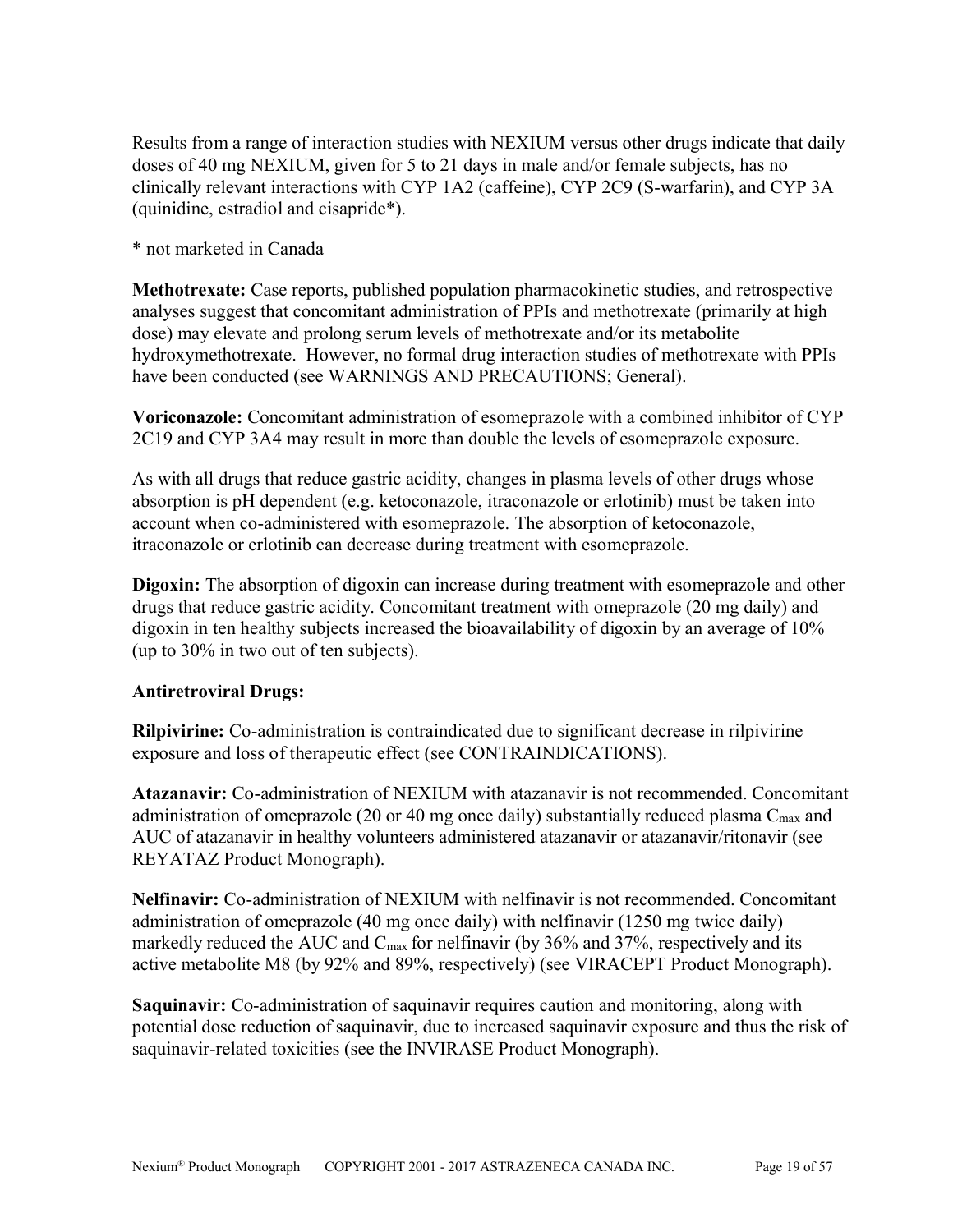Concomitant administration of omeprazole (40 mg daily) with saquinavir/ritonavir (1000/100 mg twice daily) increased squinavir AUC by 82% and Cmax by 75%.

# **Drug-Food Interactions**

Food intake delays and decreases the absorption of esomeprazole although this has no significant influence on the effect of esomeprazole on intragastric acidity.

# **Drug-Laboratory Interactions**

During treatment with antisecretory drugs, CgA increases due to decreased gastric acidity. Increased CgA levels may interfere with investigations for neuroendocrine tumours. To avoid this interference, NEXIUM treatment should be stopped 14 days before CgA measurements (see ACTIONS AND CLINICAL PHARMACOLOGY, Pharmacodynamics).

# <span id="page-19-0"></span>**DOSAGE AND ADMINISTRATION**

# **Dosing Considerations**

# **Tablets:**

- The tablets should be swallowed whole with sufficient water.
- The tablets may also be dispersed in half a glass of non-carbonated water. No other liquids should be used as the enteric coating may be dissolved. Stir until the tablets disintegrate and drink the liquid with the pellets immediately or within 30 minutes. Rinse the glass with half a glass of water and drink. The pellets must not be chewed or crushed.
- Dispersed tablets can also be administered via naso-gastric feeding tubes (8-20 French) using a 25 to 60 mL disposable syringe. The type of syringe used should ensure a secure fit with the feeding tube. Each NEXIUM tablet should be dispersed in 50 mL of water and passed through the tube into the stomach. After administering the suspension, the naso-gastric tube may be flushed with an additional 25-50 mL of water to clear the syringe and tube. In larger naso-gastric feeding tubes (i.e. 14 French or larger), the dispersion volume may be reduced to 25 mL.

# **Granules for oral suspension (sachet):**

- The contents of each sachet should be emptied into a container containing 1 tablespoon (15 mL) of water. Stir the contents and leave for a few minutes to thicken. Stir again and drink within 30 minutes. If any material remains after drinking, add more water stir and drink immediately.
- For patients who have a naso-gastric or gastric tube in place, the contents of the sachet can be added to a syringe containing 15 mL of water. Immediately shake the syringe and leave for a few minutes to thicken. Shake the syringe and inject through the nasogastric or gastric tube within 30 minutes. Refill the syringe with an equal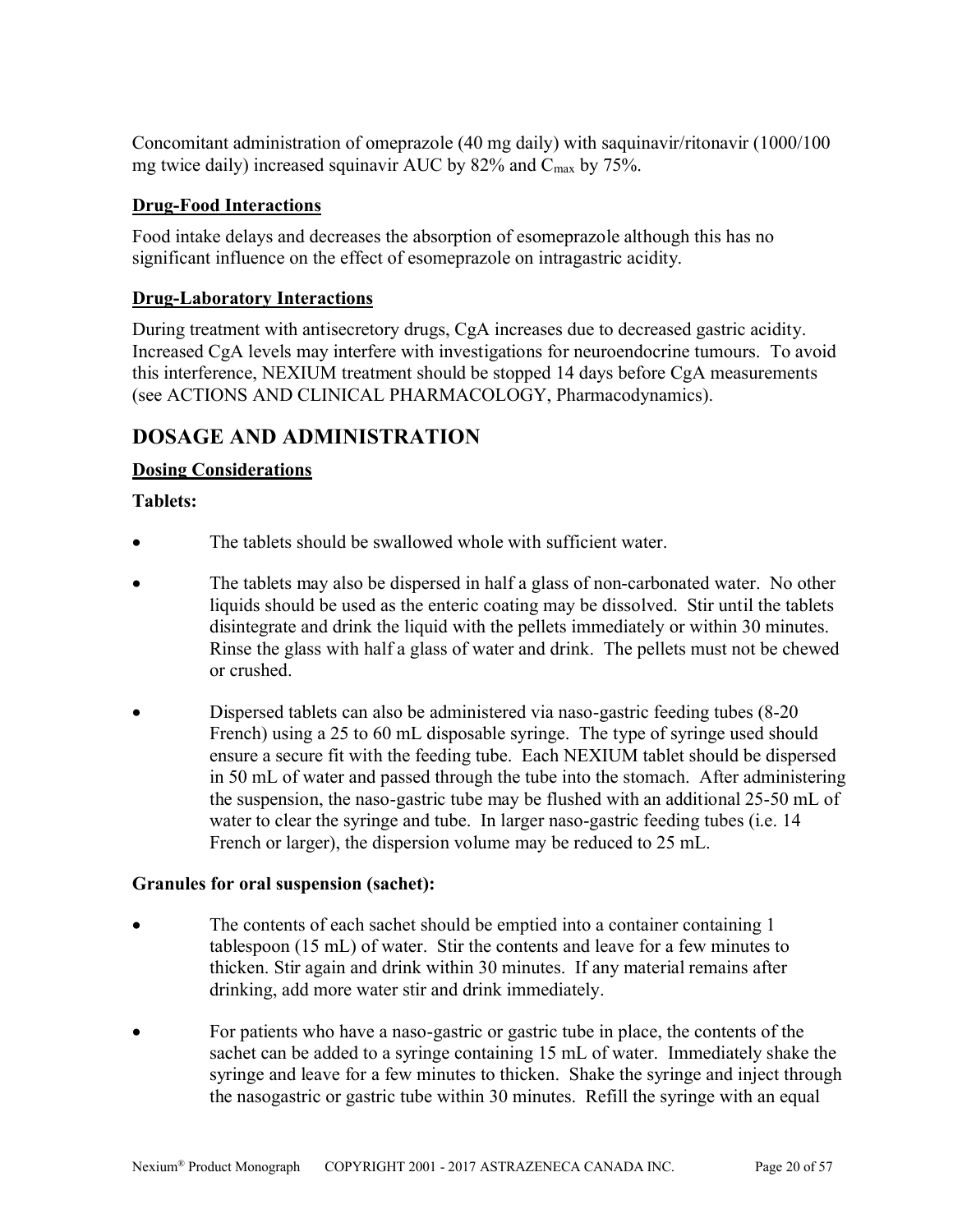amount of water and shake and flush any remaining contents from the nasogastric tube into the stomach.

### **Recommended Dose and Dosage Adjustment**

Patients should use the lowest dose and shortest duration of PPI therapy appropriate to the condition being treated.

### **Adults**

# **Treatment of conditions where a reduction of gastric acid secretion is required:**

*Reflux Esophagitis:* The recommended dose in patients with reflux esophagitis is 40 mg NEXIUM once daily for 4 to 8 weeks in order to optimize the healing rate and symptom resolution. Healing occurs in the majority of patients within 4 weeks. Sustained freedom from symptoms is achieved rapidly for most patients. An additional 4 weeks of treatment is recommended for patients in whom esophagitis has not healed or who have persistent symptoms.

*Maintenance of Healing of Erosive Esophagitis:* For the long-term treatment of patients whose reflux esophagitis has been healed with acid suppression therapy, the recommended dose is 20 mg NEXIUM once daily. Controlled studies do not extend beyond 6 months.

*Nonerosive reflux disease:* In patients with heartburn and/or acid regurgitation, without esophagitis, the recommended dose is 20 mg NEXIUM once daily for 2 to 4 weeks. If symptom control is not achieved after 4 weeks of treatment, further investigation is recommended.

*Maintenance Treatment of NERD (On-demand):* For the maintenance of symptom relief in patients whose symptoms were initially controlled after daily doses for 2 to 4 weeks, the recommended dose is 20 mg NEXIUM once daily taken as needed. Despite treatment, the possibility for development of esophagitis in patients cannot be excluded.

*Healing of Gastric Ulcers Associated with NSAID Therapy:* In patients requiring NSAID therapy, the recommended dose is 20 mg NEXIUM once daily for 4 to 8 weeks. No additional clinical benefit was observed for the 40 mg dose over the 20 mg dose.

*Risk-Reduction of Gastric Ulcers Associated with NSAID Therapy*: In patients requiring NSAID therapy who are at risk of gastric ulcers, the recommended dose is 20 mg NEXIUM once daily. No additional clinical benefit was observed for the 40 mg dose over the 20 mg dose. Controlled studies did not extend beyond 6 months.

*Zollinger-Ellison Syndrome*: The dosage in patients with pathological hypersecretory conditions varies with each individual. The recommended initial dosage is 40 mg NEXIUM twice a day. Dosages should then be adjusted to individual patient's needs and treatment should continue as long as clinically indicated. A small number of patients have been treated with doses up to 80 mg t.i.d. In a clinical study, 90% of patients (19 out of 21) with a hypersecretory condition such as Zollinger-Ellison syndrome had gastric acid outputs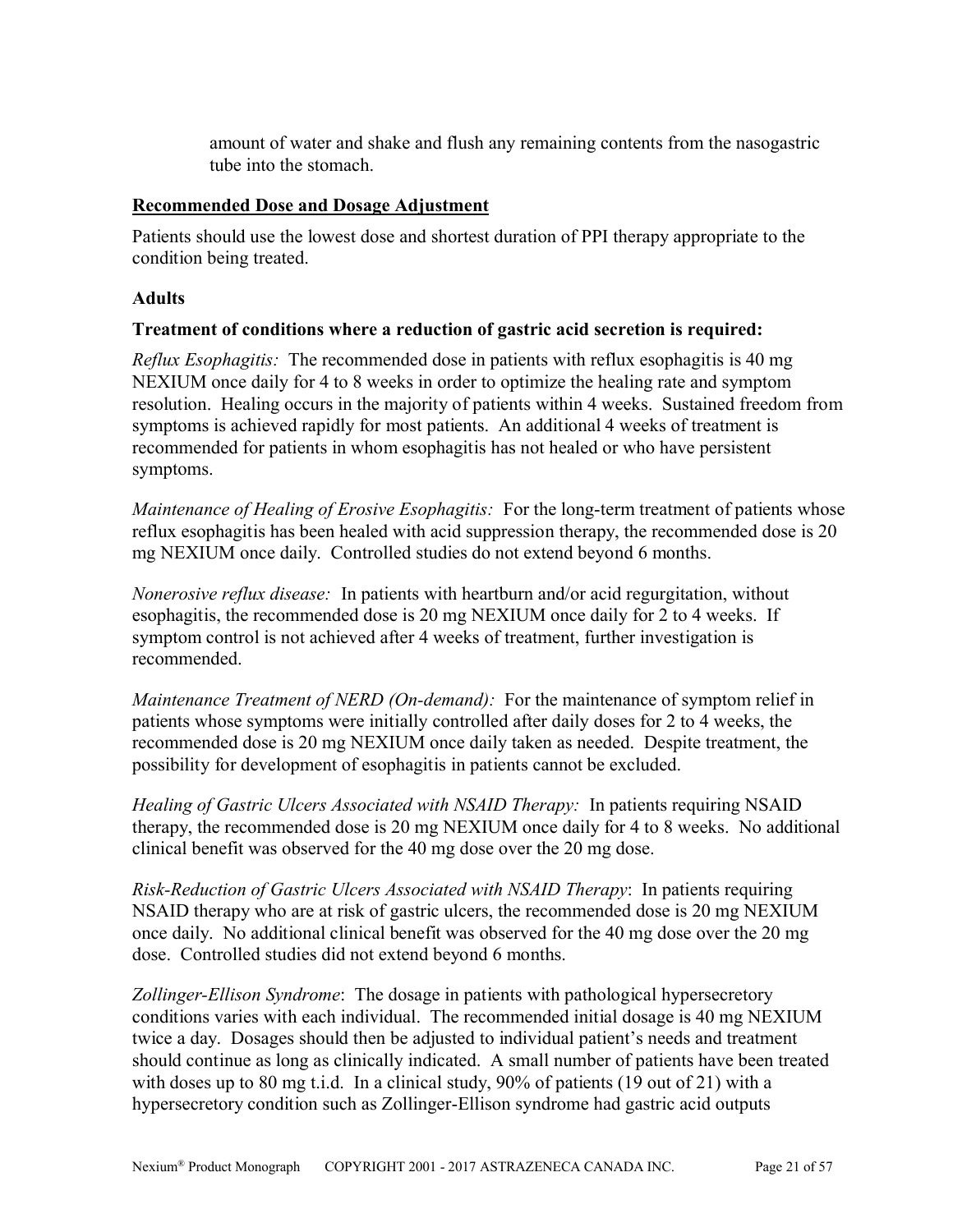appropriately controlled at various doses and were maintained through 12 months (see Clinical Trials; In Patients with Zollinger-Ellison Syndrome). Safety information is limited in doses above 80 mg a day.

### *Helicobacter pylori* Eradication:

*In patients with H. pylori-associated active duodenal ulcer:* The recommended dose is NEXIUM 20 mg, amoxicillin 1000 mg and clarithromycin 500 mg, all twice daily for seven days. No further treatment with NEXIUM is required to ensure healing and/or symptom control. This dosing regimen can also be known as NEXIUM 1-2-3A® .

*In patients with a history of duodenal ulcer:* The recommended dose is NEXIUM 20 mg, amoxicillin 1000 mg and clarithromycin 500 mg, all twice daily for seven days. This dosing regimen can also be known as NEXIUM 1-2-3A® . Eradication of *H. pylori* has been shown to reduce the risk of duodenal ulcer recurrence.

### **Pediatrics (1-17 years of age)**

### **Treatment of conditions where a reduction of gastric acid secretion is required:**

Children (1-11 years of age)

*Reflux Esophagitis:* The recommended dose in patients with reflux esophagitis is:

| Weight $\leq 20$ kg: | 10 mg NEXIUM once daily for 8 weeks          |
|----------------------|----------------------------------------------|
| Weight $\geq 20$ kg: | 10 mg or 20 mg NEXIUM once daily for 8 weeks |

Safety studies do not extend beyond 8 weeks.

*Nonerosive Reflux Disease (NERD):* In children with heartburn and/or acid regurgitation, without esophagitis, the recommended dose is 10 mg NEXIUM once daily for up to 8 weeks. Safety studies do not extend beyond 8 weeks.

Doses over 1 mg/kg/day have not been studied. There are currently no data on appropriate doses for children with hepatic impairment (see also WARNINGS AND PRECAUTIONS).

### Children (12-17 years of age)

No dose adjustment is required (see WARNINGS AND PRECAUTIONS and ACTION AND CLINICAL PHARMACOLOGY, Pharmacokinetics, Special Populations, Pediatrics).

*Reflux esophagitis*: The recommended dose in patients with reflux esophagitis is 20 mg or 40 mg NEXIUM once daily for 4 to 8 weeks. Safety studies do not extend beyond 8 weeks.

*Nonerosive Reflux Disease (NERD)*: In patients with heartburn and/or acid regurgitation, without esophagitis, the recommended dose is 20 mg NEXIUM once daily for 2 to 4 weeks. If symptom control is not achieved after 4 weeks of treatment, further investigation is recommended. Safety studies do not extend beyond 8 weeks.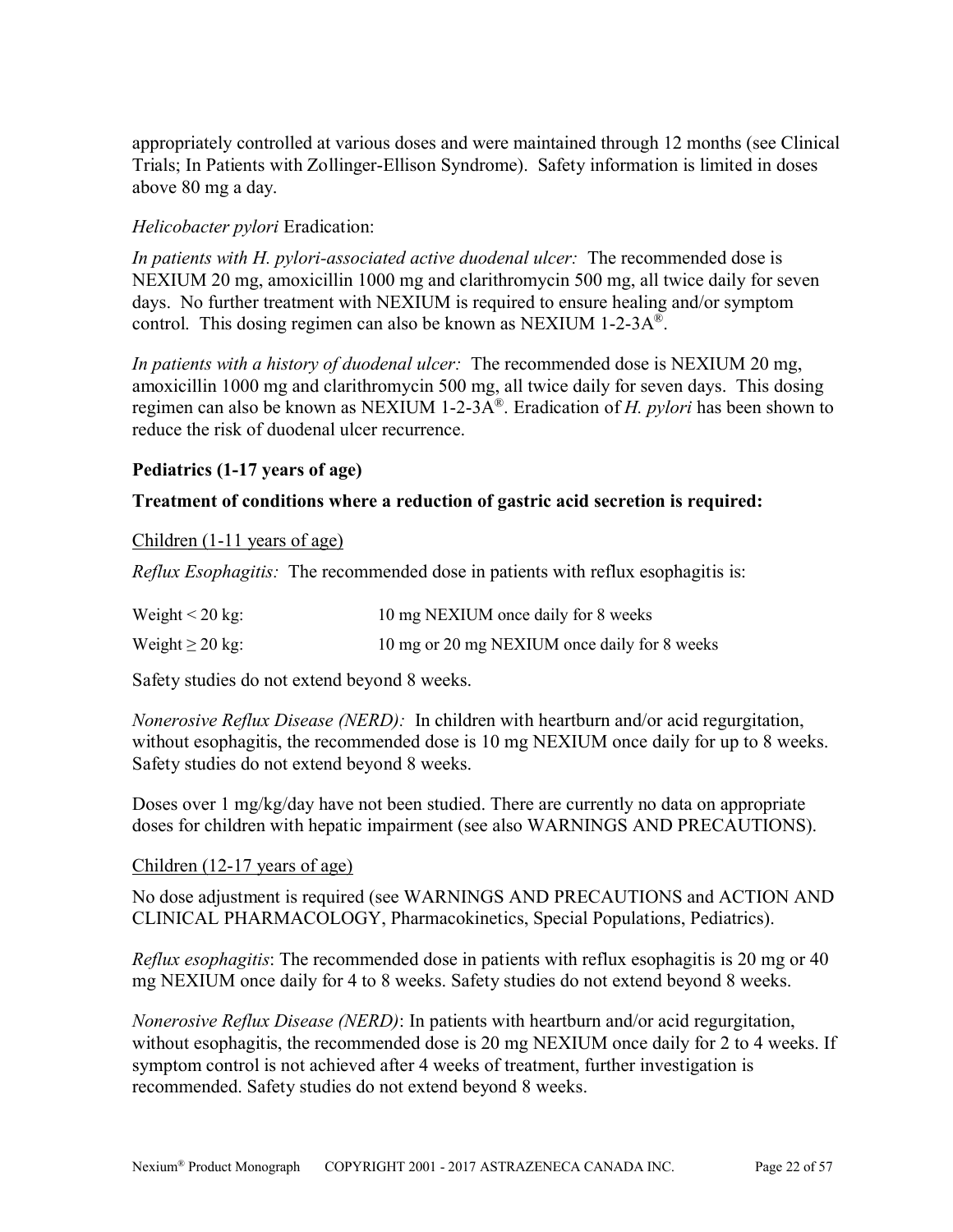# **Missed Dose**

A missed dose should be taken as soon as possible within 12 hours. If more than 12 hours have passed, then the next scheduled dose should be taken at the appropriate time.

### **Administration**

### **Special Populations**

When used in combination with amoxicillin and clarithromycin, please refer to the Product Monographs of these drugs for prescribing information regarding Contraindications, Warnings and Dosing (in elderly and patients with renal and hepatic insufficiency).

*Patients with Renal Insufficiency:* No dose adjustment is required (see WARNINGS AND PRECAUTIONS).

*Patients with Hepatic Insufficiency*: No dose adjustment is required for patients with mild to moderate hepatic impairment. The daily doses of 20 mg in patients with severe hepatic impairment should not, as a rule, be exceeded (see WARNINGS AND PRECAUTIONS).

*Elderly Patients:* No dose adjustment is required (see WARNINGS AND PRECAUTIONS).

# <span id="page-22-1"></span>**OVERDOSAGE**

 For management of suspected drug overdose, contact your regional Poison Control Centre.

Limited information is available on the effects of higher doses in man, and specific recommendations for treatment cannot be given. Experience from a patient who deliberately ingested an overdose of esomeprazole (280 mg), demonstrated symptoms that were transient, and included weakness, loose stools and nausea. Single doses of 80 mg NEXIUM (esomeprazole) have been shown to be uneventful. No specific antidote is known. Esomeprazole is extensively protein-bound and is therefore not readily dialyzable. Treatment should be symptomatic and general supportive measures should be utilized.

The maximum non-lethal oral dose in male and female rats ranged from 240 to 480 mg/kg (see TOXICOLOGY).

When used in combination with antibiotics, the Prescribing Information/Product Monograph for those antibiotics should be consulted.

# <span id="page-22-0"></span>**ACTION AND CLINICAL PHARMACOLOGY**

# **Mechanism of Action**

NEXIUM (esomeprazole) delayed release tablets and granules for oral suspension contain esomeprazole (the S-isomer of omeprazole). Esomeprazole is acid labile and therefore is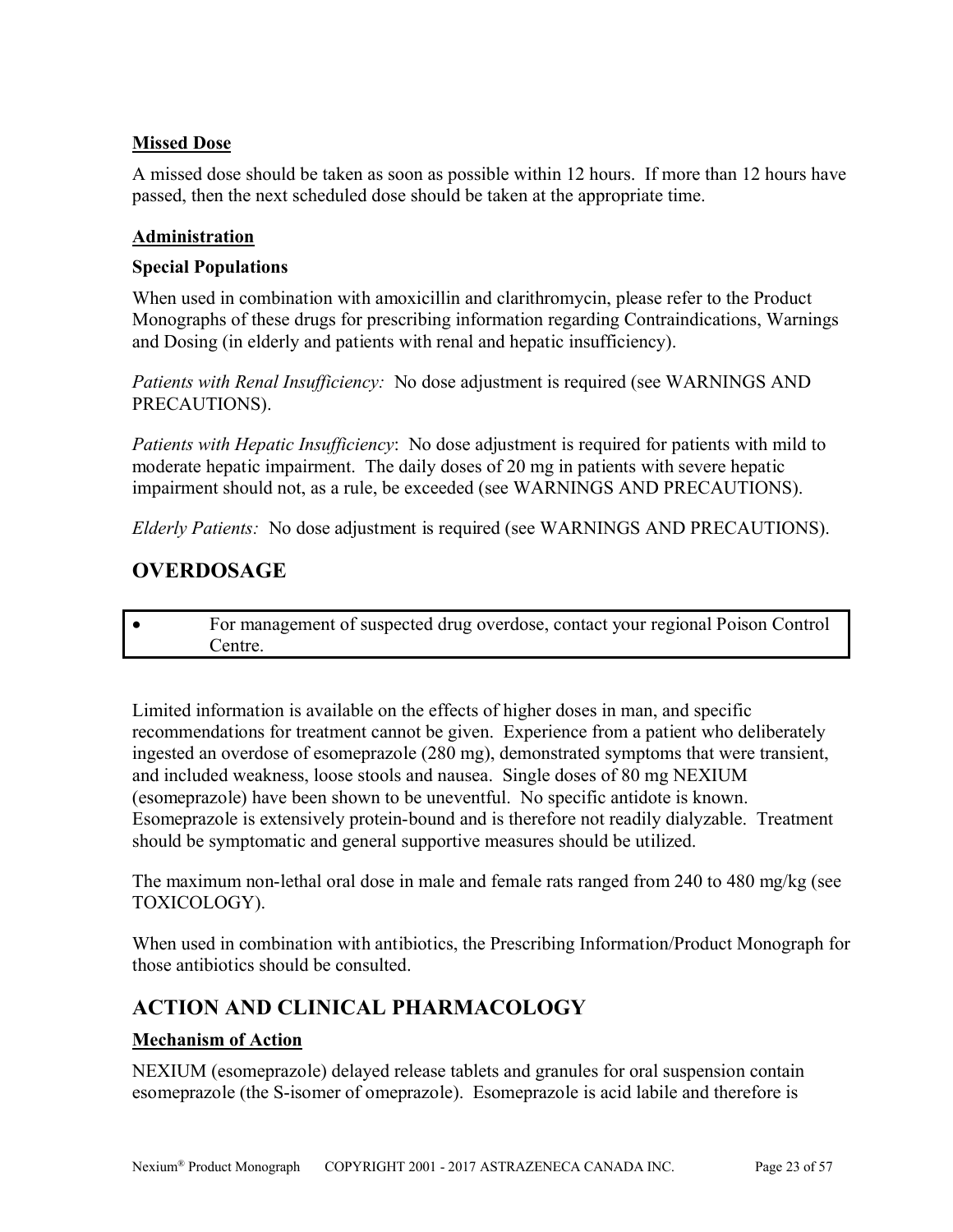administered orally as enteric-coated granules compressed into a tablet or as enteric-coated granules in an oral suspension.

Esomeprazole magnesium (a substituted benzimidazole), reduces gastric acid secretion through a highly targeted mechanism of action. It is a specific inhibitor of the gastric enzyme  $H^+$ ,  $K^+$ -ATPase (the proton pump) which is responsible for acid secretion by the parietal cells of the stomach.

# **Pharmacodynamics**

Esomeprazole accumulates in the acidic environment of the parietal cells after absorption, where it is converted into the active form. This active sulphenamide specifically binds the  $H^+$ , K + -ATPase (proton pump), to block the final step in acid production, thus reducing gastric acidity. Esomeprazole is effective in the inhibition of both basal acid secretion and stimulated acid secretion.

In healthy male subjects ( $n=12$ ), repeated administration with 20 mg NEXIUM once daily for 5 days, decreased mean peak acid output after pentagastrin stimulation by 90% when measured 6 to 7 hours after dosing.

The effect of antisecretory therapy can be predicted from the duration of suppression of intragastric acidity to above pH 4.0 achieved by each drug regimen, and the length of treatment.

The antisecretory activity of esomeprazole magnesium was studied in patients with nonerosive reflux disease. NEXIUM 20 and 40 mg tablets were administered over 5 days and the proportion of time when intragastric pH was >4 over a 24 hour period was assessed on Day 5, as shown in the following table:

| <b>Parameter</b>                  | <b>NEXIUM 40 mg</b>    | <b>NEXIUM 20 mg</b> |
|-----------------------------------|------------------------|---------------------|
| % time gastric $pH > 4$ * (hours) | $70\%$ ** (16.8 hours) | 53\% (12.7 hours)   |
| coefficient of variation          | 26%                    | 37%                 |
| Median 24 hour pH                 | $4.9**$                | 4.1                 |
| coefficient of variation          | 16%                    | 27%                 |

# **Table 5 Effect on Intragastric pH on Day 5 (n=36)**

Gastric pH was measured over a 24-hour period

\*\* p<0.01 NEXIUM 40 mg vs. NEXIUM 20 mg

During treatment with antisecretory medicinal products, serum gastrin increases in response to the decreased acid secretion. Also CgA increases due to decreased gastric acidity. The increased CgA level may interfere with investigations for neuroendocrine tumours.

Available published evidence suggests that proton pump inhibitors should be discontinued 14 days prior to CgA measurements. This is to allow CgA levels that might be spuriously elevated following PPI treatment to return to reference range (see WARNINGS AND PRECAUTIONS, Interference with Laboratory Tests).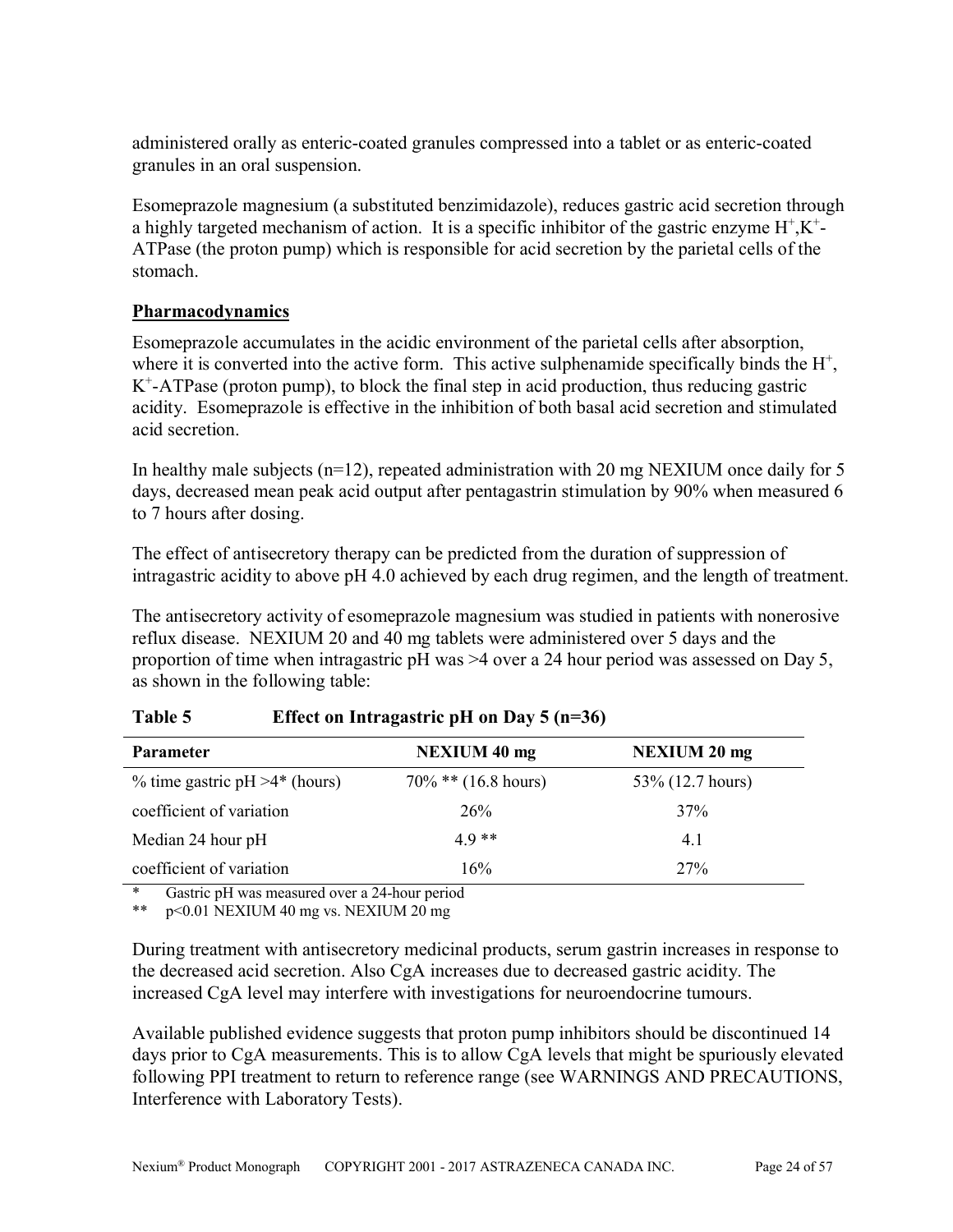Eradication of *Helicobacter pylori*: Infection with *H. pylori* is associated with peptic ulcer disease and is a major factor in the development of gastritis. Approximately 90 to 100% of patients with duodenal ulcers, and 80% of patients with gastric ulcer, are infected with *H. pylori.* Treatment with NEXIUM alone has been shown to suppress, but not eradicate *H. pylori.* 

Eradication of *H. pylori* with triple therapy consisting of NEXIUM and clarithromycin/ amoxicillin for seven days is associated with healing and improvement of symptoms of duodenal ulcers.

# **Pharmacokinetics**

Absorption of esomeprazole in healthy subjects results in peak plasma levels occurring 1 to 2 hours after dosing. The systemic bioavailability is 64% after a single 40 mg dose and 89% after repeated once daily oral administration (40 mg for 5 days). The apparent volume of distribution at steady state in healthy subjects is approximately 0.22 L/kg body weight. Esomeprazole is 97% protein bound and optically stable in vivo, with negligible inversion to the other isomer.

A pharmacokinetic profile of esomeprazole was studied in 36 patients with NERD after repeated once daily administration of 20 mg and 40 mg.

| Table 6 | <b>Pharmacokinetic Parameters of Esomeprazole After Oral</b> |
|---------|--------------------------------------------------------------|
|         | <b>Administration for 5 days. Mean (% CV)</b>                |

| <b>Parameters</b>         | <b>NEXIUM 40 mg</b> | <b>NEXIUM 20 mg</b> |
|---------------------------|---------------------|---------------------|
| $AUC(tot)$ (µmol*h/L)     | 12.6(42%)           | 4.2(59%)            |
| $C_{\text{max}}$ (µmol/L) | 4.7(37%)            | 2.1(45%)            |
| $T_{\text{max}}$ (h)      | $1.6(50\%)$         | $1.6(86\%)$         |
| $t_{1/2}$ (h)             | $1.5(32\%)$         | 1.2(37%)            |

Values represent geometric mean except the  $T_{\text{max}}$ , which is the arithmetic mean.

Food intake delays and decreases the absorption of esomeprazole although this has no significant influence on the effect of esomeprazole on intragastric acidity.

**Pharmacokinetics in combination with antibiotics**: Interactions between esomeprazole (20 mg b.i.d.), amoxicillin (1 g b.i.d.) and clarithromycin (500 mg b.i.d.), were evaluated in a 4-way cross-over study (each study period was 7 days). When given as the triple combination, the bioavailability (AUC and  $C_{\text{max}}$ ) of amoxicillin and clarithromycin were not significantly changed in healthy volunteers, compared with either drug given alone. The AUC and  $C_{\text{max}}$  of the 14-hydroxyclarithromycin metabolite were both increased by 53% during dosing with the triple combination, compared to values following dosing with clarithromycin alone. There were also significant increases in the AUC (two-fold increase) and  $C_{\text{max}}(39\%)$  values for esomeprazole during concomitant administration with the antibiotic drugs, compared with esomeprazole alone.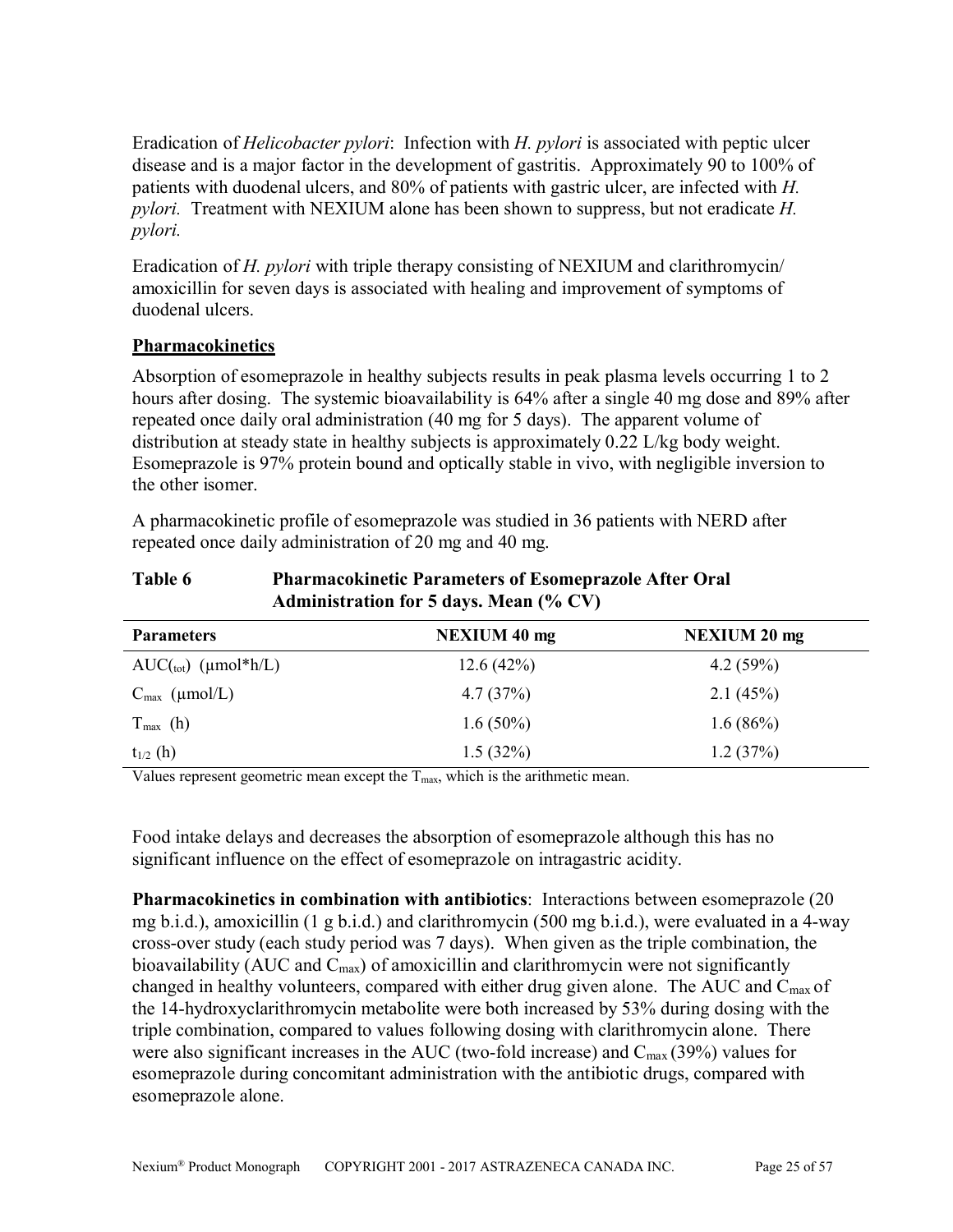### **Metabolism**

Esomeprazole is completely metabolized by the cytochrome P-450 system, mainly in the liver (via CYP 2C19 and CYP 3A4). The major metabolites of esomeprazole (hydroxy and desmethyl metabolites) have no effect on gastric acid secretion. The CYP 2C19 isozyme, which is involved in the metabolism of all available proton pump inhibitors, exhibits polymorphism. Some 3% of Caucasians and 15-20% of Asians lack CYP 2C19 and are termed "poor metabolizers". At steady state (40 mg for 5 days), the ratio of AUC in poor metabolizers to AUC in the rest of the population is approximately 2. Dosage adjustment of NEXIUM based on CYP 2C19 status is not necessary.

Almost 80% of an oral dose of esomeprazole is excreted as metabolites in urine with the remainder recovered in feces. Less than 1% of the parent drug is found in urine. Total recovery from urine and feces is 92 to 96% within 48 hours of a single oral dose.

### **Special Populations and Conditions**

### **Pediatrics (1 – 17 years of age)**

*Children (1 – 11 years of age):* The pharmacokinetics of esomeprazole were studied in 31 pediatric patients with GERD 1 to 11 years of age inclusive, in a single centre study. Patients were divided into 2 subgroups by age. For ages 1 to 5, patients received esomeprazole 5 mg or 10 mg once daily for 5 days. For ages 6 to 11 years, patients received esomeprazole 10 mg or 20 mg once daily for 5 days.

Following repeated dose administration of esomeprazole 10 mg and 20 mg, the total exposure (AUC) and the time to reach maximum plasma drug concentration  $(t_{max})$  for the 10 mg dose was similar across the  $1 - 11$  year-olds and similar to the total exposure seen with the 20 mg dose in adults. The 20 mg dose resulted in higher exposure in  $6 - 11$  year-olds compared to adults.

Repeated dose administration of 5 mg esomeprazole resulted in insufficient exposure in  $1 - 5$ year-olds.

|                                | 1 to 5 year-olds     |               | 6 to 11 year-olds |                       |
|--------------------------------|----------------------|---------------|-------------------|-----------------------|
|                                | $5 \text{ mg} (n=6)$ | 10 mg $(n=8)$ | 10 mg (n= 7)      | $20 \text{ mg} (n=6)$ |
| $AUC({\text{tot}})$ (µmol*h/L) | 0.74                 | 4.83          | 3.70              | 6.28                  |
| $C_{\text{max}}$ (µmol/L)      | 0.62                 | 2.98          | 1.77              | 3.73                  |
| $T_{\text{max}}$ (h)           | 1.33                 | 1.44          | 1.79              | 1.75                  |
| $t_{1/2}$ (h)                  | 0.42                 | 0.74          | 0.88              | 0.73                  |
| Cl/F (L/h)                     | 19.44                | 5.99          | 7.84              | 9.22                  |

# **Table 7 Summary of Pharmacokinetic Parameters in 1-11 year olds with GERD following of 5-days of once-daily oral esomeprazole treatment.**

Values represent geometric mean except the  $T_{\text{max}}$ , which is the arithmetic mean.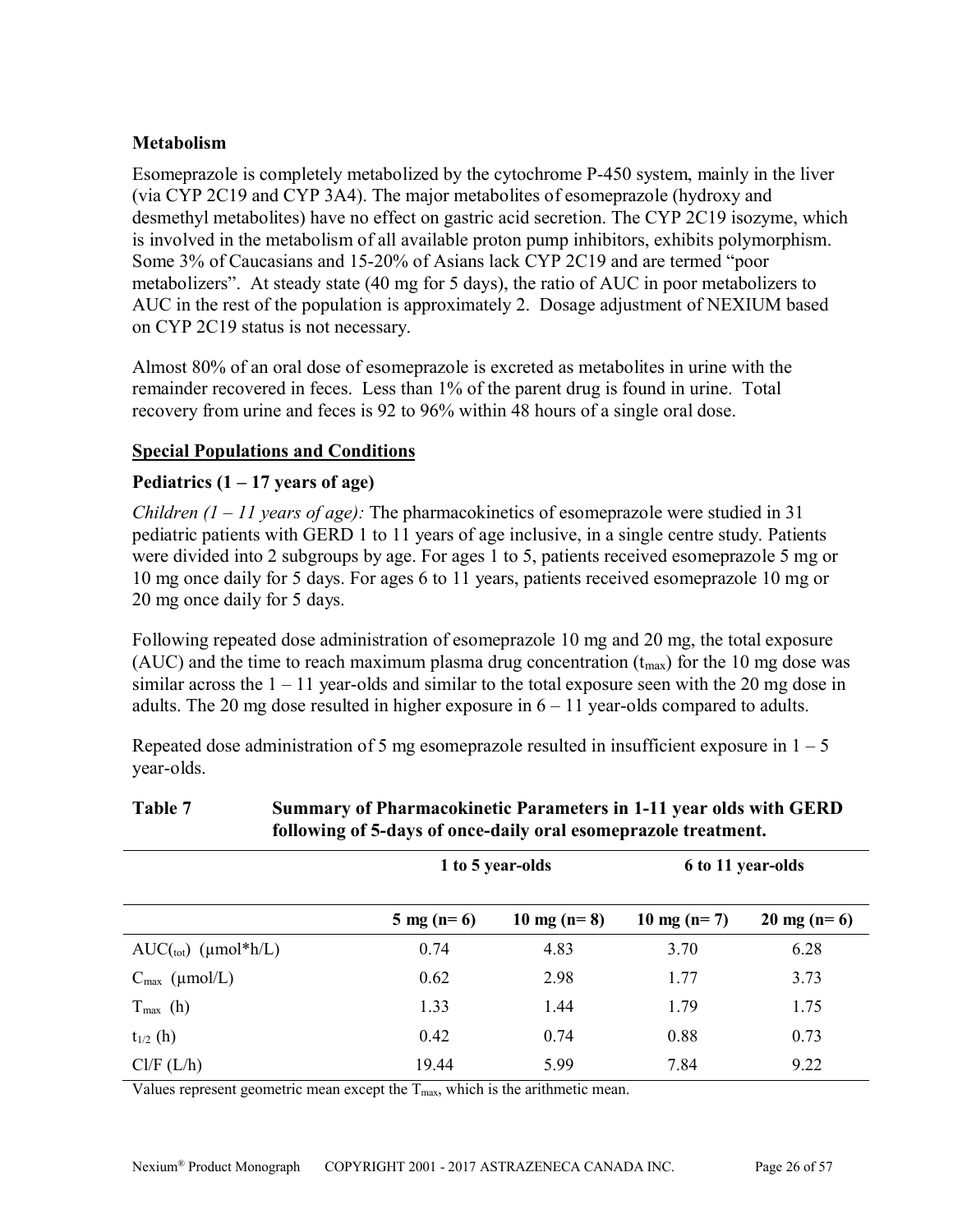#### (see DOSAGE AND ADMINISTRATION and WARNINGS AND PRECAUTIONS).

*Children (12-17 years of age):* The pharmacokinetics of esomeprazole were studied in 28 pediatric patients with GERD aged 12 to 17 years, in a single centre randomized study. Patients received esomeprazole 20 mg or 40 mg once daily for 8 days. Mean C<sub>max</sub> and AUC values of esomeprazole were not affected by body weight or age. More than dose-proportional increases in mean  $C_{\text{max}}$  and AUC values were observed between the two groups in the study. Overall, esomeprazole pharmacokinetics in pediatric patients aged 12 to 17 years were similar to those observed in adult patients with NERD.

### **Table 8 Comparison of pharmacokinetic parameters in 12 -17 year olds with GERD and adults with NERD following esomeprazole daily repeated oral dosing\***

| <b>Pharmacokinetic Parameter</b> | Pediatrics (aged 12-17 years)<br>$(n = 28)$ |                 | Adults $(≥18 \text{ years})$<br>$(n=36)$ |                 |
|----------------------------------|---------------------------------------------|-----------------|------------------------------------------|-----------------|
|                                  | $20 \text{ mg}$                             | $40 \text{ mg}$ | $20 \text{ mg}$                          | $40 \text{ mg}$ |
| AUC $(\mu mol^*h/L)$             | 3.65                                        | 13.86           | 4.2                                      | 12.6            |
| $C_{\text{max}}$ (µmol/L)        | 1.45                                        | 5.13            | 2.1                                      | 4.7             |
| $t_{\text{max}}$ (h)             | 2.00                                        | 1.75            | 1.6                                      | 1.6             |
| $t_{1/2} \lambda_{z}(h)$         | 0.82                                        | 1.22            | 1.2                                      | 1.5             |

Data presented are geometric means for AUC,  $C_{\text{max}}$  and  $t_{1/2 \lambda z}$  and median value for  $t_{\text{max}}$ 

Duration of treatment for 12 - 17 year olds and adults were 8 days and 5 days, respectively. Data were obtained from two independent studies.

**Geriatrics:** The metabolism of NEXIUM is not significantly changed in elderly subjects. Following repeated oral dosing with 40 mg NEXIUM in healthy elderly subjects (6 males, 8 females; 71 to 80 years of age), AUC and Cmax values measured were similar to those previously measured in young GERD patients (ratio of AUC values in elderly vs. GERD subjects:  $1.25$ ; ratio of  $C_{\text{max}}$  values:  $1.18$ ).

Gender: The AUC and C<sub>max</sub> values were slightly higher (13%) in females than in males at steady state. Dosage adjustment based on gender is not necessary.

**Hepatic Insufficiency:** (see DOSAGE AND ADMINISTRATION and WARNINGS AND PRECAUTIONS).

**Renal Insufficiency:** (see DOSAGE AND ADMINISTRATION and WARNINGS AND PRECAUTIONS).

**Poor Metabolizers:** (see DOSAGE AND ADMINISTRATION and WARNINGS AND PRECAUTIONS).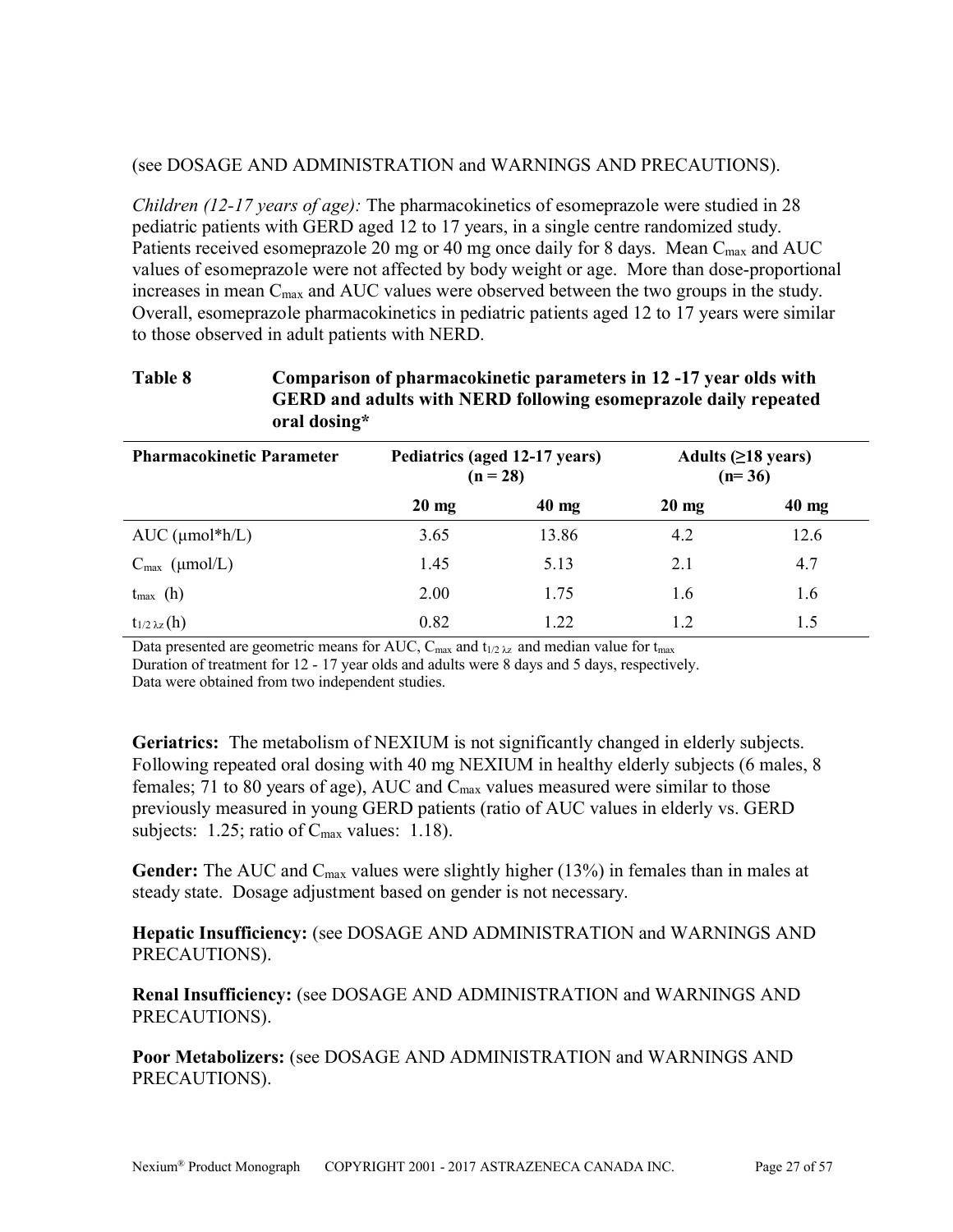# <span id="page-27-1"></span>**STORAGE AND STABILITY**

**Temperature**: Store in a dry place at controlled room temperature (15-30°C).

**Moisture:** NEXIUM (esomeprazole) delayed release tablets and delayed release granules for oral suspension are moisture-sensitive and are therefore provided in blister compliance packages and aluminium sachets, suitable for direct distribution to the patient.

**Others:** Keep in a safe place out of reach of children.

# <span id="page-27-0"></span>**DOSAGE FORMS, COMPOSITION AND PACKAGING**

### **Dosage Forms and Packaging**

Esomeprazole is acid labile and therefore is administered orally as a MUPS™ tablet or as a pHappropriate suspension. The MUPS<sup>™</sup> tablet consists of many enteric-coated granules compressed into a tablet. The sachet consists of enteric-coated granules and inactive excipient granules that are dispersed in water to form an oral suspension.

NEXIUM (esomeprazole) 20 mg tablets are light pink, oblong and biconvex, engraved with "20 mg" on one side and  $\frac{A}{FH}$  on the other side.

NEXIUM (esomeprazole) 40 mg tablets are pink, oblong and biconvex, engraved with "40 mg" on one side and  $\vec{E}$  on the other side.

NEXIUM (esomeprazole) 10 mg delayed release granules for oral suspension contain fine pale yellow granules in a unit dose sachet. Brownish granules may also be visible.

The 20 mg tablets are provided in press-through unit dose blister strips in cartons of 28 or blister compliance strips in cartons of 30. The 40 mg strength is provided in press-through unit dose blister strips in cartons of 28, blister compliance strips in cartons of 30, or in high-density polyethylene (HDPE) bottles of 100 tablets. Desiccant is included in the bottle.

The 10 mg delayed release granules for oral suspension are provided in a unit dose sachet in cartons of 30.

Information for the patient is provided as a package insert in the NEXIUM packages.

# **Composition**

NEXIUM tablets contain the following non-medicinal ingredients: cellulose microcrystalline, crospovidone, glyceryl monostearate, hydroxypropyl cellulose, hypromellose, iron oxide, magnesium stearate, methacrylic acid ethylacrylate copolymer, polyethylene glycol, polysorbate, synthetic paraffin, sodium stearyl fumarate, sugar spheres, talc, titanium dioxide and triethyl citrate.

NEXIUM granules for oral suspension contain the following non-medicinal ingredients: dextrose, crospovidone, citric acid, glycerol monostearate, hypromellose, hydroxypropyl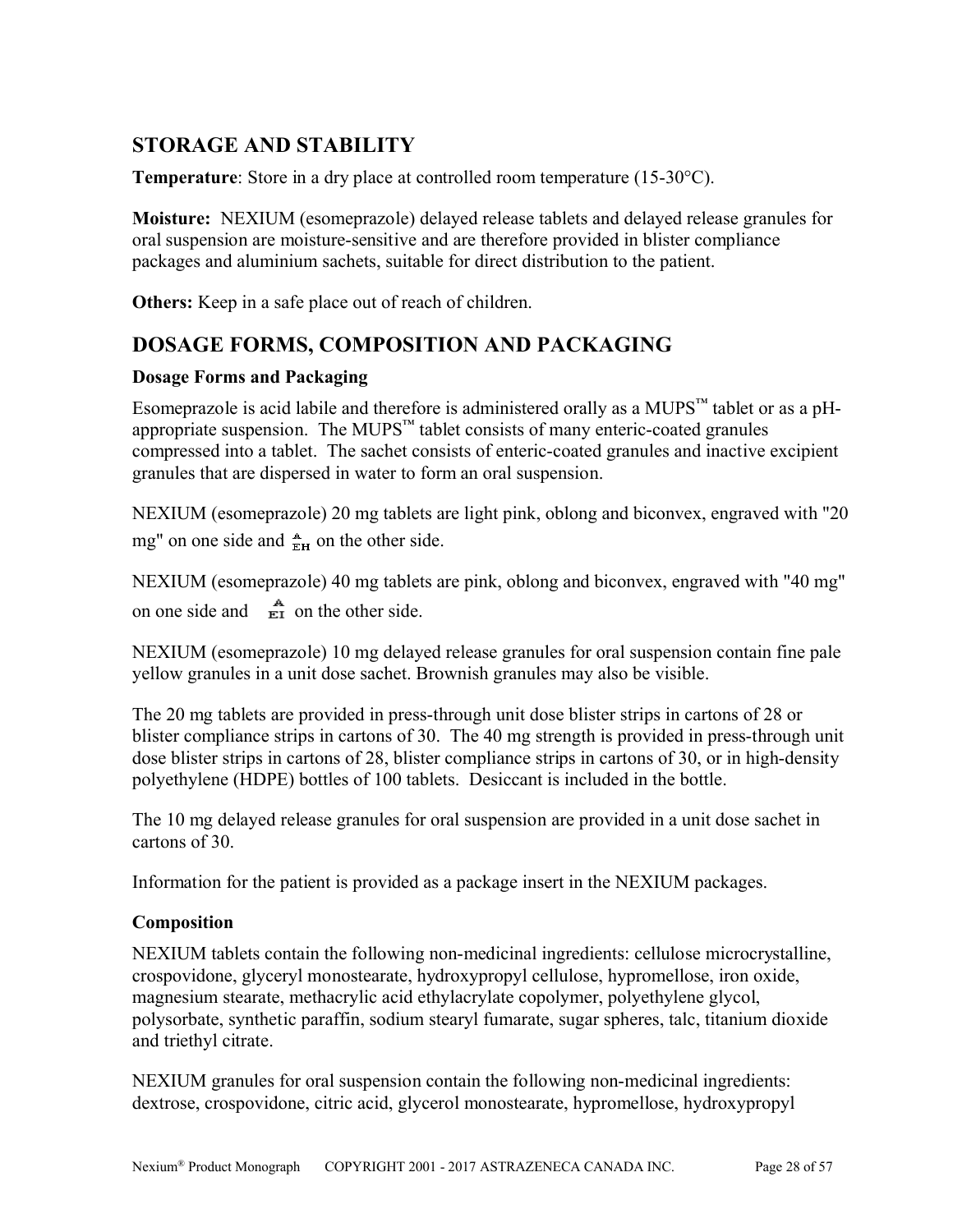cellulose, iron oxide, magnesium stearate, methacrylic acid copolymer type C, polysorbate, sugar spheres, talc, triethyl citrate and xanthan gum.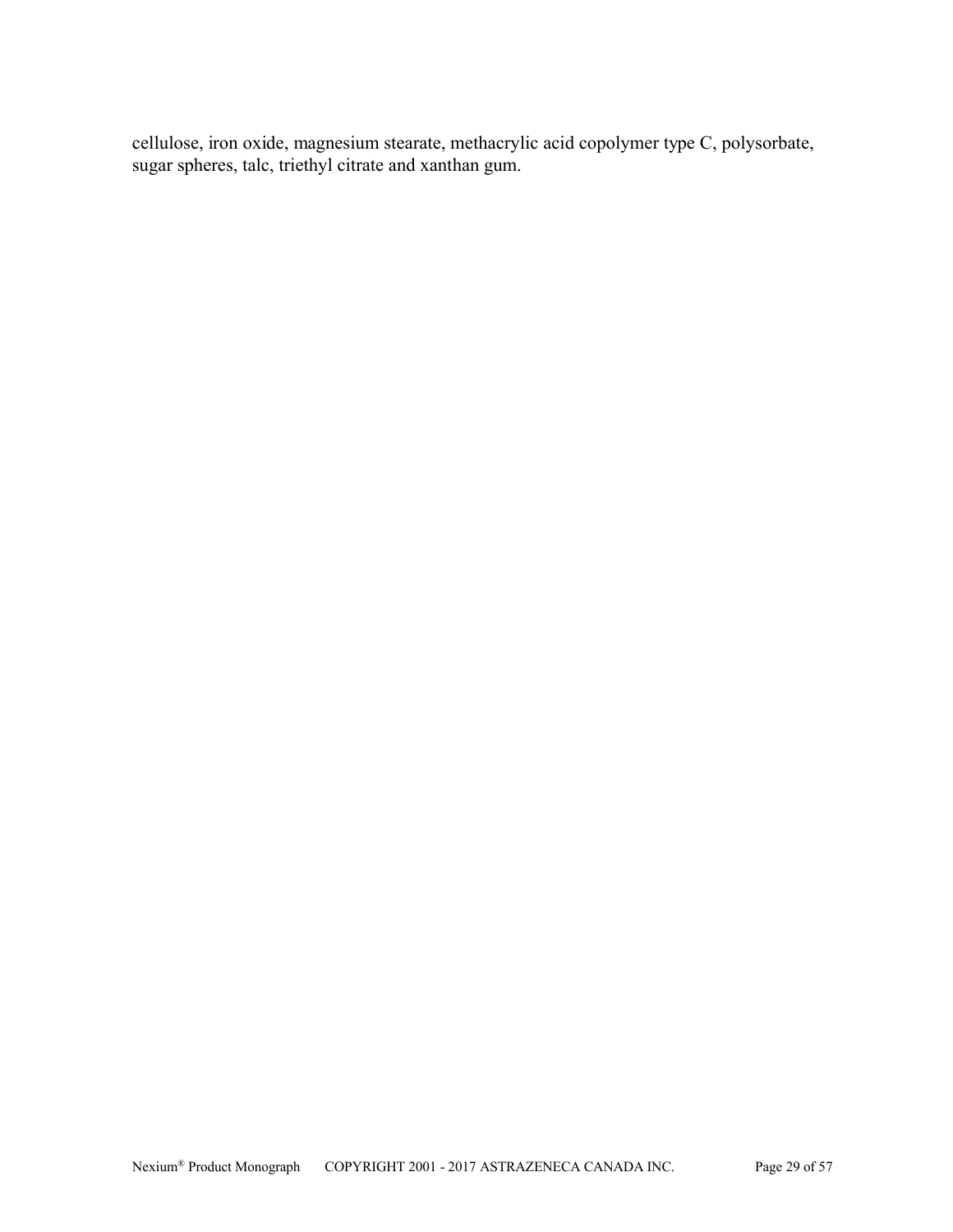# <span id="page-29-2"></span>**PART II: SCIENTIFIC INFORMATION**

# <span id="page-29-1"></span>**PHARMACEUTICAL INFORMATION**

**Drug Substance**

**Common Name:** esomeprazole magnesium trihydrate

**Chemical Name:** Di-(S)-5-methoxy-2-[[(4-methoxy-3,5-dimethyl-2-pyridinyl)methyl]-

**Molecular Formula:**  $C_{34}H_{36}N_6O_6S_2Mg\bullet 3H_2O$ 

**Molecular Mass:** 767.2 g/mol (trihydrate) 713.1 g/mol (anhydrous basis)

**Structural Formula:**



sulfinyl]-1H-benzimidazole magnesium trihydrate

**Physicochemical Properties:** Esomeprazole magnesium is a white to slightly coloured crystalline powder, containing 3 water molecules of hydration. The solubility in water is 0.3 mg/mL, and the solubility in methanol is initially high, but followed by precipitation of a crystalline dihydrate. The pKa of the benzimidazole (omeprazole base) is 8.8, and that of the pyridinium ion, 4.0.

# <span id="page-29-0"></span>**CLINICAL TRIALS**

# **Study demographics and trial design**

# **Reflux Esophagitis**

Initial Therapy: A meta-analysis of data from 4 randomized, double-blind clinical trials demonstrated the efficacy of NEXIUM 40 mg in the acute treatment of reflux esophagitis. Healing was observed in over 93% (PP analysis) of patients following 8 weeks of treatment and was associated with symptom relief.

Maintenance of healing of Erosive Esophagitis: For maintenance treatment of reflux esophagitis, NEXIUM 20 mg once daily maintained healing of reflux esophagitis and provided symptom relief in the majority of patients (79-93%) over a 6 month period.

# **Nonerosive Reflux Disease**

In five large, multicentre, randomized, double-blind clinical trials, treatment with NEXIUM (esomeprazole) 20 or 40 mg daily for 4 weeks was compared to treatment with omeprazole 20 mg daily or placebo, regarding the complete resolution of heartburn in patients with nonerosive reflux disease (i.e. without macroscopic esophagitis). All active treatments were highly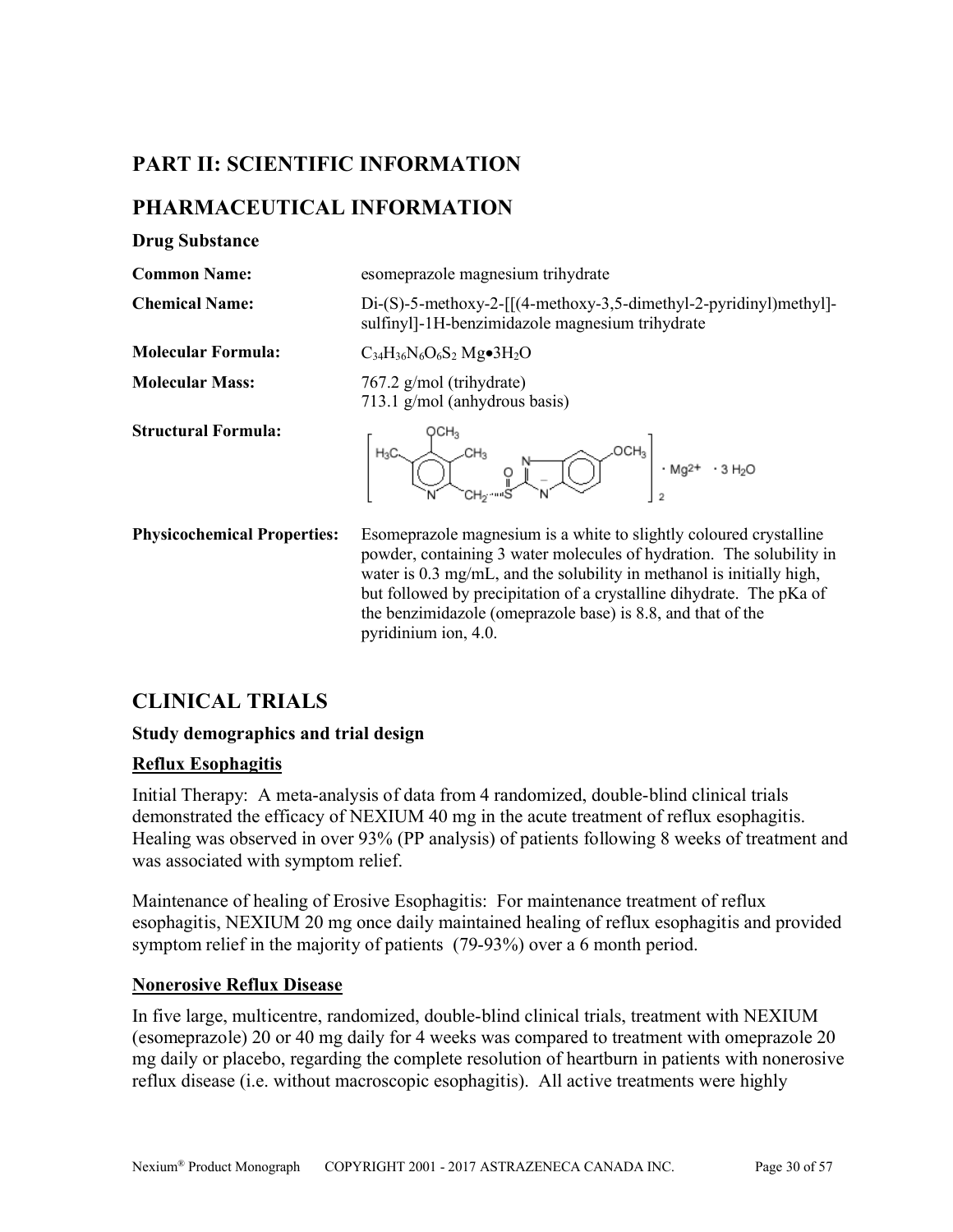successful, safe and well-tolerated. Treatment with NEXIUM (20 or 40 mg) provided patients with significantly more heartburn-free days and nights than placebo.

# **Maintenance Treatment of NERD (On-demand)**

Patients with complete resolution of heartburn following initial treatment for NERD were randomized to double-blind treatment with NEXIUM 40 mg, 20 mg or placebo, once daily when needed to control symptoms of GERD for 6 months. Time to discontinuation due to unwillingness to continue with current therapy was the primary efficacy variable. NEXIUM (20 and 40 mg) was better than placebo with significantly fewer patients discontinuing treatment and by maintaining sufficient control of heartburn in significantly more patients than placebo treatment.

| Table 9           |                     | Results of on-demand treatment studies of patients with symptoms of<br>GERD, without macroscopic esophagitis. Proportion of patients<br>unwilling to continue on-demand therapy, ITT analysis. |                |  |  |  |  |
|-------------------|---------------------|------------------------------------------------------------------------------------------------------------------------------------------------------------------------------------------------|----------------|--|--|--|--|
|                   | <b>NEXIUM 40 mg</b> | <b>NEXIUM 20 mg</b>                                                                                                                                                                            | <b>Placebo</b> |  |  |  |  |
| Study 1 $(n=721)$ | $11\%$              | $8\%$                                                                                                                                                                                          | 42%            |  |  |  |  |

Study 2 ( $n=376$ ) 10% - 33% Study 3 (n=342)  $-$  14% 51% 51%

# **NSAID Associated Upper GI Ulcers**

In clinical trials, treatment with NEXIUM (20 mg or 40 mg) once daily was effective, safe and well-tolerated in combination with continuous NSAID use.

Healing of Gastric Ulcers in Patients Requiring NSAID Therapy, Including COX-2 Selective NSAIDs: Two multicentre, randomized, double-blind, active-controlled clinical trials were undertaken in 809 patients (ITT analysis) for up to 8 weeks to compare the effects of NEXIUM (40 mg or 20 mg qd) against ranitidine (150 mg bid) in the healing of gastric ulcers in patients using non-selective or COX-2-selective NSAIDs. Patients enrolled in these studies had a gastric ulcer greater than or equal to 5 mm in diameter, ranged in age from 18 to 88 (mean age of 58 years) with 32% males and 68% females having a race distribution of 82% Caucasian, 5% Black, 7% Oriental and 12% other. Among these patients 85% were taking non-selective NSAIDs and 15% were on COX-2 selective NSAIDs. *H. pylori* status of patients at screening was 77% negative and 23% positive.

The results of these two studies are presented below: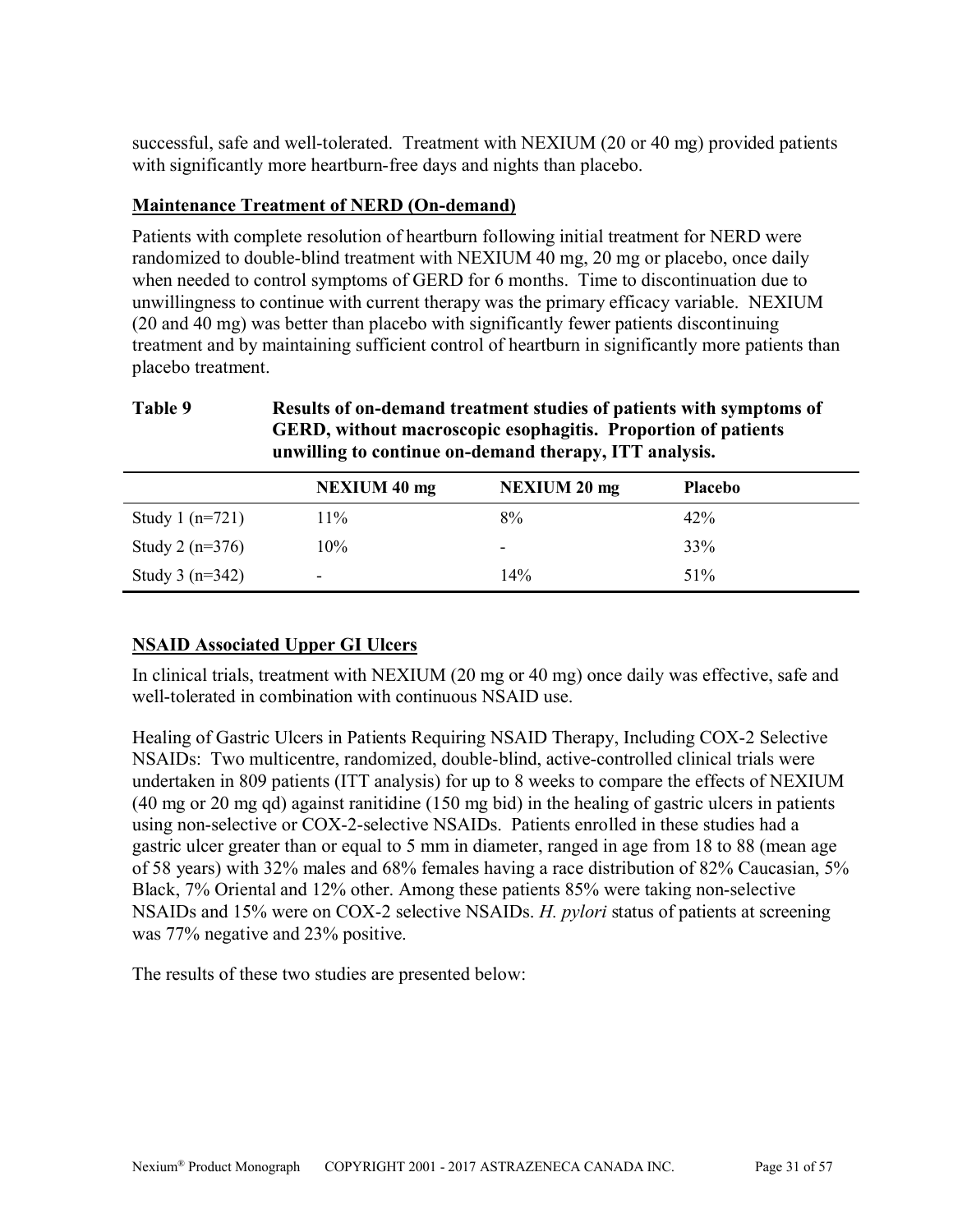|                                                  |                       | 0                                        |                        | $\cdot$ .             |                  |                                  |                                                                   |                      |                        |
|--------------------------------------------------|-----------------------|------------------------------------------|------------------------|-----------------------|------------------|----------------------------------|-------------------------------------------------------------------|----------------------|------------------------|
|                                                  |                       | Study 5                                  |                        |                       | Study 6          |                                  |                                                                   | Pooled               |                        |
|                                                  | <b>E40</b><br>$n=129$ | E20<br>$n = 138$                         | <b>R150</b><br>$n=132$ | <b>E40</b><br>$n=133$ | E20<br>$n = 138$ | <b>R150</b><br>$n=139$           | <b>E40</b><br>$n=262$                                             | E20<br>$n=276$       | <b>R150</b><br>$n=271$ |
| Ulcer<br>healing<br>rate at 4<br>weeks<br>$(\%)$ | 78.3                  | 79.0                                     | 66.7                   | 70.7                  | 72.5             | 55.4                             | 74.4                                                              | 75.7                 | 60.9                   |
| p-value <sup>a</sup>                             | $0.036^{b}$           | 0.023 <sup>b</sup>                       |                        | 0.009 <sup>b</sup>    | $0.003^{b}$      |                                  | $\leq 0.001^{\rm b}$                                              | $\leq 0.001^{\rm b}$ |                        |
| Ulcer<br>Healing<br>rate at 8<br>weeks<br>$(\%)$ | 91.5                  | 88.4                                     | 74.2                   | 85.7                  | 84.8             | 76.3                             | 88.6                                                              | 86.6                 | 75.3                   |
| p-value <sup>a</sup><br>$\mathbf{a}$             | $\leq 0.001^b$        | 0.003 <sup>b</sup><br>$1.0011 \text{ m}$ |                        | 0.047                 | 0.073            | $\cdots$<br>$\sim$ $\sim$ $\sim$ | $\leq 0.001^{\rm b}$<br>$\rightarrow$ $\rightarrow$ $\rightarrow$ | $\leq 0.001^{\rm b}$ |                        |

| Table 10 | <b>Observed Gastric Ulcer Healing rates in complete ITT population</b> |
|----------|------------------------------------------------------------------------|
|          | regardless of NSAID type.                                              |

E20 = esomeprazole 20 qd; E40 = esomeprazole 40 mg qd; R150 = ranitidine 150 mg bid.

a chi-square p-value vs. Ranitidine 150 mg bid

b statistically significant vs. R150 (Hochberg adjusted)

| Table 11 | Observed GU healing status divided by NSAID usage at Week 4 and |
|----------|-----------------------------------------------------------------|
|          | Week 8: (ITT pooled population).                                |

| <b>NSAID Type</b><br><b>Healed GU status</b> | <b>E40</b><br>$N = 262$<br>$n/N$ (%) | <b>E20</b><br>$N = 276$<br>$n/N$ (%) | <b>R150</b><br>$N = 271$<br>$n/N$ (%) |
|----------------------------------------------|--------------------------------------|--------------------------------------|---------------------------------------|
| WEEK4                                        |                                      |                                      |                                       |
| <b>Nonselective NSAIDS</b>                   |                                      |                                      |                                       |
| Observed GU healing rate                     | 164/225(72.9)                        | 179/242 (74.0)                       | 129/219 (58.9)                        |
| Chi-square p-value <sup>a</sup>              | 0.002 <sup>b</sup>                   | 0.001 <sup>b</sup>                   |                                       |
| <b>COX-2</b> selective                       |                                      |                                      |                                       |
| Observed GU healing rate                     | 31/37(83.8)                          | 30/34(88.2)                          | 35/50(70.0)                           |
| Chi-square p-value <sup>a</sup>              | 0.137                                | $0.050^{b}$                          |                                       |
| WEEK 8                                       |                                      |                                      |                                       |
| <b>Nonselective NSAID</b>                    |                                      |                                      |                                       |
| Observed GU healing rate                     | 197/225 (87.6)                       | 208/242 (86.0)                       | 163/219(74.4)                         |
| Chi-square p-value <sup>a</sup>              | $\leq 0.001^{\rm b}$                 | 0.002 <sup>b</sup>                   |                                       |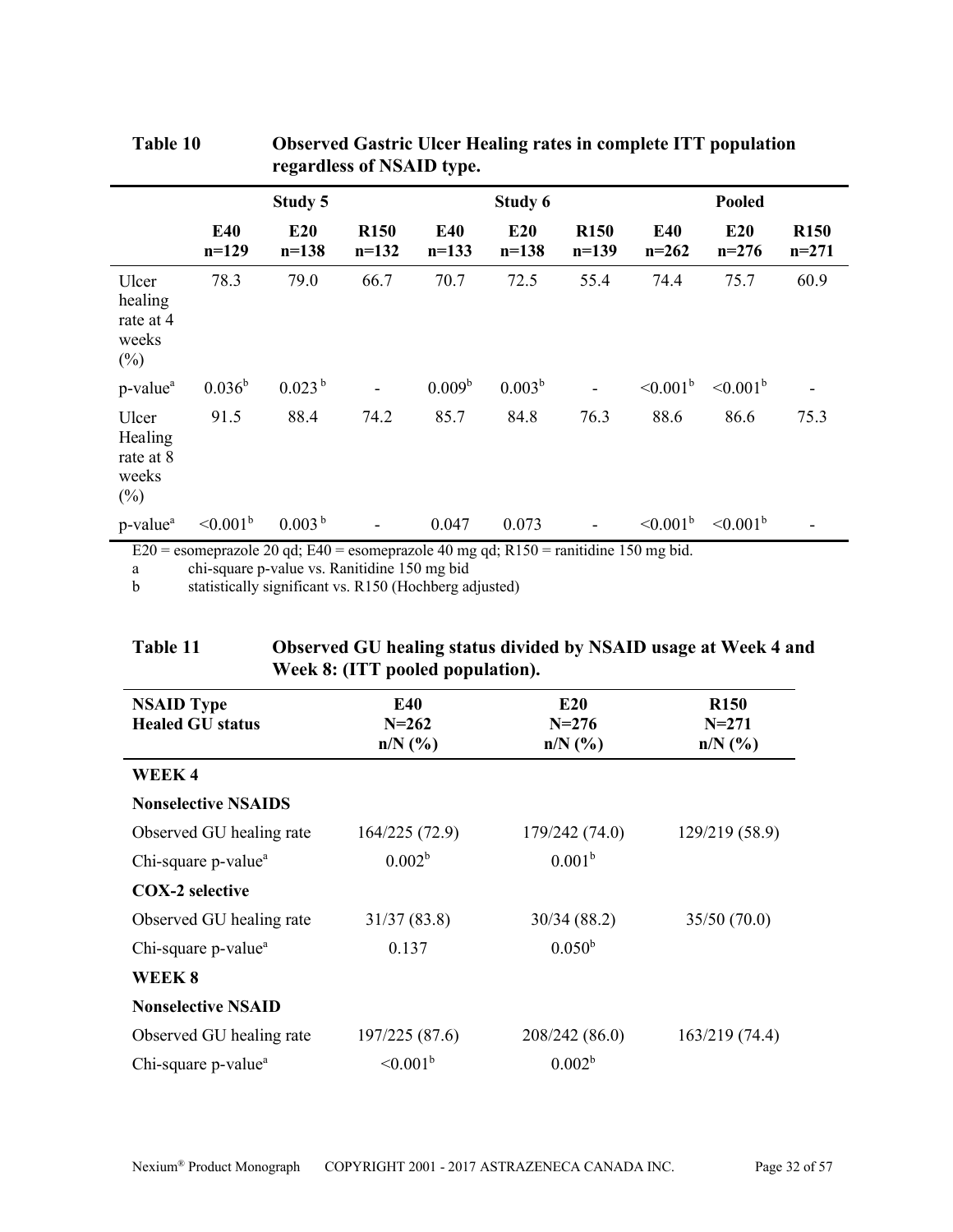| <b>NSAID Type</b><br><b>Healed GU status</b> | E40<br>$N = 262$<br>$n/N$ (%) | E <sub>20</sub><br>$N = 276$<br>$n/N$ (%) | <b>R150</b><br>$N = 271$<br>$n/N$ (%) |
|----------------------------------------------|-------------------------------|-------------------------------------------|---------------------------------------|
| <b>COX-2</b> selective                       |                               |                                           |                                       |
| Observed GU healing rate                     | 35/37(94.6)                   | 31/34(91.2)                               | 40/50(80.0)                           |
| Chi-square p-value <sup>a</sup>              | 0.051                         | 0.165                                     |                                       |

E20 = esomeprazole 20 qd; E40 = esomeprazole 40 mg qd; R150 = ranitidine 150 mg bid.

a p-value versus R150.

b statistically significant.

Note: Two patients in the R150 group (1 from each study) were not taking any NSAID medication before or during the study and were classified as "No Value," and were not included in this table. COX-2 selective NSAID is defined as patients who were on COX-2 monotherapy for 4 weeks prior to baseline EGD; Nonselective NSAID is defined as patients who were on any other NSAID medication or a combination therapy of COX-2 selective plus non-selective NSAID medication during the 4 weeks prior to baseline EGD.

Risk-Reduction of Gastric Ulcers Associated with NSAID Therapy, Including COX-2 Selective NSAIDs: In two large multicentre, randomized, double-blind placebo-controlled trials, NEXIUM (40 mg or 20 mg qd) was compared to placebo for the risk reduction of gastric ulcers associated with NSAID therapy in 1378 patients (ITT analysis). Patients enrolled in these studies ranged in age from 21 to 89 (mean age of 65 years) with 29% males and 71% females having a race distribution of 82% Caucasian, 5% Black, 4% Oriental and 8% other. Among these patients 71% were taking non-selective NSAIDs and 29% were on COX-2 selective NSAIDs. *H. pylori* status of patients at screening was 88% negative, 11% positive and 1% unknown. Patients at risk of an ulcer using either non-selective or COX-2-selective NSAIDs, were treated over a 6 month period. Patients treated with NEXIUM 40 mg or 20 mg had significantly higher estimated ulcer-free rates compared to placebo as shown below.

In both risk-reduction studies an ulcer was defined qualitatively as having; a base (circular or elliptical white or grey-white punched-out defect in the mucosa that could be smooth and regular); a margin (discrete, sharply demarcated, regular, smooth, and usually raised in relation to the ulcer base) and lack of an associated mass lesion or other features suggesting malignancy. Study 13 was considered the pivotal trial due to the fact that quantitative ulcer diameter measurements were recorded. It was demonstrated that esomeprazole 20 and 40 mg patients had a significant reduction in ulcer ( $\geq$  5 mm) frequency compared to placebo (both p = 0.01). Study 14 was considered supportive as no ulcer diameter measurements accompanied the qualitative ulcer definition in this trial.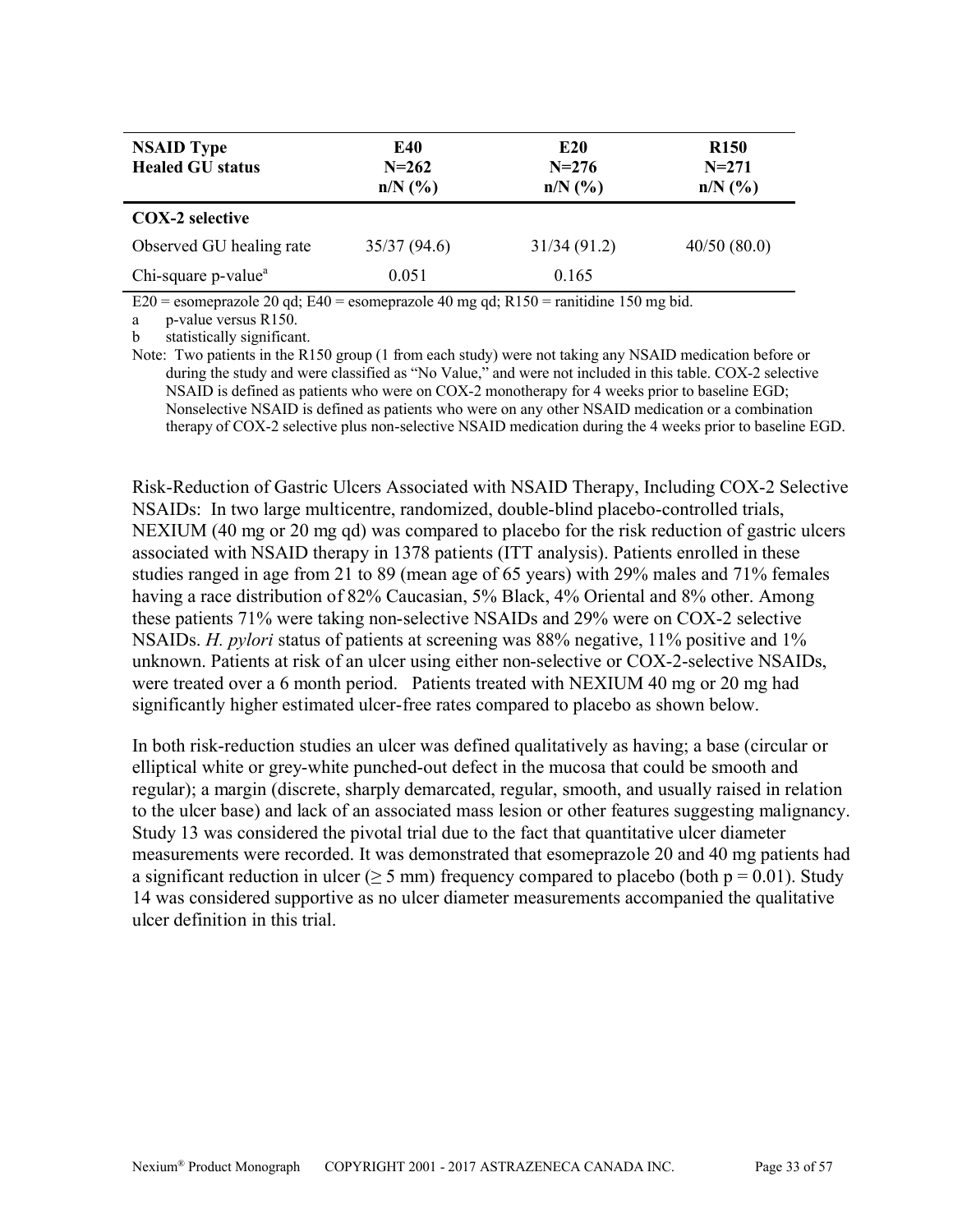| an ITT population.       |                  |                              |                             |                  |                              |                             |
|--------------------------|------------------|------------------------------|-----------------------------|------------------|------------------------------|-----------------------------|
|                          | Study 13         |                              |                             | Study 14         |                              |                             |
|                          | E40<br>$(n=196)$ | E <sub>20</sub><br>$(n=192)$ | <b>Placebo</b><br>$(n=185)$ | E40<br>$(n=271)$ | E <sub>20</sub><br>$(n=267)$ | <b>Placebo</b><br>$(n=267)$ |
| Response<br>Rate $(\% )$ | 95.9%            | 95.3%                        | 89.2%                       | 95.9%            | 95.5%                        | 82.8%                       |
| p-value*                 | 0.0074           | 0.0180                       | -                           | < 0.0001         | < 0.0001                     | $\overline{\phantom{0}}$    |

# **Table 12 Proportion of patients without gastric or duodenal ulcer by Month 6 in an ITT population.**

 $E20$  = esomeprazole 20 qd;  $E40$  = esomeprazole 40 mg qd

\*Log rank test p-value (vs. Placebo)

# **In Patients with Zollinger-Ellison Syndrome**

In an open label clinical trial in 21 patients with a hypersecretory condition such as Zollinger-Ellison syndrome or idiopathic hypersecretion (19 ZES, 2 IH), 90% of all patients (19 of 21) were treated successfully with NEXIUM doses from 40 mg to 80 mg twice daily, with 1 patient receiving 80 mg t.i.d., for up to 12 months. For the trial duration, 14 of 21 patients were maintained and controlled on a NEXIUM dose of 40 mg b.i.d., and 5 patients were maintained and controlled on NEXIUM doses above 80 mg/day. Basal acid levels were maintained well below the targets of  $\leq 10$  mEq/h (or  $\leq 5$  mEq/h in patients who have undergone previous acidreducing surgery) in 90% of all patients (19 of 21) on  $80 - 240$  mg NEXIUM per day. Esomeprazole was generally well tolerated in this patient population (see ADVERSE REACTIONS; Zollinger-Ellison syndrome). Safety information does not extend beyond 1 year for NEXIUM doses 80 mg daily or higher, and was from a limited study population.

# **In Patients with** *H. pylori***-Associated Active Duodenal Ulcer**

Ninety-five to 100% of duodenal ulcer and 80% of gastric ulcer patients are *H. pylori-*positive, and should be treated with eradication therapy.

### **Table 13 Results of a Study in Patients With Active Duodenal Ulcer Who Were H. Pylori-Positive.**

| <b>Treatment</b>                                                                                                                                      | <b>Eradication Rate</b> |                    | <b>Ulcer Healing Rate</b>              |  |
|-------------------------------------------------------------------------------------------------------------------------------------------------------|-------------------------|--------------------|----------------------------------------|--|
|                                                                                                                                                       | <b>ITT</b> analysis     | <b>PP</b> analysis | <b>Post-Treatment</b><br>(PP analysis) |  |
| NEXIUM 20 mg + amoxicillin 1000 mg +<br>clarithromycin 500 mg, all twice daily for one<br>week                                                        | 88.9%                   | 86.0%              | $91.1\%$ (94.1%)                       |  |
| omeprazole 20 mg + amoxicillin 1000 mg +<br>clarithromycin 500 mg, all twice daily for one<br>week followed by omeprazole 20 mg daily for<br>3 weeks* | 89.6%                   | 87.7%              | $92.2\%$ $(95.6\%)$                    |  |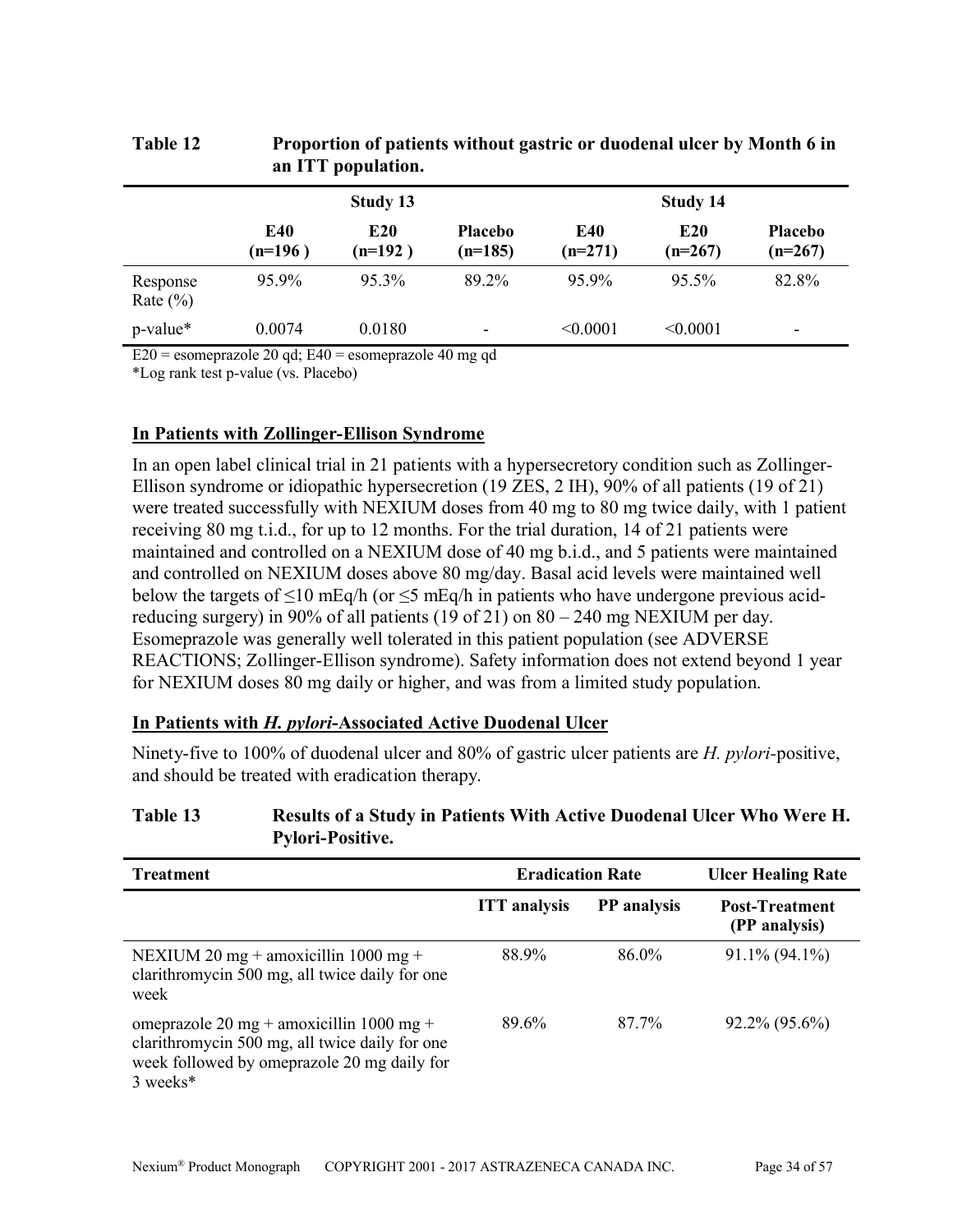| <b>Treatment</b>                                                                                                             | <b>Eradication Rate</b> |                    | <b>Ulcer Healing Rate</b>              |  |
|------------------------------------------------------------------------------------------------------------------------------|-------------------------|--------------------|----------------------------------------|--|
|                                                                                                                              | <b>ITT</b> analysis     | <b>PP</b> analysis | <b>Post-Treatment</b><br>(PP analysis) |  |
| omeprazole 20 mg + amoxicillin 1000 mg +<br>clarithromycin 500 mg, all twice daily for one<br>week (no omeprazole follow-up) | $87\%*$                 | $78\%*$            | $92\%*$                                |  |

Patients with duodenal ulcer, included in the ITT analysis, were assessed for H. pylori status by UBT,  $HUT^{\circledast}$ (test and histology pre- and post-treatment, n=433 (ITT analysis).

\* Historical data from Losec® (omeprazole) Product Monograph.

### **In patients with a history of duodenal ulcer**

Eradication of *H. pylori* is associated with long-term remission of peptic ulcer disease. Longterm treatment of these patients with anti-secretory agents is generally not recommended.

# **Table 14 Results of a Study in Patients With a History of Duodenal Ulcer Who Were H. Pylori-Positive.**

| <b>Treatment</b>                                                                                | <b>Eradication Rate</b> |                    |  |
|-------------------------------------------------------------------------------------------------|-------------------------|--------------------|--|
|                                                                                                 | <b>ITT Analysis</b>     | <b>PP</b> Analysis |  |
| NEXIUM 20 mg + amoxicillin 1000 mg +<br>clarithromycin 500 mg, all twice daily for one week     | 89.7%                   | $90.6\%$           |  |
| omeprazole 20 mg + amoxicillin 1000 mg +<br>clarithromycin 500 mg, all twice daily for one week | 87.8%                   | $91.4\%$           |  |

Patients included in the ITT and PP analyses were assessed for *H. pylori* status by UBT pre- and posttreatment, n=400 (ITT analysis).

# **In pediatrics (1-17 years of age)**

# **Children (1-11 years of age ) with Gastroesophageal Reflux Disease (GERD)**

In a multicentre, parallel-group study, 109 pediatric patients with endoscopically-proven GERD (1-11 years of age; 53 female; 89 Caucasian, 19 Black, 1 Other) were treated with NEXIUM once daily for up to 8 weeks to evaluate safety and tolerability. Dosing by patient weight was as follows:

Weight < 20 kg: once daily treatment with esomeprazole 5 mg or 10 mg Weight  $\geq 20$  kg: once daily treatment with esomeprazole 10 mg or 20 mg

Patients were endoscopically characterized as to the presence or absence of erosive esophagitis. This study was not powered to demonstrate healing efficacy.

Of the 109 patients, 53 patients had erosive esophagitis at baseline (51 had mild, 1 moderate, and 1 severe esophagitis). Although most of the patients who had a follow-up endoscopy at the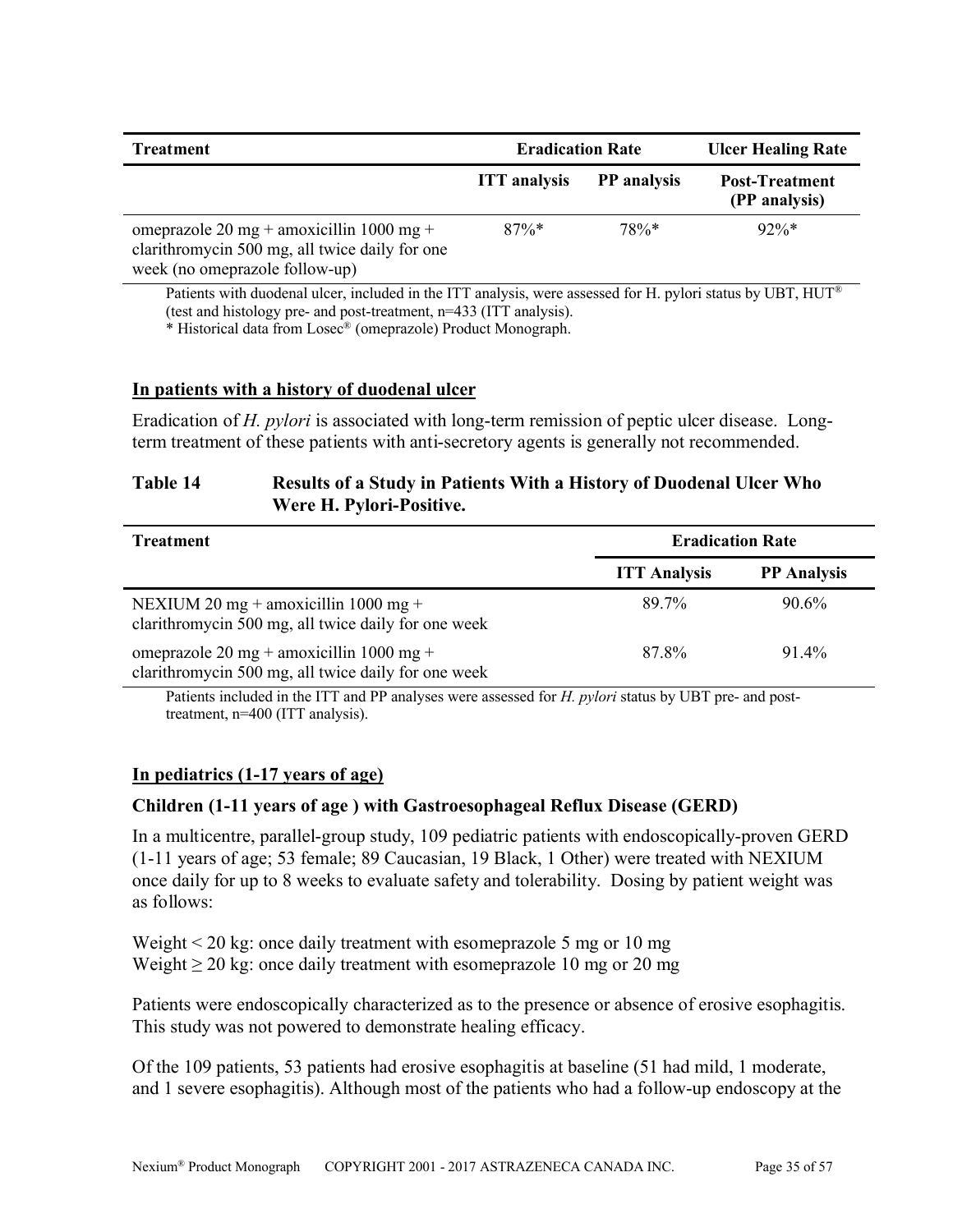end of 8 weeks of treatment healed, spontaneous healing cannot be ruled out because these patients had low grade erosive esophagitis prior to treatment, and the trial did not include a concomitant control.

The use of NEXIUM in pediatric patients (1 to 11 years of age) for the treatment of GERD is supported by extrapolation of results already included in the currently approved labelling from a) adequate and well-controlled studies in adults that supported the approval of NEXIUM for adults, and additionally from b) safety and a pharmacokinetic study performed in pediatric patients (see ACTION AND CLINICAL PHARMACOLOGY, Pharmacokinetics, Special Populations and Conditions, Pediatrics and ADVERSE REACTIONS, Clinical Trial Adverse Drug Reactions, Pediatrics and CLINICAL TRIALS, Reflux Esophagitis and Nonerosive Reflux Disease).

# **Children (12-17 years of age) with Gastroesophageal Reflux Disease (GERD)**

In a multicentre, randomised, double-blind, parallel study (n=149; 89 female, 124 Caucasian, 15 Black, 10 Other) pediatric patients (12-17 years of age) with clinically diagnosed GERD were treated with either NEXIUM 20 or 40 mg once daily for up to 8 weeks to evaluate safety and tolerability. Patients were not endoscopically categorized as to the presence or absence of reflux esophagitis.

The use of NEXIUM in pediatric patients (12 to 17 years of age) for the treatment of GERD is supported by extrapolation of results already included in the currently approved labelling from a) adequate and well-controlled studies in adults that supported the approval of NEXIUM for adults, and additionally from b) safety and pharmacokinetic studies performed in pediatric patients (see ACTION AND CLINICAL PHARMACOLOGY, Pharmacokinetics, Special Populations and Conditions, Pediatrics and ADVERSE REACTIONS, Clinical Trial Adverse Drug Reactions, Pediatrics and CLINICAL TRIALS, Reflux Esophagitis and Nonerosive Reflux Disease).

# **Comparative Bioavailability Studies**

In a single-centre, open-label, randomized, 3-way crossover comparative bioavailability study in which 96 healthy male and female volunteers received single doses of esomeprazole 40 mg, either as a pellets based sachet formulation, a capsule, or a commercial tablet, under fasting conditions, the 90% CIs for the ratio (sachet/capsule) of the geometric means for  $AUC_T$  and  $C_{\text{max}}$  were contained in the interval 80-125%, and thus the bioavailability of the new pellets based sachet formulation of esomeprazole is considered to be comparable to the bioavailability of the capsule of esomeprazole 40 mg. The 90% CIs for the ratio (sachet/capsule) of the geometric means for AUC<sub>I</sub> were contained in the interval 80-125%. Esomeprazole 40 mg given as a sachet formulation resulted in similar values of  $t_{\text{max}}$  and  $t_{1/2}$  as when given as a capsule.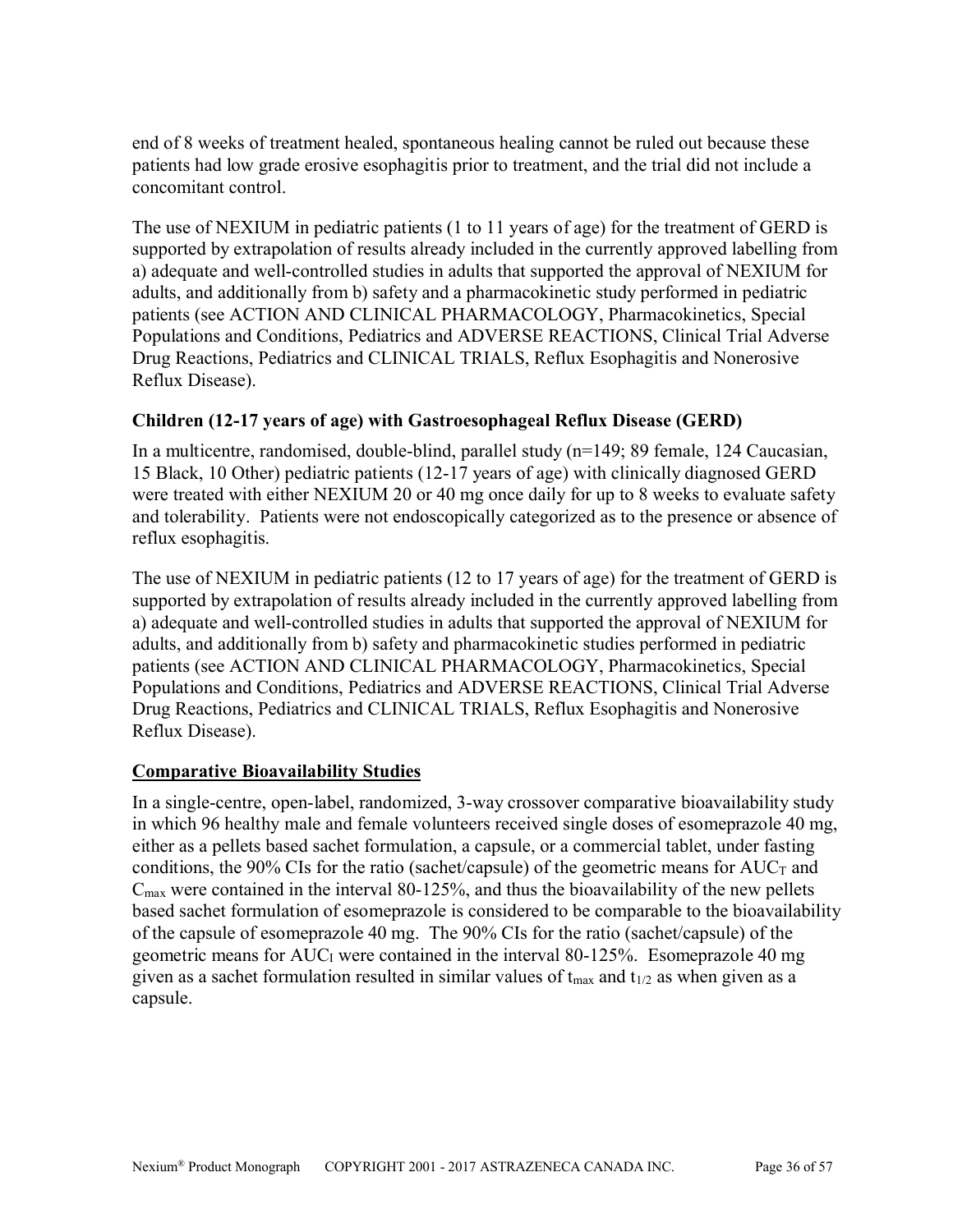|                                          | SUMMARY TABLE OF COMPARATIVE BIOAVAILABILITY DATA |                                                  |                                            |                                                      |  |  |  |
|------------------------------------------|---------------------------------------------------|--------------------------------------------------|--------------------------------------------|------------------------------------------------------|--|--|--|
|                                          | <b>Esomeprazole</b>                               |                                                  |                                            |                                                      |  |  |  |
|                                          |                                                   | $(40 \text{ mg}$ (Sachet) x 40 mg (capsules))    |                                            |                                                      |  |  |  |
|                                          |                                                   | From measured data                               |                                            |                                                      |  |  |  |
|                                          |                                                   | uncorrected for potency<br><b>Geometric Mean</b> |                                            |                                                      |  |  |  |
|                                          |                                                   | Arithmetic Mean (CV%)                            |                                            |                                                      |  |  |  |
| <b>Parameter</b>                         | <b>NEXIUM</b><br>40 mg Sachet                     | <b>NEXIUM</b><br>40 mg Capsule <sup>*</sup>      | % Ratio of<br>Geometric Means <sup>#</sup> | Confidence<br><b>Interval</b><br>90% CI <sup>#</sup> |  |  |  |
| $AUC_T$<br>$(\mu mol^*h/L)$              | 5.9<br>7.2(64.3)                                  | 6.0<br>7.4(62.9)                                 | 98%                                        | 93%-103%                                             |  |  |  |
| AUC <sub>I</sub><br>$(\mu mol^*h/L)$     | 6.0<br>7.4(65.3)                                  | 6.1<br>7.6(63.5)                                 | 98%                                        | 93%-103%                                             |  |  |  |
| $C_{\text{max}}$<br>$(\mu \text{mol/L})$ | 2.9<br>3.3(49.1)                                  | 3.2<br>3.6(47.3)                                 | 90%                                        | 84%-96%                                              |  |  |  |
| $T_{\text{max}}^{\S}$<br>(h)             | 2.00<br>$(1.0-5.0)$                               | 2.00<br>$(0.7-4.5)$                              |                                            |                                                      |  |  |  |
| ${T_{\nu_2}}^+$<br>(h)                   | 1.1(42.0)                                         | 1.1(36.3)                                        |                                            |                                                      |  |  |  |

\* Nexium® capsules, AstraZeneca, Sweden

§ Expressed as the median (range) only

 $+$  Expressed as arithmetic mean  $(CV%)$  only

# Based on least squares estimates

# <span id="page-36-0"></span>**DETAILED PHARMACOLOGY**

### **Animal Pharmacology**

# **Pharmacodynamic Data Supporting Oral Clinical Use of Esomeprazole in Adult Patients**

# *Primary Pharmacological Effects*

Esomeprazole inhibits the gastric  $H^+$ ,  $K^+$ -ATPase, the enzyme identified as the proton pump of the parietal cell. The effect of esomeprazole on acid formation has been compared to that of the racemate, omeprazole, and the other enantiomer (R-omeprazole) *in vitro*, in isolated rabbit gastric glands and *in vivo* in rats and dog.. Esomeprazole was shown to inhibit acid secretion to a similar extent as omeprazole, without any significant differences between the 2 compounds *in vitro*. In *in vivo* studies in rats, the R-enantiomer showed a statistically significantly greater inhibition of acid output than the racemate omeprazole, which in turn had a statistically significantly greater effect than esomeprazole. This pharmacodynamic (PD) difference reflected a corresponding difference in total systemic exposure, in that the AUC for the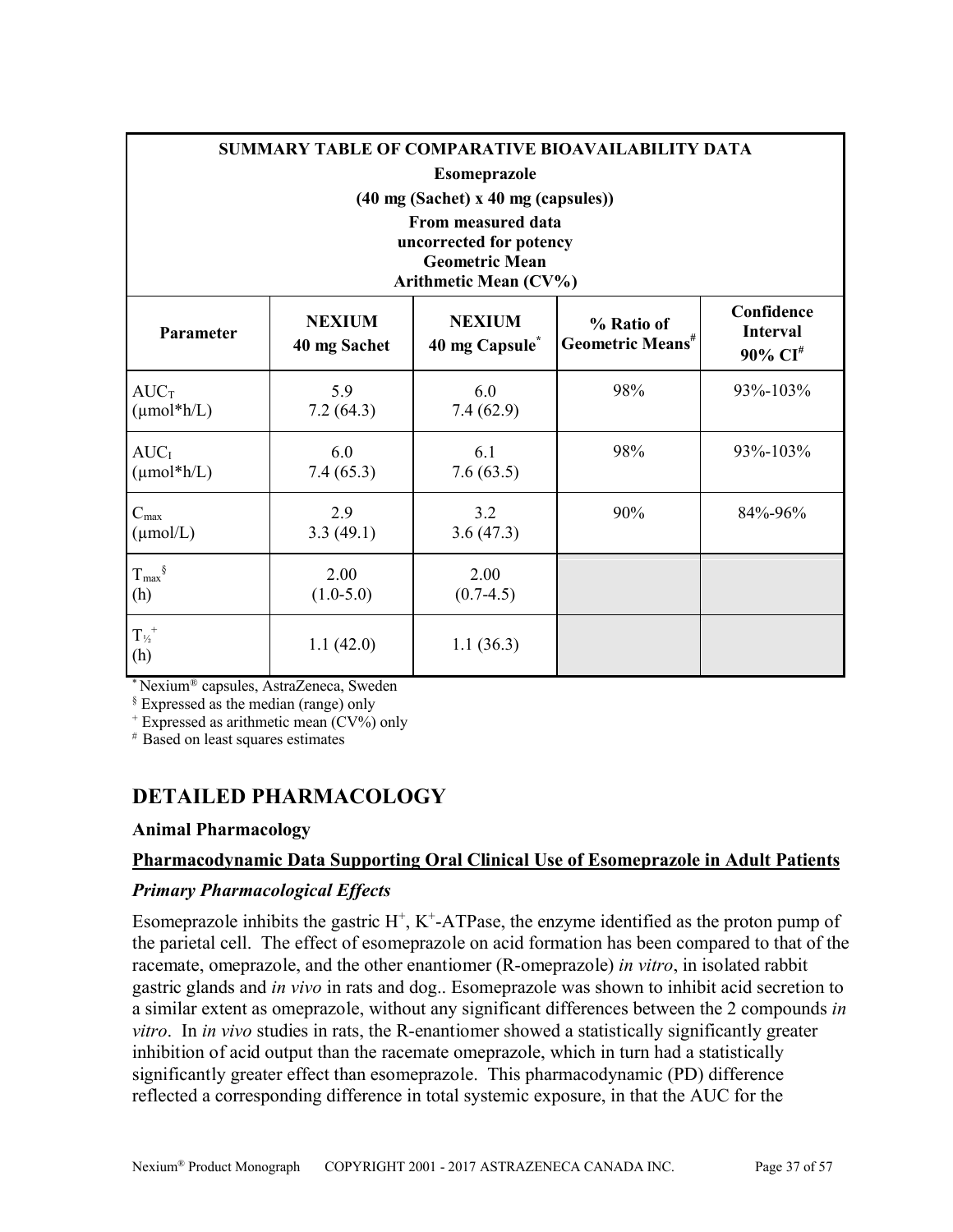R-enantiomer>omeprazole>esomeprazole. No differences were noted in either the PD or the pharmacokinetic (PK) *in vivo* data in dogs. Thus, the pharmacodynamic effects of esomeprazole and omeprazole are similar at equivalent systemic exposure, and therefore, the PD studies performed with omeprazole can also be considered relevant for esomeprazole.

Omeprazole had a long duration of action in all species studied. Repeated daily doses resulted in a progressive increase in the antisecretory effect during the first 3-5 days of administration. In dogs, a dose of 0.5 µmol/kg (given as enteric coated granules) inhibited histamine-stimulated gastric acid secretion by about 20% when measured 24 hours after the first dose, and by 60- 65% when measured 24 hours after dosing at steady state. Once steady-state conditions were reached (after 3-5 days), acid inhibition remained unchanged, as established in dogs treated for periods of up to one year.

Acid secretion recovers after discontinuation of long-term treatment at the same rate as after a single dose of omeprazole, in parallel with the recovery of  $H^+$ ,  $K^+$ -ATPase activity in the oxyntic mucosa. Whether this recovery reflects de novo synthesis of the  $H^+$ ,  $K^+$ -ATPase molecules or the dissociation of the inhibitor from the enzyme has not yet been established.

Due to the potency and long duration of action of esomeprazole, repeated administrations of high doses in the rat resulted in a marked decrease of acid secretion and a secondary hypergastrinemia and hyperplasia of G-cells. In rats, administration of esomeprazole 14-140 mg/kg/day resulted in plasma gastrin levels of 140-2400 pg/mL as compared to 75-100 pg/mL in controls. In dogs, high doses of esomeprazole (28 mg/kg/day) produced hypergastrinemia (170-700 pg/mL after food intake), as compared to  $53\pm16$  pg/mL in controls. However, no hyperplasia of G-cells was evident in this species.

# *Secondary Pharmacological Effects*

Due to the unique mechanism and specific effect on acid secretion, omeprazole has no significant pharmacodynamic effects unrelated to the inhibition of acid secretion. This property is expected to be shared with esomeprazole.

Mean arterial blood pressure and heart rate in the anesthetized dog were not affected by omeprazole under various challenges. Circulatory and respiratory functions in the dog were not affected by omeprazole, either at rest or during exercise. Omeprazole had no anticholinergic and no antihistamine (H2-receptor) activity. In the rat, no effect on basal locomotor activity nor on exploratory activity was recorded, suggesting that omeprazole is devoid of sedative or neuroleptic effects.

# **Pharmacodynamic Data Supporting Oral Clinical Use of Esomeprazole in Pediatric Patients**

No additional pharmacology studies in juvenile animals were necessary.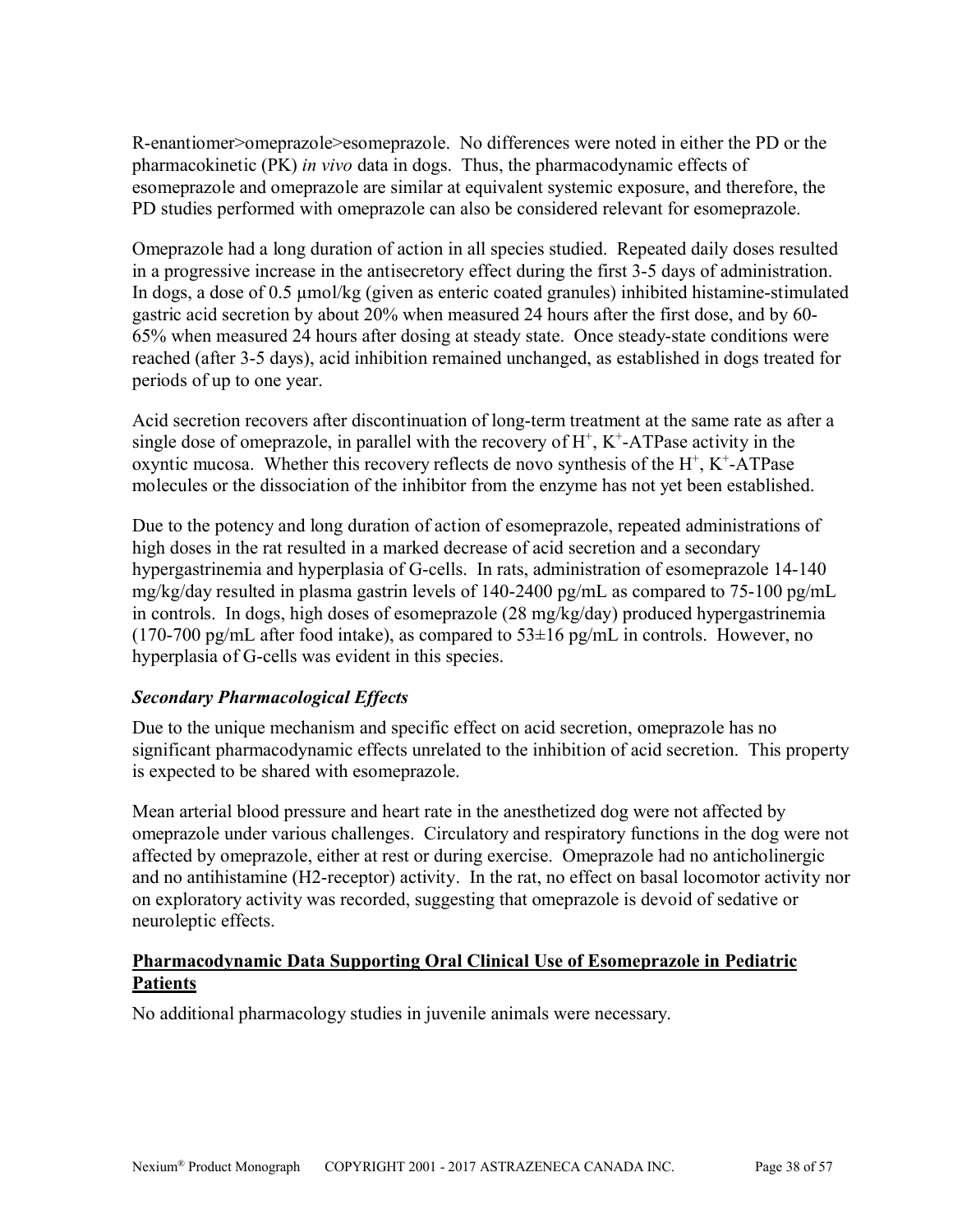# **Pharmacokinetic Data Supporting Oral Clinical Use of Esomeprazole in Adult Patients**

### *Absorption and Distribution*

Absorption of esomeprazole is rapid. Peak plasma levels were found within 5 minutes in the rat following duodenal administration, and within 15 minutes in the dog following oral administration. The bioavailability of esomeprazole (34%) was not significantly different from that of omeprazole (38%) in rats. In dogs, the bioavailability of esomeprazole was higher than that of the other enantiomer. Esomeprazole showed enantiomeric stability, with a maximum of 2% of the other enantiomer detected in blood following a single intraduodenal administration of esomeprazole in rats.

In rats, the AUC for the R-enantiomer>omeprazole>esomeprazole at pharmacologically relevant dose levels. However, the difference was less clear at the high dose levels used in the toxicology studies. Higher plasma concentrations of both esomeprazole and omeprazole were consistently noted in female rats compared to males. Values seen in pregnant rats were of the same order of magnitude as those noted in non-pregnant females. However, exposure in pregnant rabbits after oral administration was relatively low, and thus this species was considered to be less relevant for reproduction toxicity studies on esomeprazole than the rat.

Overall, PK and toxicokinetic (TK) evaluations did not reveal any major differences between esomeprazole and omeprazole with regards to the systemic exposure in dogs. No differences were noted in the C<sub>max</sub> and AUC values for esomeprazole and omeprazole in dogs at pharmacologically effective doses. At the higher dose levels used in the toxicity studies, the Cmax of esomeprazole tended to be somewhat higher after administration of the same oral dose, but the exposure (AUC) was equivalent. No differences were seen between male and female dogs.

After absorption, omeprazole and esomeprazole are rapidly distributed to extravascular sites, and about 85%-90% is bound to plasma proteins. The distribution of 14C-labelled omeprazole in the mouse was investigated by autoradiography. Radioactivity was initially found in the blood and most organs. Sixteen hours after administration, the drug was confined predominantly to the stomach wall. At 48 hours, the radioactivity was eliminated.

Penetration of omeprazole and/or its metabolites across the blood-brain and placental barriers was low.

### *Metabolism and Excretion*

The in vitro metabolic disposition of esomeprazole was compared with that of omeprazole in liver microsomal preparations from adult mice, rats, rabbits, dogs and humans. The main metabolites formed did not indicate major differences in the qualitative metabolic disposition between esomeprazole and omeprazole, with respect to species, sex or the structure of metabolites formed.

The excretion and metabolism of esomeprazole was compared to that of omeprazole *in vivo*, in dogs, following oral administration. Extensive metabolism was confirmed with similar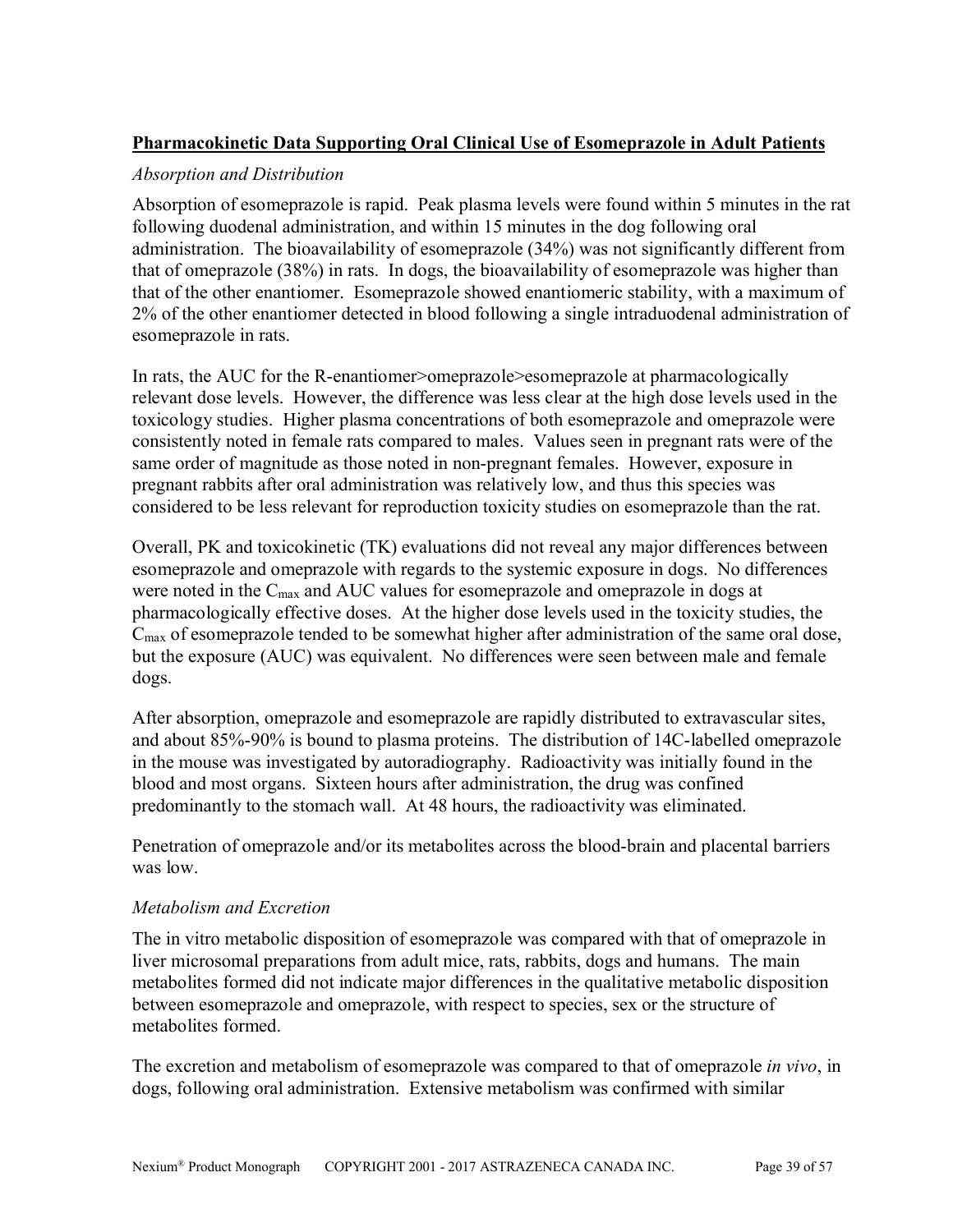excretion patterns in the urine and feces and with the same pattern of metabolites. All the major metabolites identified following the administration of omeprazole were also found after administration of esomeprazole. Identifiable metabolites constituted about 54% of the total metabolite excretion in 10 hours, and about 12% of the administered dose. There are no differences in excretion routes and recovery between esomeprazole and omeprazole after oral administration to dogs.

### **Pharmacokinetic Data Supporting Clinical Use of Esomeprazole in Pediatric Patients**

The plasma protein binding levels for esomeprazole were similar (about 90%) in neonatal, juvenile and young adult rats. The degree of binding in dogs was about 85% to 90%, and again did not seem to vary with age.

In juvenile rats and dogs, the exposure to esomeprazole was generally comparable between males and females, although there was a slight tendency towards a higher exposure in female than in male rats at the highest dose level on Dose Day 28. The  $C_{\text{max}}$  for esomeprazole was observed between 10 and 60 minutes in juvenile rats and generally at 20 minutes for juvenile dogs. The exposure generally increased more than proportionally to the increase in dose in both juvenile rats and dogs.

The AUC for esomeprazole and omeprazole in juvenile rats and for esomeprazole in juvenile dogs decreased notably with the duration of treatment and/or the age of the animals, resulting in 10-fold lower AUC values after 1 month's once-daily treatment in rats or 2 or 3 months' oncedaily treatment in dogs, compared to Dose Day 1. The decrease in exposure in dogs was similar, regardless of whether esomeprazole was given once daily or intermittently, once every 14 days. However, when the esomeprazole dosage was increased from once to twice daily dosing from Dose Day 28, both the AUC and  $C_{\text{max}}$  following the second daily dose were higher than the values following the first daily dose, on most sampling occasions. Thus, administration of the  $2<sup>nd</sup>$  dose resulted in a more than dose-proportional increase in exposure, and also AUC values that were only 3-fold lower on Dose Day 91 compared to Dose Day 1. Thus, increasing the dose from once to twice daily administration of esomeprazole from Dose Day 28 resulted in an exposure on Dose Day 91 that was about 5-fold higher than that attained following once daily administration throughout the study.

An investigation of 6 CYP isoenzyme-specific activities in liver microsomes from juvenile and young adult dogs showed some increase in the activity of EROD (reflecting CYP1A1/2 activity) and also a slight increase in the activity of CZXH (reflecting CYP2E1 activity), after esomeprazole treatment, compared to vehicle-treated animals. However, other CYP isoform activities decreased or were unaffected, and similar changes were seen in both the puppies and young adult dogs treated with esomeprazole once- or twice daily or only intermittently (once every 14 days). In addition, the *in vitro* intrinsic clearance-rate, half-life and metabolic profiles of esomeprazole in liver microsomes from the dogs were similar, regardless of the gender, treatment/vehicle, dosing regimen or age of the pups. Thus, the increases in EROD and CZXH activities were not reflected in the clearance of esomeprazole in the dog liver microsomes, and it is therefore assumed that the metabolism of esomeprazole is mainly mediated by other CYP isoenzymes.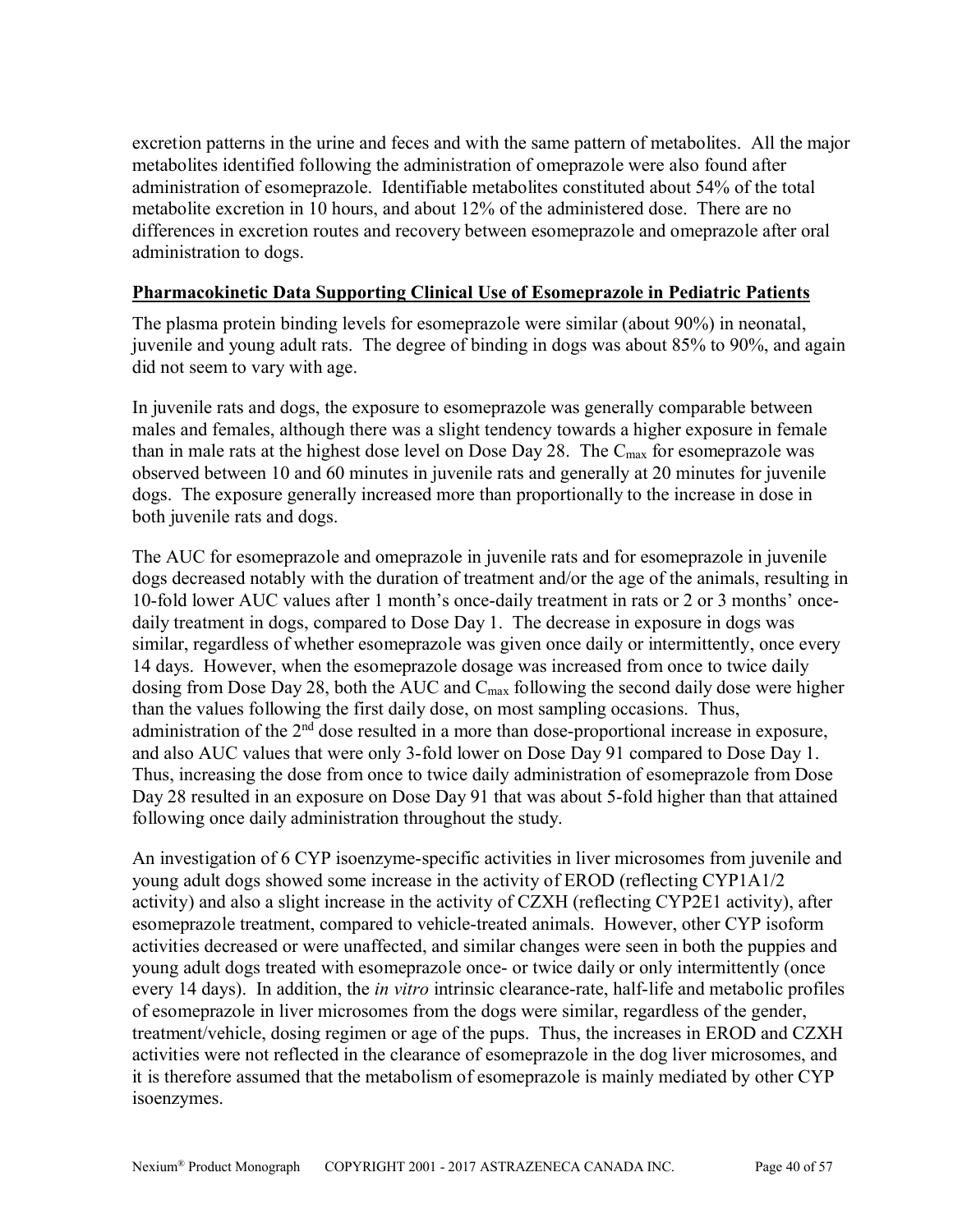### **Human Pharmacology**

#### **Pharmacodynamics**

When administered once daily for 7 days to healthy subjects defined as extensive metabolizers of omeprazole, 15 mg esomeprazole produced a more pronounced reduction in pentagastrinstimulated acid output (PAO) compared to a dose of 15 mg omeprazole. The median reduction achieved with esomeprazole treatment was 91% as compared to 64% for omeprazole treatment.

Oral dosing with 5 to 20 mg esomeprazole once daily for 5 days resulted in a rapid and dosedependent reduction in stimulated gastric acid secretion in healthy subjects.

### **Table 15 Percent Inhibition (Estimates and 95% CIs) Following Single and Repeated Doses of NEXIUM or Omeprazole.**

|                     | Mean % Inhibition of PAO<br>Estimate (95% CI) |                       |
|---------------------|-----------------------------------------------|-----------------------|
|                     | <b>Single Dose</b>                            | <b>Repeated Doses</b> |
| esomeprazole, 5 mg  | 14.6                                          | 27.8                  |
| esomeprazole, 10 mg | 29.2                                          | 62.1                  |
| esomeprazole, 20 mg | 45.7                                          | 89.9                  |
| omeprazole, 20 mg   | 35.4                                          | 78.7                  |

In a three-way cross-over study of 36 male and female patients with heartburn and acid regurgitation (symptoms of GERD), NEXIUM (esomeprazole) 20 and 40 mg had a dosedependent effect on intragastric acidity that was significantly greater than that seen with treatment with 20 mg omeprazole, following daily dosing for 5 days (see table below).

### **Table 16 Percentage of Patients With Intragastric pH >4 Following Repeated Dosing (5 days) With NEXIUM or Omeprazole (n=36).**

| <b>Treatment</b> | Percentage of Patients with Intragastric pH >4 |               |  |
|------------------|------------------------------------------------|---------------|--|
|                  | At Least 12 h                                  | At Least 16 h |  |
| NEXIUM 40 mg     | 92%                                            | 56%           |  |
| NEXIUM 20 mg     | 54%                                            | 24%           |  |
| omeprazole 20 mg | 45%                                            | 14%           |  |

A similar study (two-way cross-over design) was also undertaken in 115 male and female patients with symptoms of GERD to compare the effects of daily doses of NEXIUM 40 mg versus omeprazole 40 mg on intragastric acidity. The results of this study demonstrated that NEXIUM 40 mg resulted in a significantly greater proportion of time with intragastric pH>4 than omeprazole 40 mg after both one and five days  $(p<0.001)$ .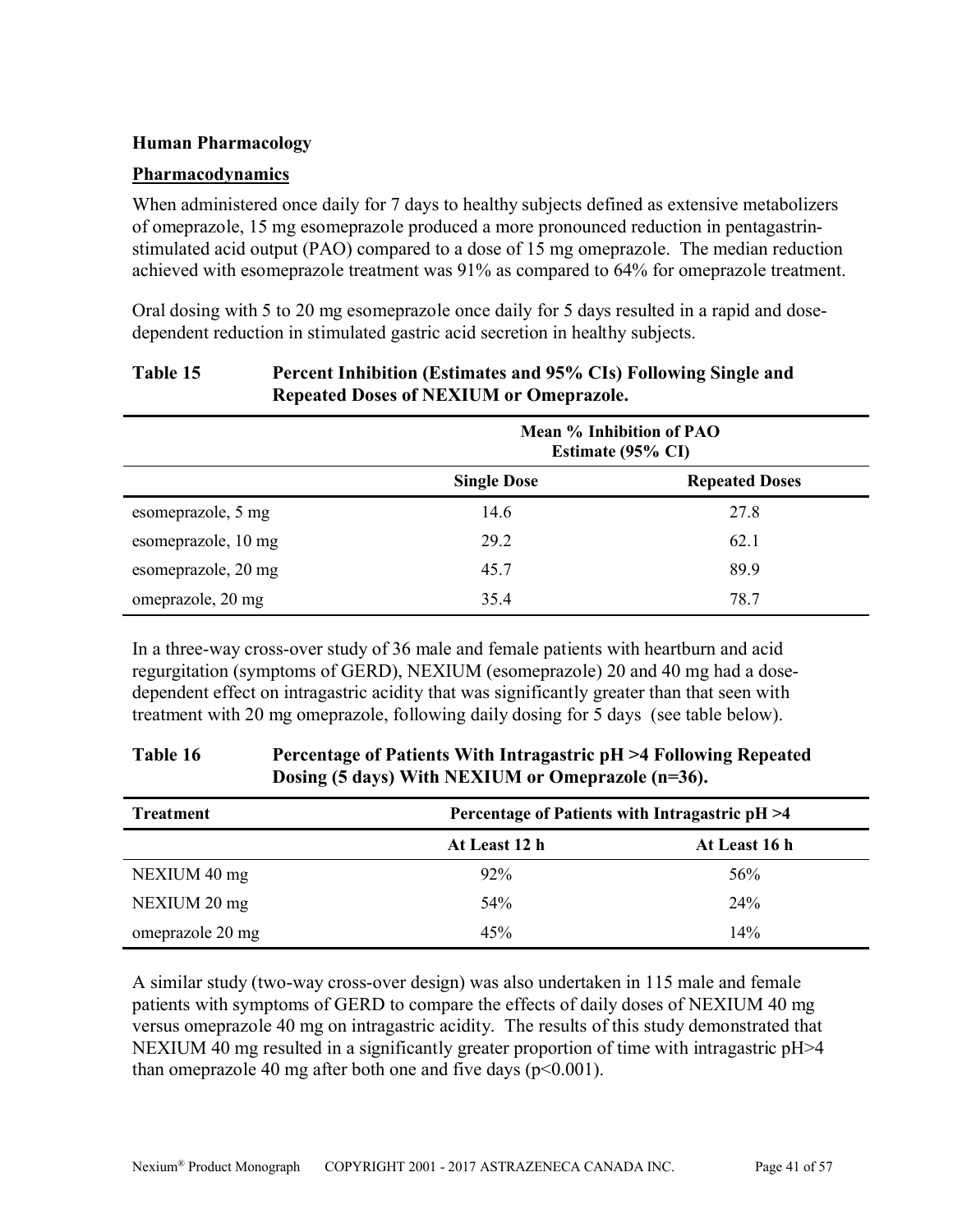# **Table 17 Percentage of Patients With Intragastric pH >4 Following Repeated Dosing (5 days) With NEXIUM or Omeprazole (n=115).**

| Treatment        |               | Percentage of Patients with Intragastric pH >4 |  |  |
|------------------|---------------|------------------------------------------------|--|--|
|                  | At Least 12 h | At Least 16 h                                  |  |  |
| NEXIUM 40 mg     | 88%           | 56%                                            |  |  |
| omeprazole 40 mg | 77%           | 45%                                            |  |  |

In a two-way cross-over study of 31 male and female patients with heartburn and acid regurgitation (symptoms of GERD), daily doses of NEXIUM 40 mg resulted in a significantly greater proportion of time with intragastric pH>4 than daily pantoprazole 40 mg after both one and five days  $(p<0.001)$ .

# **Table 18 Percentage of Patients With Intragastric pH >4 Following Repeated Dosing (5 days) With NEXIUM or Pantoprazole (n=31).**

| <b>Treatment</b>   |               | Percentage of Patients with Intragastric pH >4 |  |  |
|--------------------|---------------|------------------------------------------------|--|--|
|                    | At Least 12 h | At Least 16 h                                  |  |  |
| NEXIUM 40 mg       | 90%           | 50%                                            |  |  |
| pantoprazole 40 mg | 30%           | 10%                                            |  |  |

In a two-way cross-over study of 30 male and female healthy volunteers, daily doses of NEXIUM 40 mg resulted in a significantly greater proportion of time with intragastric pH>4 than daily 30 mg lansoprazole after five days  $(p<0.001)$ .

### **Table 19 Percentage of Subjects With Intragastric pH >4 Following Repeated Dosing (5 days) With NEXIUM or Lansoprazole (n=30).**

| <b>Treatment</b>   |                 | Percentage of Subjects with Intragastric pH >4 |  |  |
|--------------------|-----------------|------------------------------------------------|--|--|
|                    | At Least 12 h   | At Least 16 h                                  |  |  |
| NEXIUM 40 mg       | 90%             | 38%                                            |  |  |
| lansoprazole 30 mg | 57 <sub>%</sub> | $5\%$                                          |  |  |

### **Other Pharmacodynamic Effects**

The effect of esomeprazole on various organ systems has not been investigated. Data taken from clinical studies using omeprazole capsules show that no clinically significant effects attributable to the drug could be found for the following parameters: Endocrine: plasma levels of insulin, C-peptide, glucagon, PTH, thyroid hormones or sex hormones, basal levels of cortisol; Cardiovascular: blood pressure, heart rate, electrocardiogram; Renal: renal handling of acid and electrolytes; Hepatic: liver enzymes. However, in some patients receiving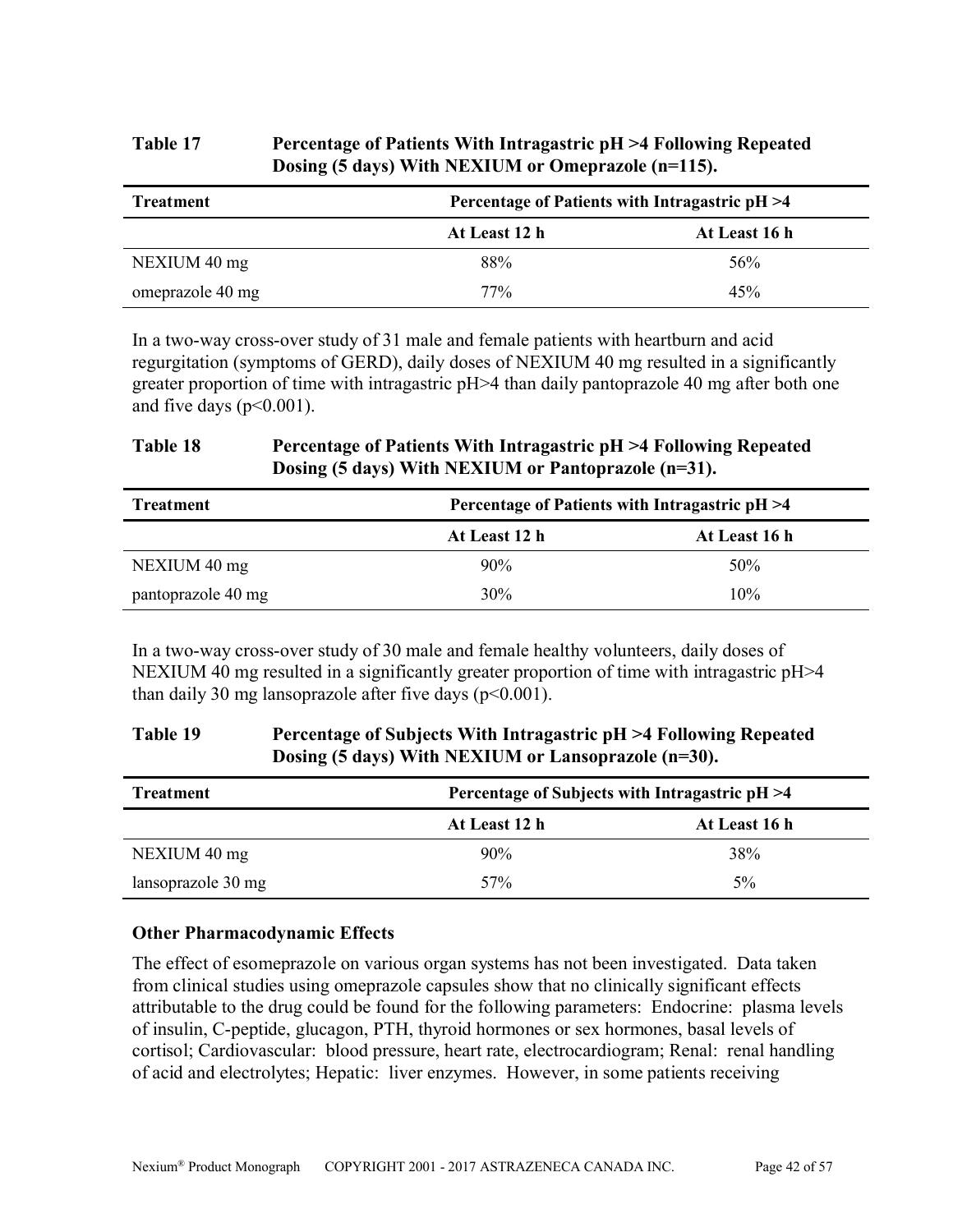esomeprazole, elevated concentrations of alkaline phosphatase, S-ASAT and S-ALAT have been reported.

An increased number of ECL cells possibly related to the increased serum gastrin levels, have been observed in both children and adults during long term treatment with esomeprazole. The findings are considered to be of no clinical significance.

No clinically significant CNS effects have been recorded.

No clinically significant effects on other organ systems have been noted.

### **Pharmacokinetics**

Esomeprazole undergoes first-pass metabolism, and is completely metabolized by the cytochrome P-450 system (CYP), mainly in the liver. Its metabolism is dependent upon the polymorphically expressed, specific isoform, CYP 2C19 (S-mephenytoin hydroxylase) and CYP 3A4. Less individual variability is seen in the pharmacokinetics of esomeprazole as compared to omeprazole. The influence of CYP 2C19 polymorphism is also less pronounced for esomeprazole than for omeprazole.

Nine major urinary metabolites have been detected. The two main metabolites have been identified as hydroxyesomeprazole and the corresponding carboxylic acid. Three major metabolites have been identified in plasma: the 5-O-desmethyl- and sulphone derivatives and hydroxyesomeprazole. The major metabolites of esomeprazole have no effect on gastric acid secretion.

Please refer to ACTION AND CLINICAL PHARMACOLOGY, Pharmacokinetics, ACTION AND CLINICAL PHARMACOLOGY, Special Populations and Conditions, Pediatrics and DRUG INTERACTIONS for the results of pharmacokinetic studies in special populations and drug interaction studies**.**

# <span id="page-42-0"></span>**TOXICOLOGY**

# **Toxicology Data Supporting the Oral Use of Esomeprazole in Adult Patients**

| Table 20       | <b>Single-dose Toxicity Studies of Esomeprazole.</b> |                   |                                    |                                        |
|----------------|------------------------------------------------------|-------------------|------------------------------------|----------------------------------------|
| <b>Species</b> | <b>Sex</b>                                           | Route             | <b>Min. Lethal Dose</b><br>(mg/kg) | <b>Max. Non-Lethal Dose</b><br>(mg/kg) |
| Rat            | М                                                    | p.o. <sup>1</sup> | 930                                | 480                                    |
|                | F                                                    | p.o.              | 480                                | 240                                    |
| Rat            | M                                                    | $i.v.^2$          | 290                                | 170                                    |
|                | F                                                    | $i.v.^2$          | 290                                | 170                                    |

### **Single-dose Toxicity**

<sup>1</sup> aqueous solution, 2 solution in physiological saline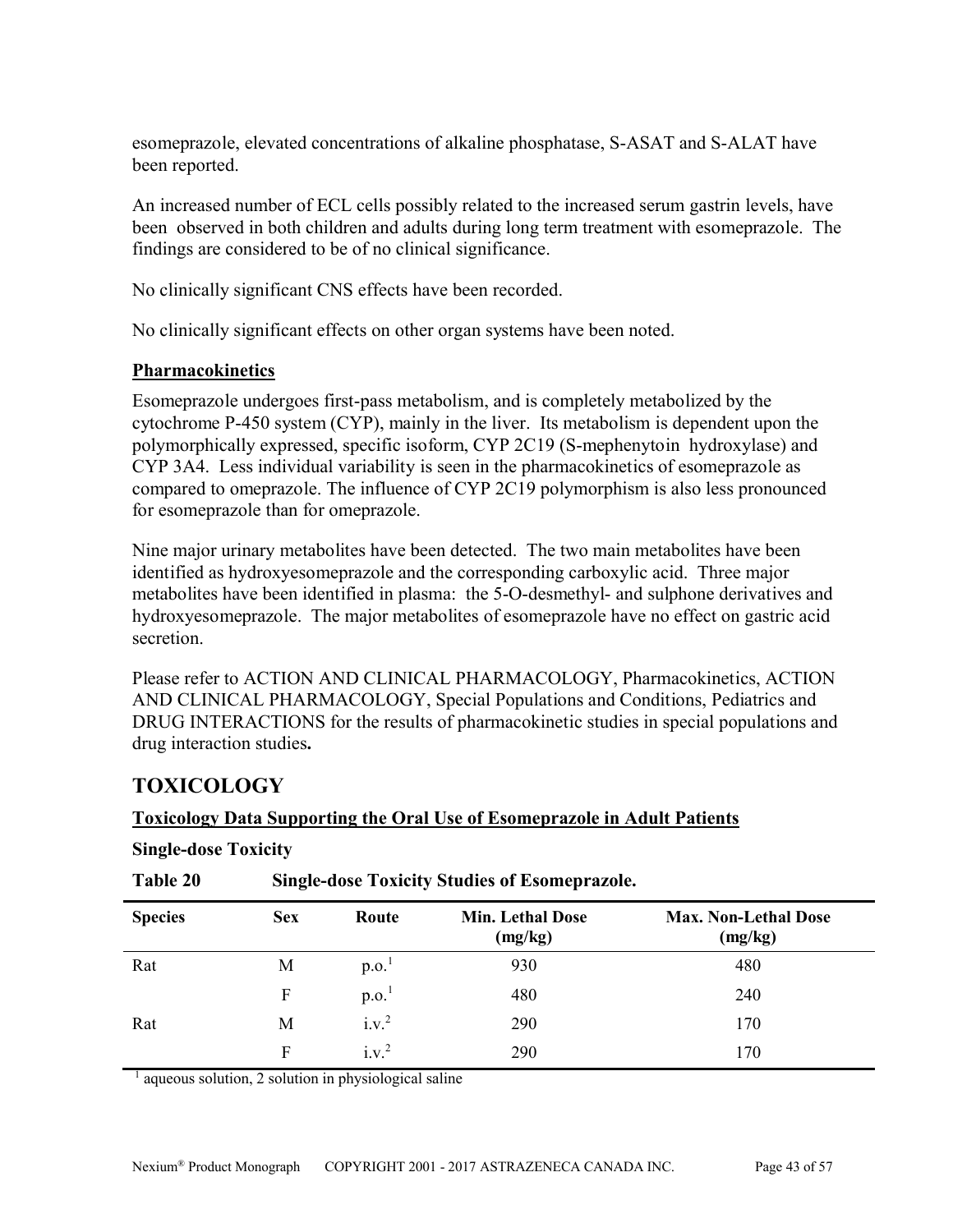The single dose toxicity of esomeprazole was studied in Wistar rats following oral and i.v. administration and compared to that of omeprazole. The effects of esomeprazole, administered either intravenously or orally, were similar to those previously reported for omeprazole. A small but clear difference in response between the sexes was seen.

The main signs of acute toxicity were reduced motor activity, coupled with changes in respiratory frequency and abdominal respiration. Intermittent clonic convulsions, sometimes associated with dyspnea, increased salivation, cyanosis, tremor, ataxia and/or very reduced motor activity were also seen. Death occurred within 23 hours of oral treatment or 2 hours of i.v. administration.

# **Repeat-dose Toxicity**

The repeat-dose toxicity of esomeprazole was studied in rats (Wistar and Sprague-Dawley) and dogs after oral administration. Rats received oral doses of 14-280 mg/kg, and dogs 0.66-28 mg/kg, for up to 3 months. Esomeprazole has a low systemic toxicity. Some slight haematological changes indicating a mild microcytic, hypochromic anaemia (possibly due to an iron deficiency) were observed in adult rats, following repeat-dose oral treatment with high doses of esomeprazole or omeprazole. Similar slight changes were seen in pregnant rabbits, but no such changes were noted in esomeprazole-treated dogs. In both rats and dogs, histopathological changes in the stomach at the intermediate and high dose levels (rats: 69 and 280 mg/kg; dogs: 5.5 and 28 mg/kg) consisting of dose-dependent chief cell atrophy, mucosal hyperplasia, and/or focal necrosis of gastric glands, were accompanied by a dose-dependent increase in stomach weight and serum gastrin levels. These changes were expected and consistent with previous observations following treatment with high doses of omeprazole. These effects are the results of gastrin stimulation and/or inhibition of gastric acid secretion.

# **Reproduction Studies**

Slight maternal toxicity was noted in pregnant rats treated orally with esomeprazole or omeprazole at doses of up to 280 mg/kg/day, but no adverse effects could be detected on embryo-foetal survival or development. The systemic exposure to esomeprazole in these animals was substantially higher than that seen in the clinical situation, indicating an adequate margin of safety.

Neither did treatment of pregnant rabbits with esomeprazole or omeprazole indicate any potential for disturbance of embryo-foetal development. However, severe and dose-related maternal toxicity was noted at relatively low doses and exposure of esomeprazole/omeprazole, resulting in some minor litter effects (a slight reduction in fetal weight and a small increase in the incidence of minor skeletal defects at doses of 26 and 86 mg/kg/day). Although exposure to esomeprazole was relatively low in many of the does, the highest dose level used could not be increased due to this maternal toxicity.

# **Mutagenicity**

Esomeprazole was not mutagenic in an *in vitro* Ames Salmonella test, but was clastogenic in an *in vitro* chromosome aberration test in peripheral human lymphocytes. When compared head to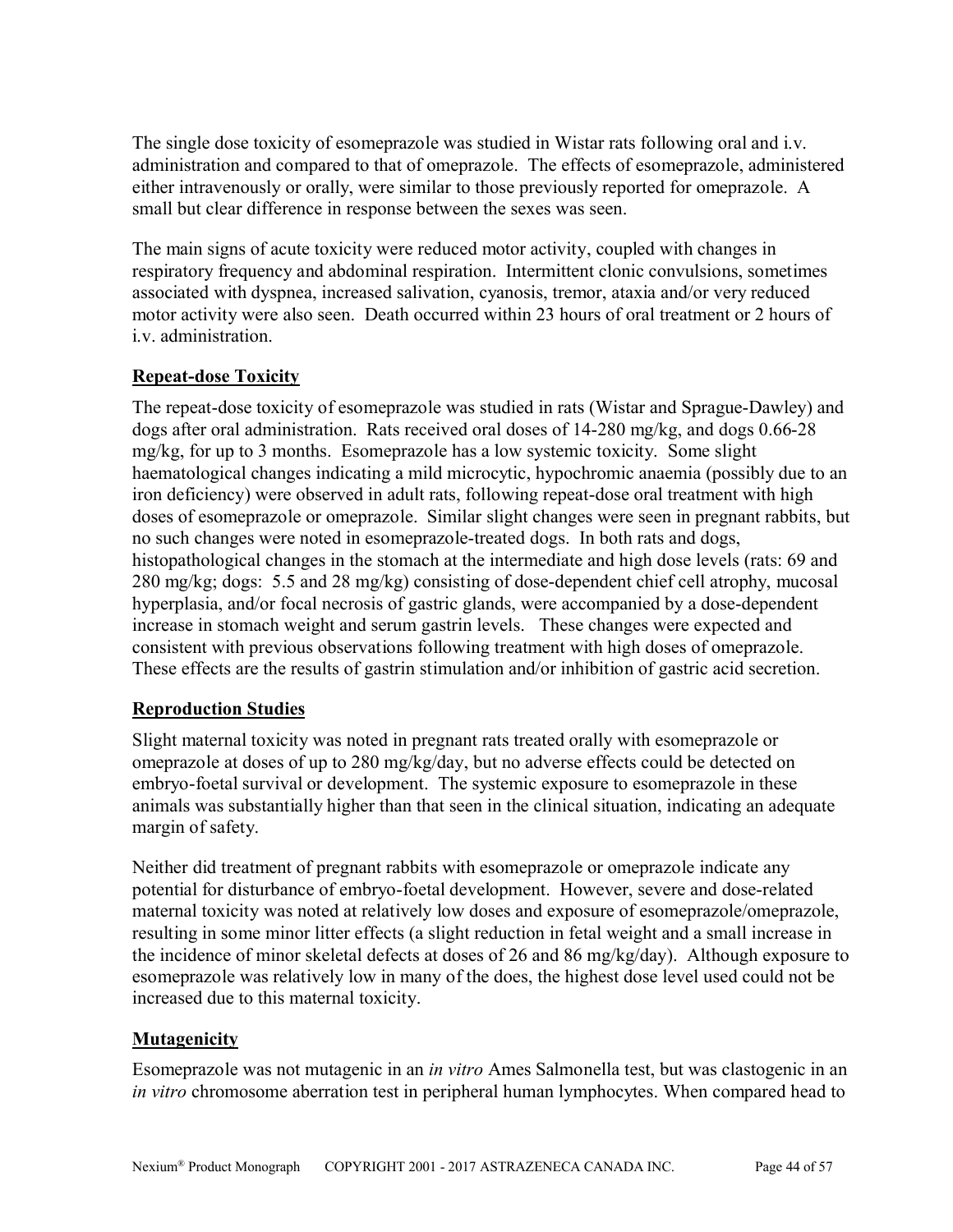head in another study in peripheral human lymphocytes, esomeprazole, omeprazole, the Renantiomer of omeprazole and lansoprazole induced the same type and degree of chromosome aberrations. Esomeprazole did not show any evidence of mutagenic potential *in vivo* in a mouse micronucleus test or in a chromosome aberration test in rat bone marrow in spite of extensive exposure.

# **Carcinogenicity**

An 18-month oral study was conducted in mice at doses of 14, 44 and 140 mg/kg/day of omeprazole. No evidence of carcinogenic potential was seen. A 24-month oral study was conducted in rats at doses of 14, 44 and 140 mg/kg/day. No increase in carcinomas was observed in any organ. However, there were dose- and time-dependent increases of tumourlike proliferations in the stomach. Histology showed a continuum from diffuse ECL-cell hyperplasia in the basal region of the gastric glands to less frequent micronoduli and occasional tumour-like proliferations, some extending into the sub-mucosa. The proliferations were classified as gastric carcinoids. The proliferation of ECL-cells and development of carcinoids were more frequent in female rats. No metastases were identified in any of the animals. Carcinoids have not been observed after long-term administration of omeprazole to mice and dogs.

# **Gastric ECL-Cell Carcinoids**

Extensive investigations have been carried out to explain the ECL-cell hyperplasia and the gastric carcinoid findings in rats. In one series of experiments, the antrum of rats was surgically excluded from the rest of the stomach. The removal of acid from the antrum in this way led to pronounced hypergastrinemia and, secondary to this, gastric ECL-cell proliferation. Antrectomy, which removes the source of gastrin, led to hypogastrinemia and a decrease in gastric ECL-cell density. These experiments indicated that gastrin has a direct trophic effect on gastric ECL-cells. In another series of experiments, high doses of omeprazole and a histamine H2-receptor blocker caused hypergastrinemia and increased ECL-cell density. In antrectomized rats given a high dose of omeprazole, plasma gastrin levels remained normal, and consequently there was no increase in ECL-cell density. It has therefore been concluded that (i) inhibition of gastric acid secretion by large doses of omeprazole or a histamine H2 receptor blocker evokes a natural feedback response leading to hypergastrinemia, (ii) longstanding hypergastrinemia leads to gastric ECL-cell proliferation, and (iii) there is no direct trophic effect of omeprazole on gastric ECL-cells.

An additional long-term (24 months) toxicity study of omeprazole in female rats (1.8-14 mg/kg/day) confirmed that the ECL-cell carcinoids were extreme end-life tumours and that there was a linear correlation between carcinoid incidence and dose of omeprazole (1.8-140 mg/kg/day). In rats given omeprazole 14 mg/kg/day for 12 months, no carcinoids were found, and the ECL-cell hyperplasia seen after 12 months recovered to normal during the next 12 months of no treatment.

No carcinoids were found in the mice carcinogenicity study over 18 months, in a 6-month carcinogenicity bioassay conducted with omeprazole in p53± heterozygous and C57BL/6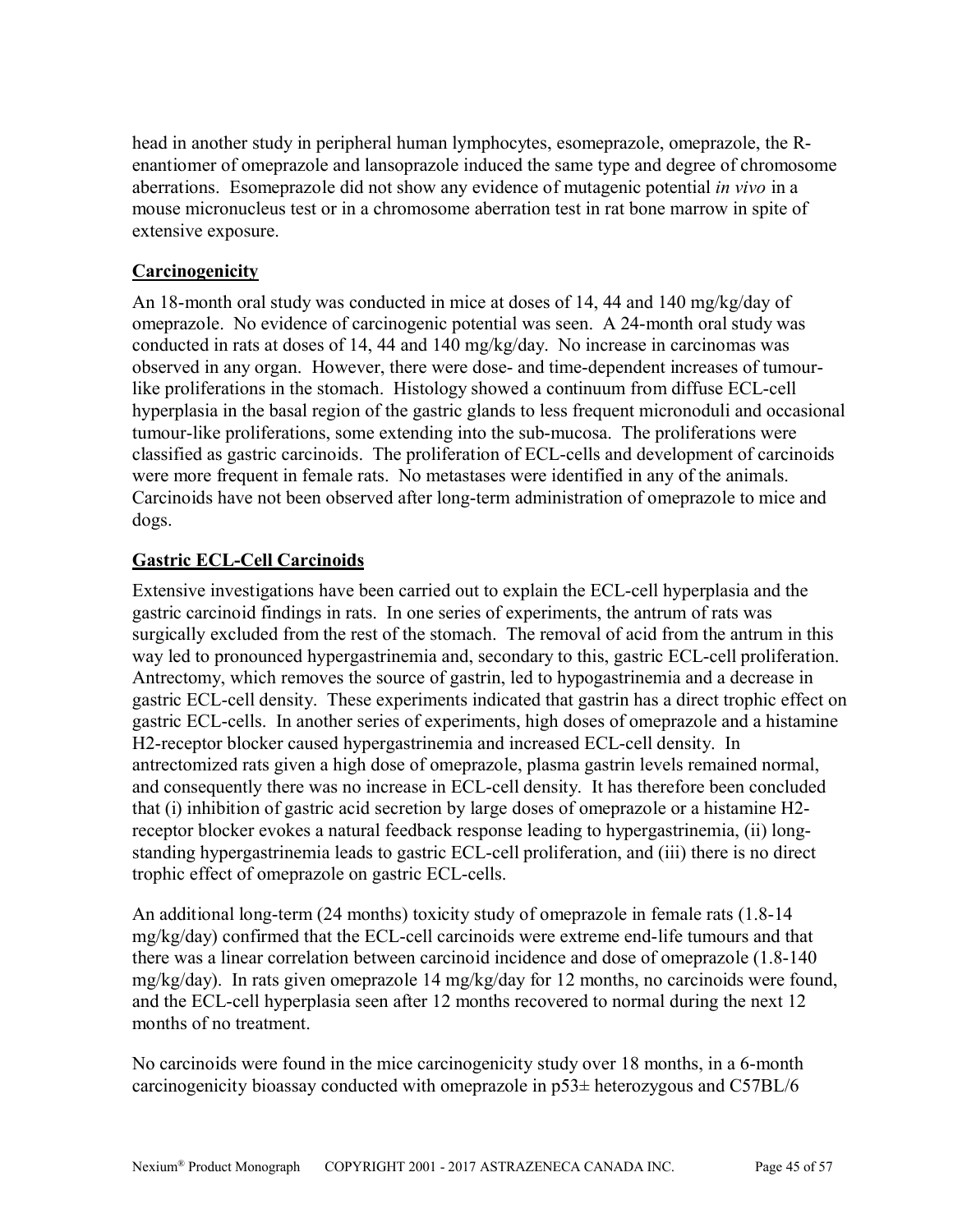(background strain) mice at dose levels of up to 830 mg/kg/day, or in dogs following administration of 0.17 mg/kg/day omeprazole for 7 years.

Treatment with NEXIUM (esomeprazole) for up to 1 year in more than 800 patients resulted in moderate increases in serum gastrin levels. However, no significant pathological changes in the gastric oxyntic endocrine cells were observed.

### **Toxicology Data Supporting the Oral Use of Esomeprazole in the Pediatric Population**

There was no unexpected toxicity and/or other effects following esomeprazole treatment of rats or dogs from the neonatal period, during suckling and beyond weaning, compared to those previously observed in adult animals.

CNS signs and mortality were noted at the beginning of the dosing period at the highest esomeprazole dose levels in both neonatal/juvenile rats and dogs. This effect can be attributed to the high esomeprazole plasma levels attained in this age of animal. These plasma levels were within the range at which CNS signs (but not mortality) have previously been seen in adult animals, but additional effects such as repeated dehydration/starvation in the affected neonatal animals probably also contributed to the poor general condition and mortality in these young individuals.

As in the adult rats and pregnant rabbits, a mild microcytic, hypochromic anaemia (which was probably due to an iron deficiency) was observed in both the esomeprazole-treated juvenile rats and dogs. This reaction was more pronounced in the young animals compared to that seen previously in adult animals, was shown to be dose- and time-related, and was fully reversible by the end of the dose-free recovery period.

The low level of changes in the number of ECL-cells in the gastric mucosa that were seen in both the juvenile rats and dogs, and the complete lack of other gastric histopathological changes, indicate that neonatal/juvenile rats and dogs are not more susceptible to proliferative changes in the gastric mucosa following esomeprazole treatment, compared to adult animals.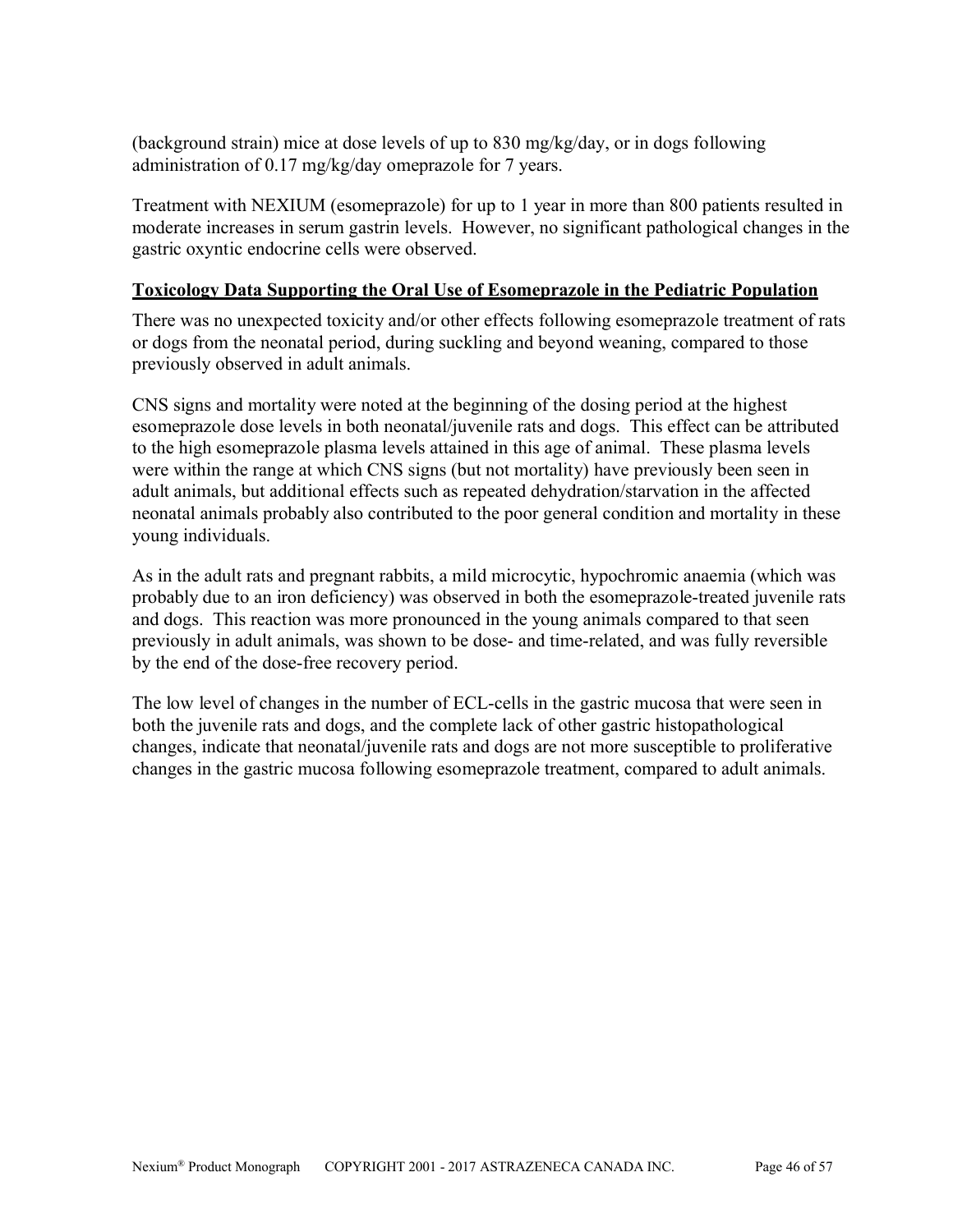# <span id="page-46-0"></span>**REFERENCES**

AstraZeneca Canada Inc. Losec® Product Monograph.

AB Astra. Omeprazole Monograph. Oxford Clinical Communications, 1988.

Alumets J, El Munshid HA, et al. Effect of antrum exclusion on endocrine cells of rat stomach. J Physiol 1979;286:145-155.

Andersson T. Pharmacokinetics, metabolism and interactions of acid pump inhibitors. Clin Pharmacokinet 1996;31:9-28.

Armstrong D, Bair D, James C, et al. Oral esomeprazole vs. intravenous pantoprazole: a comparison of the effect on intragastric pH in healthy subjects. Aliment Pharmacol Ther 2003;18:705-711

Bell J, et al. Appropriate Acid Suppression for the Management of Gastro-oesophageal Reflux Disease. Digestion 1992; 51(Suppl 1):59-67.

Brunner G, Creutzfeldt W. Omeprazole in the long-term management of patients with acidrelated diseases resistant to ranitidine. Scand J Gastroenterol 1989;24(Suppl 166):101-105.

Castell D, Kahrilas P, Richter J, et al. Esomeprazole (40 mg) Compared With Lansoprazole (30 mg) in the Treatment of Erosive Esophagitis. Am J Gasteroenterol 2002;97:575-583.

Cederberg C, Ekenved G, et al. Acid inhibitory characteristics of omeprazole in man. Scand J Gastroenterol 1985;20(108):105-112.

Clissold SP, Campoli-Richards DM. Omeprazole - a preliminary review of its pharmacodynamic and pharmacokinetic properties, and therapeutic potential in peptic ulcer disease and Zollinger-Ellison syndrome. Drugs 1986;32:15-47.

Ekman L, Hansson E, et al. Toxicological studies on omeprazole. Scand J Gastroenterol 1985;20(108):53-69.

Howden CW, Payton CD, et al. Antisecretory effect and oral pharmacokinetics of omeprazole in patients with chronic renal failure. Eur J Clin Pharmacol 1985;28:637-640.

Johnson DA, et al. Esomeprazole once daily for 6 months is effective therapy for maintaining healed erosive esophagitis and for controlling GERD symptoms: a randomized, double-blind, placebo-controlled study of efficacy and safety. Am J Gastroenterol 2001;96:27-34.

Kahrilas P, et al. Esomeprazole improves healing and symptom resolution as compared with omeprazole in reflux oesophagitis patients: a randomized controlled trial. Aliment Pharmacol Ther 2000;14:1249-58.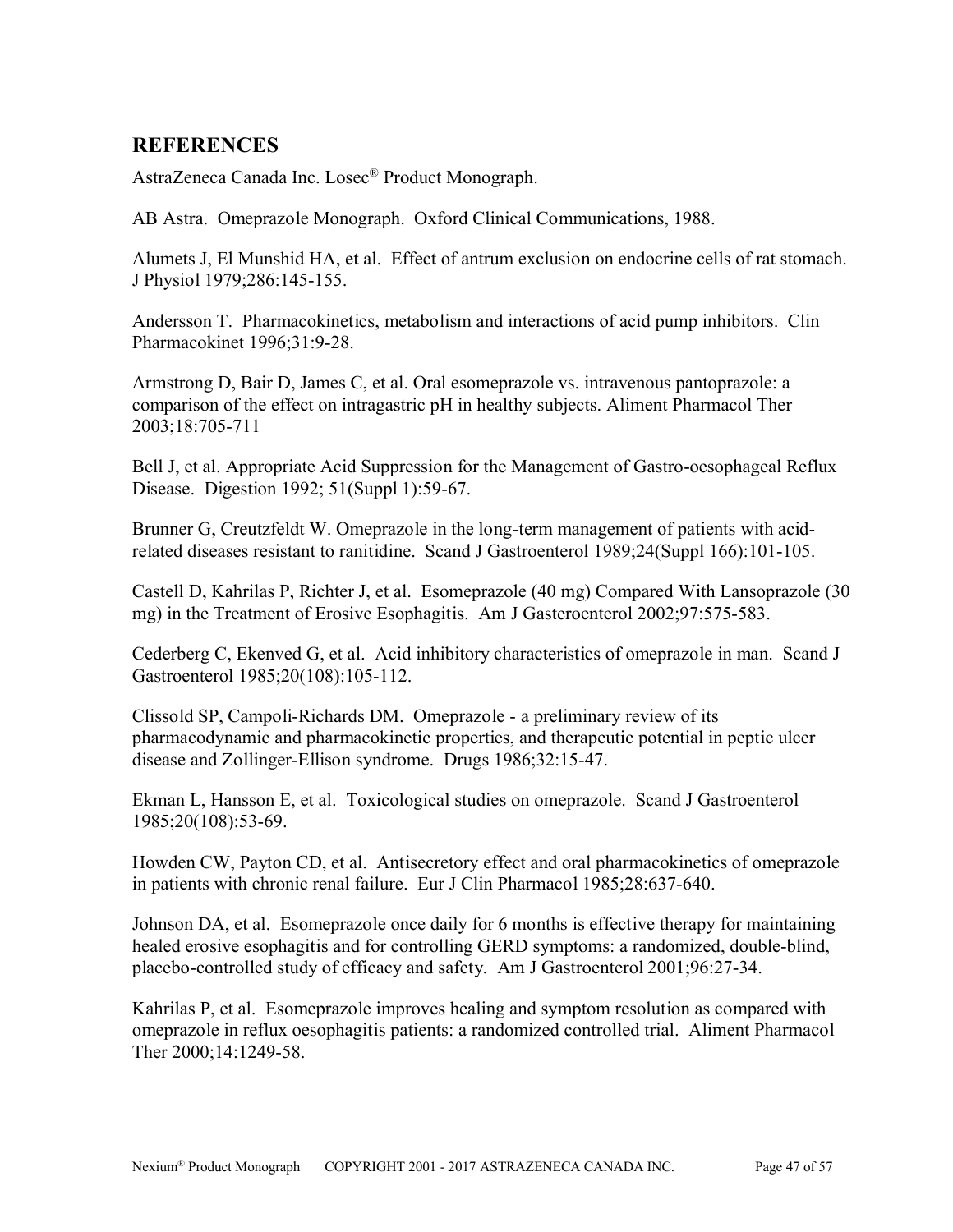Lamberts R, et al. Long-term omeprazole treatment in man. Effects on gastric endocrine cell population. Digestion 1988;39:126-135.

Li J, Zhao J, Hamer-Maansson JE, Andersson T, Fulmer R, Illueca M, et al. Pharmacokinetic properties of esomeprazole in adolescent patients aged 12 to 17 years with symptoms of gastroesophageal reflux disease: a randomized open label study. Clin Ther. 2006;28:419-427.

Lind T, et al. Esomeprazole provides improved acid control vs. omeprazole in patients with symptoms of gastro-oesophageal reflux disease. Aliment Pharmacol Ther 2000;14:861-7.

Lind T, et al. Eradication of Helicobacter pylori using one week triple therapies combining omeprazole with two antimicrobials: The MACH1 study. Helicobacter 1996;1(3):138-144.

Logan RPH, Bardhan KD, et al. Eradication of Helicobacter pylori and prevention of recurrence of duodenal ulcer: a randomized, double-blind, multi-centre trial of omeprazole with or without clarithromycin. Aliment Pharmacol Ther 1995;9:417-423.

Miner P, Katz P, Chen Y, et al. Gastric acid control with esomeprazole, lansoprazole, omeprazole, pantoprazole, and rabeprazole: a five-way crossover study. Am J Gasteroenterol 2003;98:2616-2620.

Regardh CG, Gabrielsson M, et al. Pharmacokinetics and metabolism of omeprazole in animals and man - an overview. Scand J Gastroenterol 1985;20(108):79-94.

Richter JE, et al. Efficacy and safety of esomeprazole compared with omeprazole in GERD patients with erosive esophagitis: a randomized controlled trial. Am J Gastroenterol 2001;96(3):565-665.

Rohss K, et al. Esomeprazole 40 mg provides more effective acid control than lansoprazole 30 mg. Gastroenterology 2000;118:A20.

Rohss K, et al. Esomeprazole 40 mg provides more effective acid control than omeprazole 40 mg. Am J Gastroenterol 2000;95:2432-3.

Talley NJ, Lauritsen K, Tunturi-Hihnala H, Lind T, Moum B, Bang C, et al. Esomeprazole 20 mg maintains symptom control in endoscopy-negative gastro-oesophageal reflux disease: a controlled trial of 'on-demand' therapy for 6 months. Aliment Pharmacol Ther 2001;15:347- 354.

Talley NJ, Venables TL, Green JRB, Armstrong D, O'Kane KPJ, Giaffer M, et al. Esomeprazole 40 mg and 20 mg is efficacious in the long-term management of patients with endoscopy-negative gastro-oesophageal reflux disease: a placebo-controlled trial of on-demand therapy for 6 months. Eur J Gastroenterol Hepatol 2002;14:857-863.

Thomson ABR, et al.Esomeprazole 40 mg provides more effective acid control than lansoprazole 30 mg during single and repeated administration. Gut 2000;47(suppl 3):A63.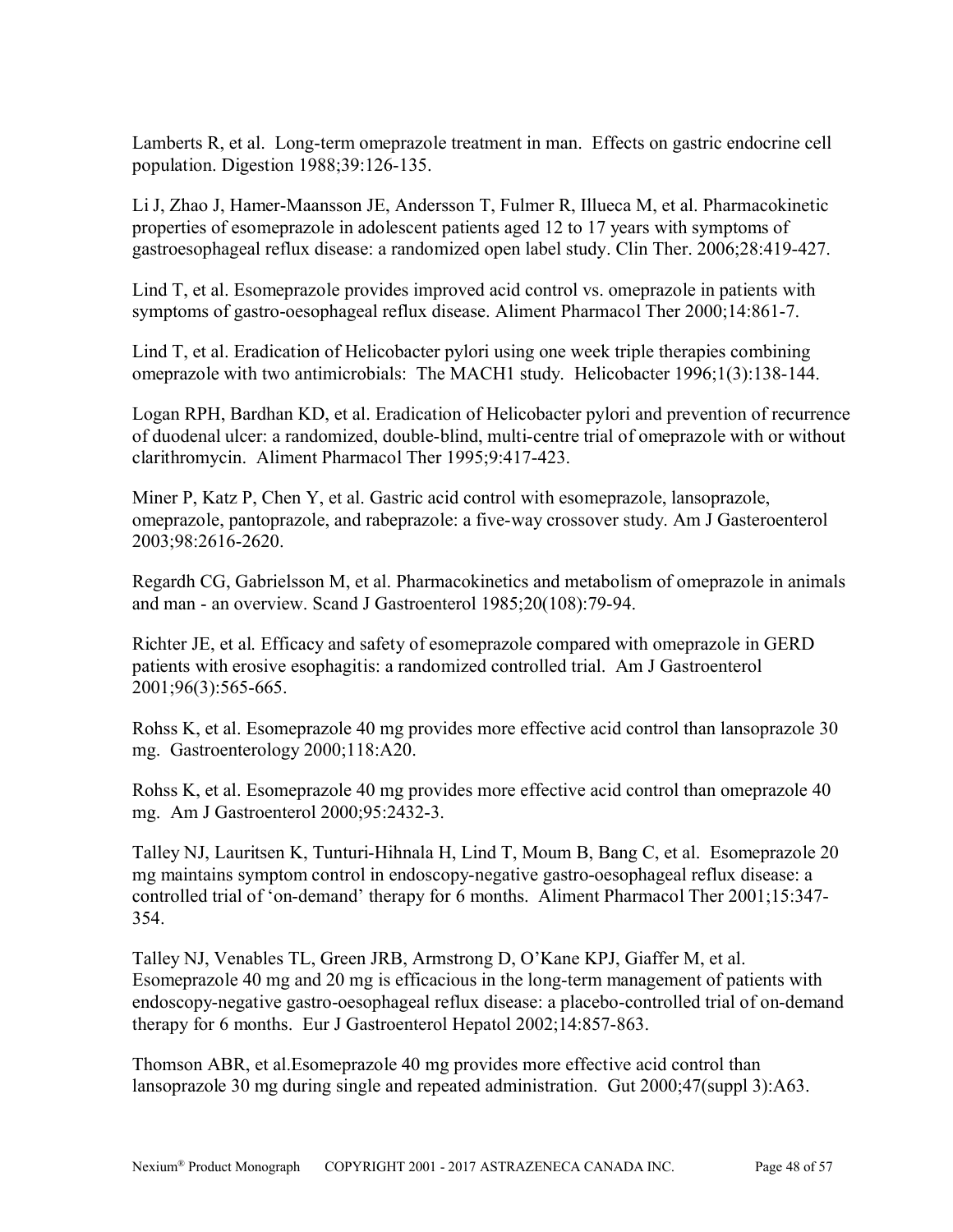Veldhuyzen van Zanten, SJO, et al. An evidence-based approach to the management of patients with dyspepsia in the era of Helicobacter pylori. Can Medical Assoc J 2000:162(12 suppl):S3-S23.

Wallmark B, Lindberg P. Mechanism of action of omeprazole. ISI Atlas of Science: Pharmacology 1987;1:158-160.

Wilder-Smith C, et al. Esomeprazole 40 mg provides more effective acid control than pantoprazole 40 mg. Gastroenterology 2000;118:A22-23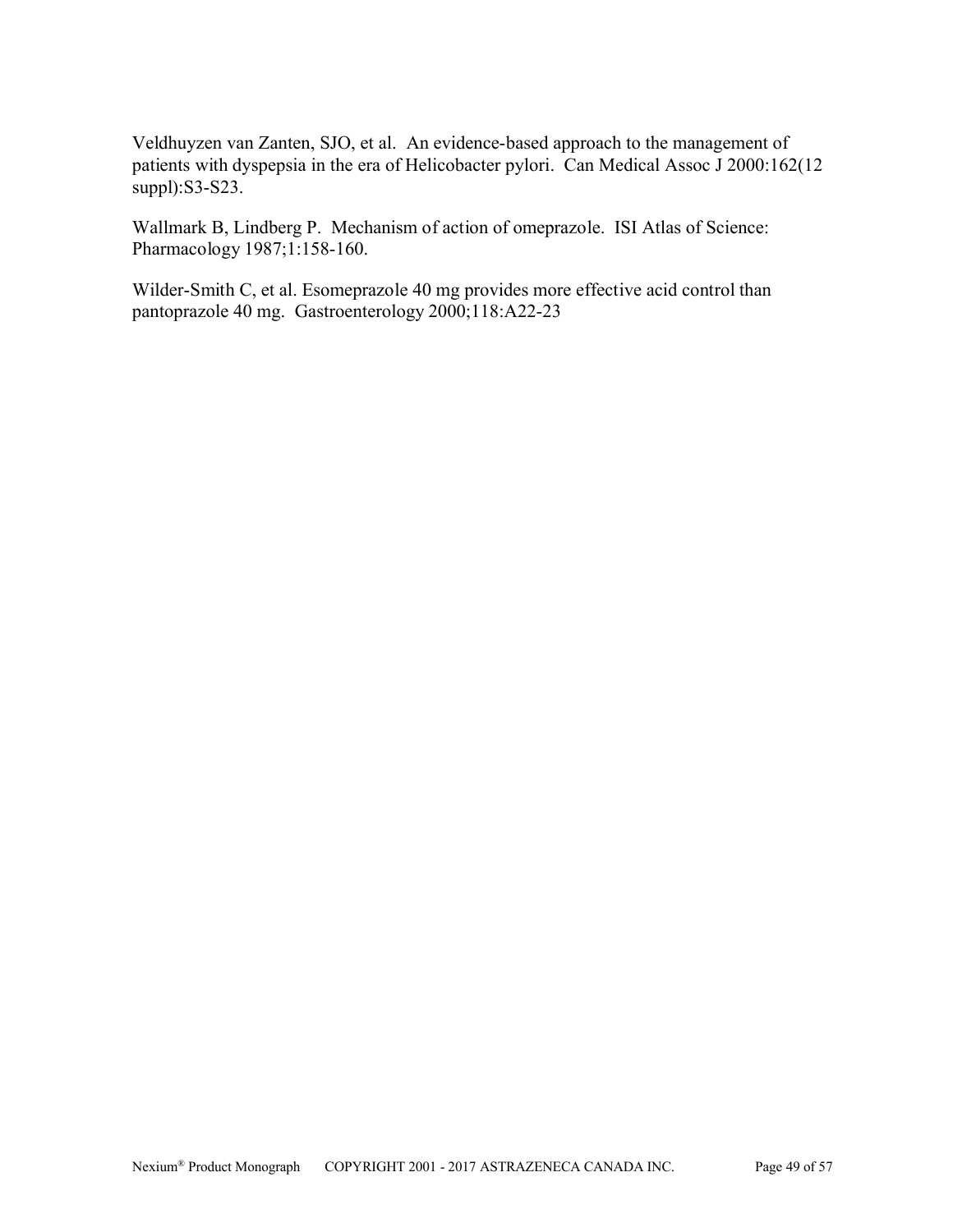### **READ THIS FOR SAFE AND EFFECTIVE USE OF YOUR MEDICINE PATIENT MEDICATION INFORMATION**



<span id="page-49-0"></span>Read this carefully before you start taking **NEXIUM** and each time you get a refill. This leaflet is a summary and will not tell you everything about this drug. Talk to your healthcare professional about your medical condition and treatment and ask if there is any new information about **NEXIUM**.

### **What is NEXIUM used for?**

NEXIUM is used in adults to treat problems caused by too much acid in the stomach such as:

- reflux esophagitis (tissue damage caused by the stomach acid and juices moving up the food tube).
- symptoms of reflux disease (e.g. heartburn, backup of stomach contents to the throat).
- duodenal ulcers (sores on the first part of the intestine) caused by a bacterium, *Helicobacter pylori*.
- symptoms of nonerosive reflux disease (NERD), not related to tissue damage of the food pipe such as:
	- o a burning feeling that moves up the food pipe (heartburn).
	- o a sour or bitter taste moving up to the mouth.
- a rare condition where the stomach produces too much acid (Zollinger-Ellison syndrome).
- ulcers caused by nonsteroidal anti-inflammatory drugs (drugs for pain and sore joints).

NEXIUM is used in children 1-17 years old to treat:

- reflux esophagitis (tissue damage caused by the stomach acid and juices moving up the food tube).
- symptoms of reflux disease (e.g. heartburn, backup of stomach contents to the throat).
- symptoms of nonerosive reflux disease (NERD), not related to tissue damage of the food pipe such as:
	- o a burning feeling that moves up the food pipe (heartburn).
	- o a sour or bitter taste moving up to the mouth.

### **How does NEXIUM work?**

NEXIUM is a medicine called a proton pump inhibitor (PPI). NEXIUM works by causing less acid to be made in your stomach.

### **What are the ingredients in NEXIUM?**

Medicinal ingredients: esomeprazole magnesium trihydrate

### Non-medicinal ingredients:

NEXIUM tablet: cellulose microcrystalline, crospovidone, glyceryl monostearate, hydroxypropyl cellulose, hypromellose, iron oxide, magnesium stearate, methacrylic acid ethylacrylate copolymer, polyethylene glycol, polysorbate, synthetic paraffin, sodium stearyl fumarate, sugar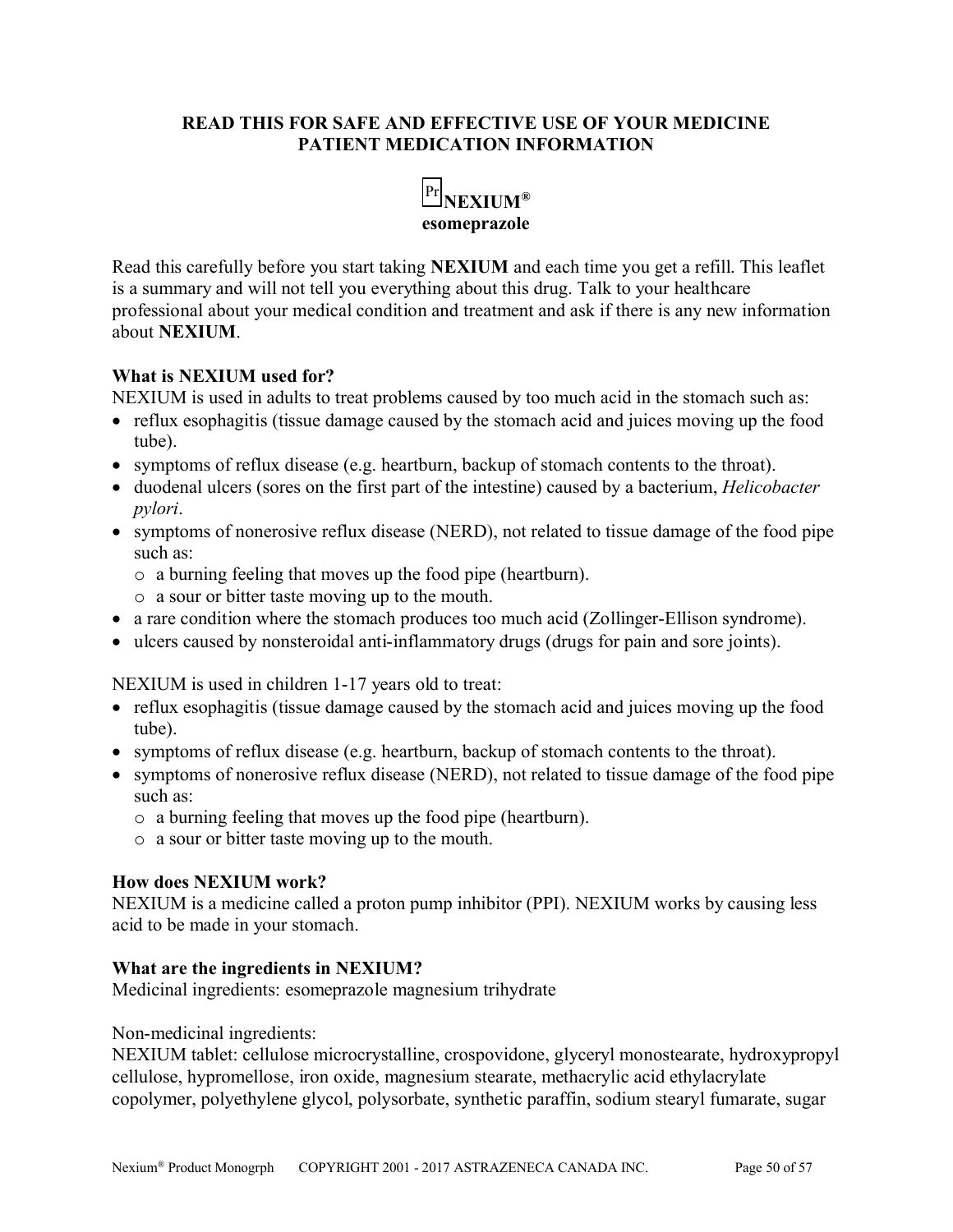spheres, talc, titanium dioxide, triethyl citrate.

NEXIUM granules for oral suspension: citric acid, crospovidone, dextrose, glycerol monostearate, hydroxypropyl cellulose, hypromellose, iron oxide, magnesium stearate, methacrylic acid copolymer type C, polysorbate, sugar spheres, talc, triethyl citrate, xanthan gum.

### **NEXIUM comes in the following dosage forms:**

NEXIUM 20 mg tablets come in blister packages that contain 28 or 30 tablets. NEXIUM 40 mg tablets come in blister packages that contain 28 or 30 tablets, or bottles that contain 100 tablets.

NEXIUM 10 mg granules for oral suspension come in unit dose sachets in cartons of 30.

### **Do not use NEXIUM if:**

- you are allergic to the active ingredient esomeprazole, substituted benzimidazoles or any of the other ingredients of NEXIUM (see **What are the ingredients in NEXIUM?**). If you think you may be allergic, ask your doctor for advice.
- you are taking rilpivirine.

### **To help avoid side effects and ensure proper use, talk to your healthcare professional before you take NEXIUM. Talk about any health conditions or problems you may have, including if you:**

- have had any health problems in the past.
- have symptoms that may be a sign of a more serious problem in your stomach or intestine such as:
	- o trouble swallowing.
	- o unplanned weight loss.
	- o vomiting blood or food.
	- o black (blood-stained) stools.
- are pregnant or trying to become pregnant.
- are breastfeeding or planning to breastfeed.
- are due to have a specific blood test (Chromogranin A).

#### **Other warnings you should know about:**

NEXIUM is not recommended for use in patients under 1 year of age.

This medicine should be used at the lowest dose and for the shortest time suitable for your condition. Talk to your doctor if you have any concerns about your treatment.

Treatment in combination with antibiotics:

If you experience symptoms such as severe (bloody or repeated watery) diarrhea, with or without fever, abdominal pain or tenderness, you may have bowel inflammation caused by a bacterial infection (*Clostridium difficile*). If this happens, stop taking the drug combination and call your healthcare professional immediately.

Long-term use of PPIs may interfere with the absorption of Vitamin B12 from the diet. This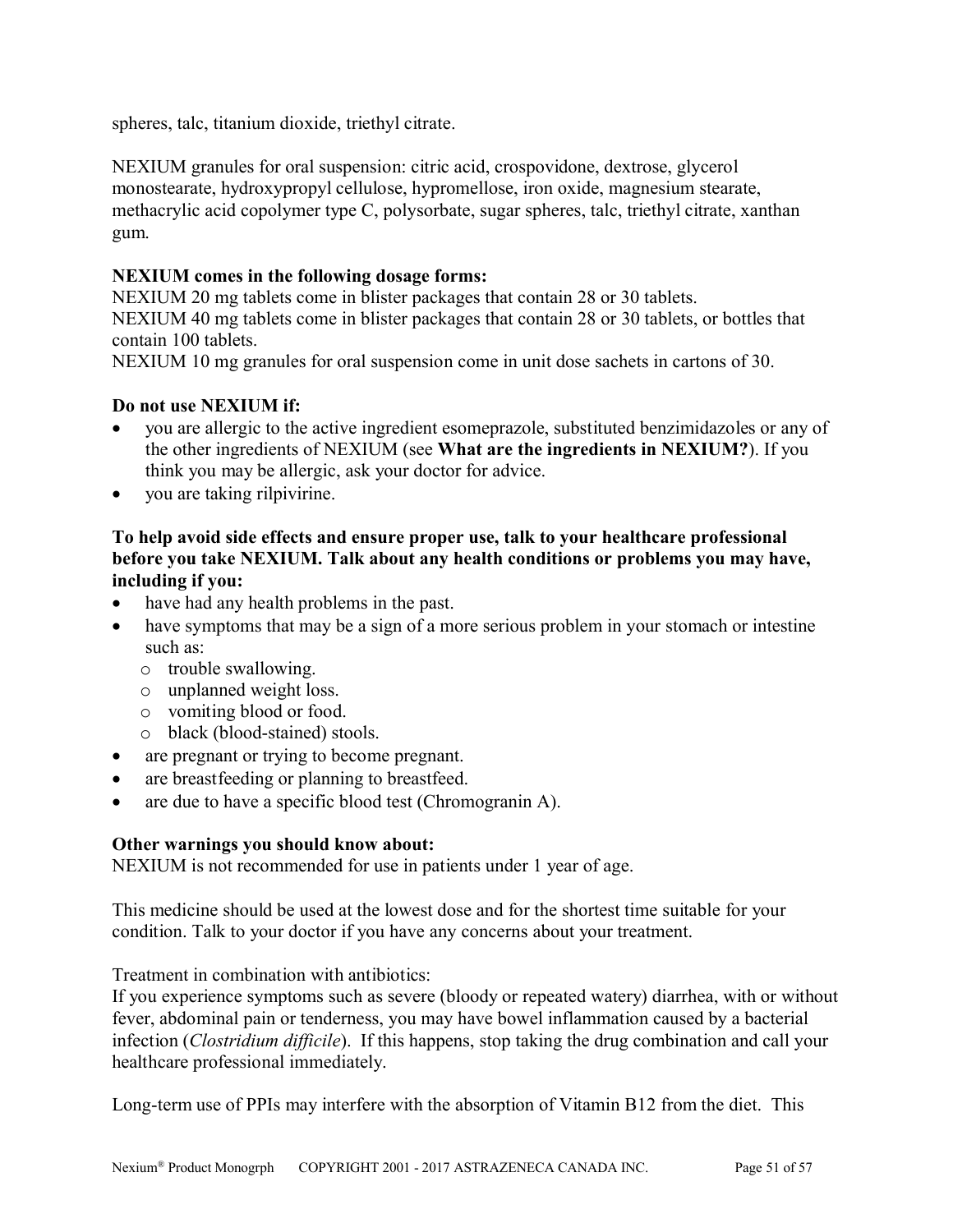may cause a shortage of Vitamin B12 in your body. Talk to your doctor about this risk.

Long-term use of PPIs may lead to low blood magnesium in some people. When blood magnesium is lower than normal, it may also lead to low blood calcium and low blood potassium.

Using PPIs for a long time (every day for a year or longer) may increase risks of broken bones of the hip, wrist or spine. Talk to your doctor about this risk.

### **Tell your healthcare professional about all the medicines you take, including any drugs, vitamins, minerals, natural supplements or alternative medicines.**

### **The following may interact with NEXIUM:**

- drugs used to prevent blood clotting (warfarin or coumarin derivatives, clopidogrel). Speak to your doctor or pharmacist if you are taking any of these drugs.Use of NEXIUM with clopidogrel should be avoided.
- medication for HIV: NEXIUM may decrease the effectiveness of some drugs used for HIV treatment; atazanavir, nelfinavir, and saquinavir should not be used with NEXIUM.
- a high dose of methotrexate (a drug used in high doses to treat cancer): NEXIUM may need to be temporarily withdrawn.
- Blood levels of some drugs may be influenced if NEXIUM is taken at the same time as drugs used to prevent fungal infections (itraconazole, ketoconazole, voriconazole), anxiety (diazepam), epilepsy (phenytoin), drugs to speed up stomach emptying (cisapride\*), transplant rejection (tacrolimus), poor circulation in the legs (cilostazol\*), heart problems (digoxin), treatment for tuberculosis (rifampin), St John's Wort (*Hypericum perforatum*) or a certain type of anticancer drug (erlotinib or any other anticancer drug from the same class). However, none of these interactions have been shown to change the effectiveness of NEXIUM or the other drug.

Drug interactions can be different if you take NEXIUM for short periods of time than if you take it every day.

\* not marketed in Canada

#### **How to take NEXIUM:**

Follow your doctor's directions carefully. They may be different from the information contained in this leaflet.

- Take all doses of NEXIUM that your doctor prescribes even when you or your child feel well. In some cases, doses every day are needed to control pain and symptoms, to correct acid problems and to help damaged areas heal.
- If you take NEXIUM with antibiotic drugs, it is important that you take all medications twice each day. Take them at the right time each day for one week. Studies have shown that patients who take their medications as prescribed have better ulcer healing rates and greater success getting rid of their *H. pylori* infection.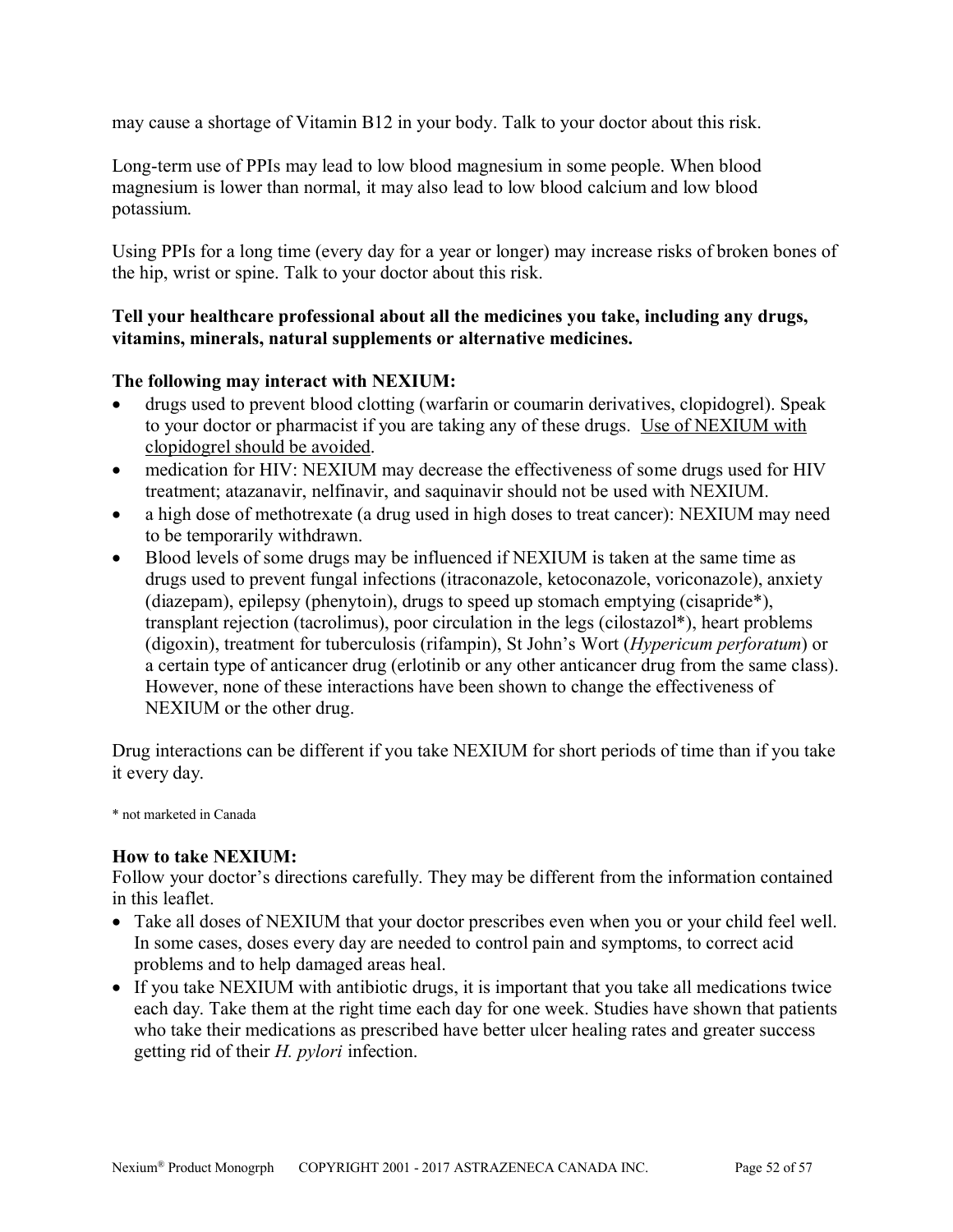- Take NEXIUM until your doctor tells you to stop. Even if you start to feel better in a few days, your symptoms may return if NEXIUM is stopped too soon. NEXIUM needs to be taken for the full treatment duration to help correct acid problems.
- NEXIUM may be taken with food or on an empty stomach.

### *Tablets:*

The tablet may be swallowed whole with water. It may also be put in half a glass of water where it will break apart. This will make it easier to swallow. Be sure to swallow all the tiny pellets that come out of the tablet without chewing them. Don't let the pellets sit in water for more than 30 minutes before drinking them. After drinking, rinse the glass with water and drink this as well.

# *Granules for Oral suspension:*

Empty the contents of each sachet into a container containing 1 tablespoon (15 mL) of water. Stir. Leave for a few minutes to thicken. The mixture will appear as a thick yellow suspension with small white and/or brownish granules. Stir again and drink within 30 minutes. If any material remains after drinking, add more water, stir, and drink right away.

### **Usual dose:**

### *Adults*

Your doctor may tell you to take NEXIUM:

- 20 to 40 mg once a day for 2 to 8 weeks.
- Continue taking NEXIUM 20 mg each day. This is to keep your symptoms from coming back.
- In combination with antibiotic drugs for one week to treat ulcers caused by *Helicobacter pylori*. This also helps to reduce the risk of these ulcers from coming back.
	- $\circ$  If your prescription says NEXIUM 1-2-3 A<sup>®</sup>, you will take NEXIUM with the antibiotics clarithromycin and amoxicillin.
	- o Your pharmacist should also give you information on the two antibiotics.

### Maintenance Treatment of NERD (on-demand) dose

After first treatment of NERD, your doctor may suggest that you take NEXIUM 20 mg once daily, as needed, if symptoms of heartburn and regurgitation return once in a while. Contact your doctor if your symptoms get worse, won't go away, or if new symptoms arise.

### *Children (1 – 11 years of age)*

The suggested dose for treating acute disease is 10 mg (1 sachet) or 20 mg (2 sachets) once daily for 8 weeks.

### *Children (12 –17 years of age)*

The suggested dose for treating acute disease is 20 or 40 mg once a day for 2 to 8 weeks.

#### How to use a compliance pack:

There are 14 days of labelled tablets, with one extra to make 15. All 15 tablets are exactly the same (including the one labelled "Take this tablet last"). When you have finished the 14 labelled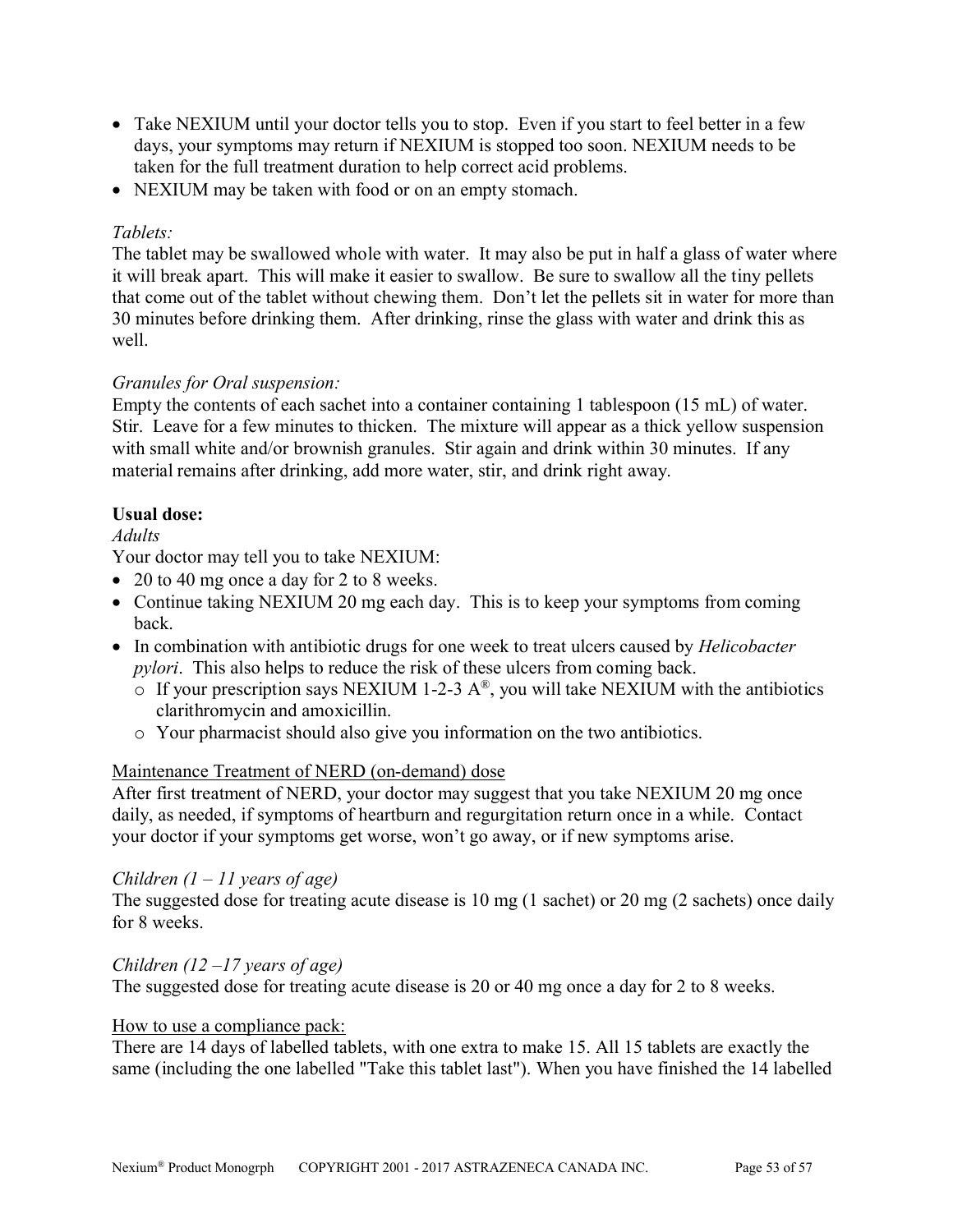tablets in the blister pack, take the one marked "Take this tablet last". Then start your next blister pack.

To treat ulcers caused by *Helicobacter pylori* in adults, take one 20 mg tablet from each of the two blisters (2 tablets per day) that match the day you start the pack.

### **Overdose:**

If you think you have taken too much NEXIUM, contact your healthcare professional, hospital emergency department or regional Poison Control Centre immediately, even if there are no symptoms.

### **Missed Dose:**

If you/your child miss a dose of NEXIUM, and remember within 12 hours, take the tablet/sachet as soon as possible. Then go back to the regular schedule. If more than 12 hours have passed, do not take the missed dose. Do not double the dose. Just take the next dose on time.

### **What are possible side effects from using NEXIUM?**

Like all medicines, NEXIUM may cause side effects in some people. Side effects are usually mild. They usually go away a short time after starting NEXIUM.

These are not all the possible side effects you may feel when taking NEXIUM. If you experience any side effects not listed here, contact your healthcare professional. Please also see Warnings and Precautions. These side effects may not be caused by NEXIUM in your case, but only a doctor can assess this.

Tell your doctor right away if you have any of these symptoms:

- New or worsening joint pain.
- Rash on your cheeks or arms that gets worse in the sun.

If these side effects become bothersome (or last longer than 1-2 days), discuss with your doctor:

Common:

- Nausea.
- Stomach upset.
- Diarrhea.
- Headache.

Uncommon:

- Dry mouth.
- **•** Dizziness
- Insomnia.
- Feeling of burning/prickliness/numbing.
- Swelling of extremities.
- Feeling sleepy.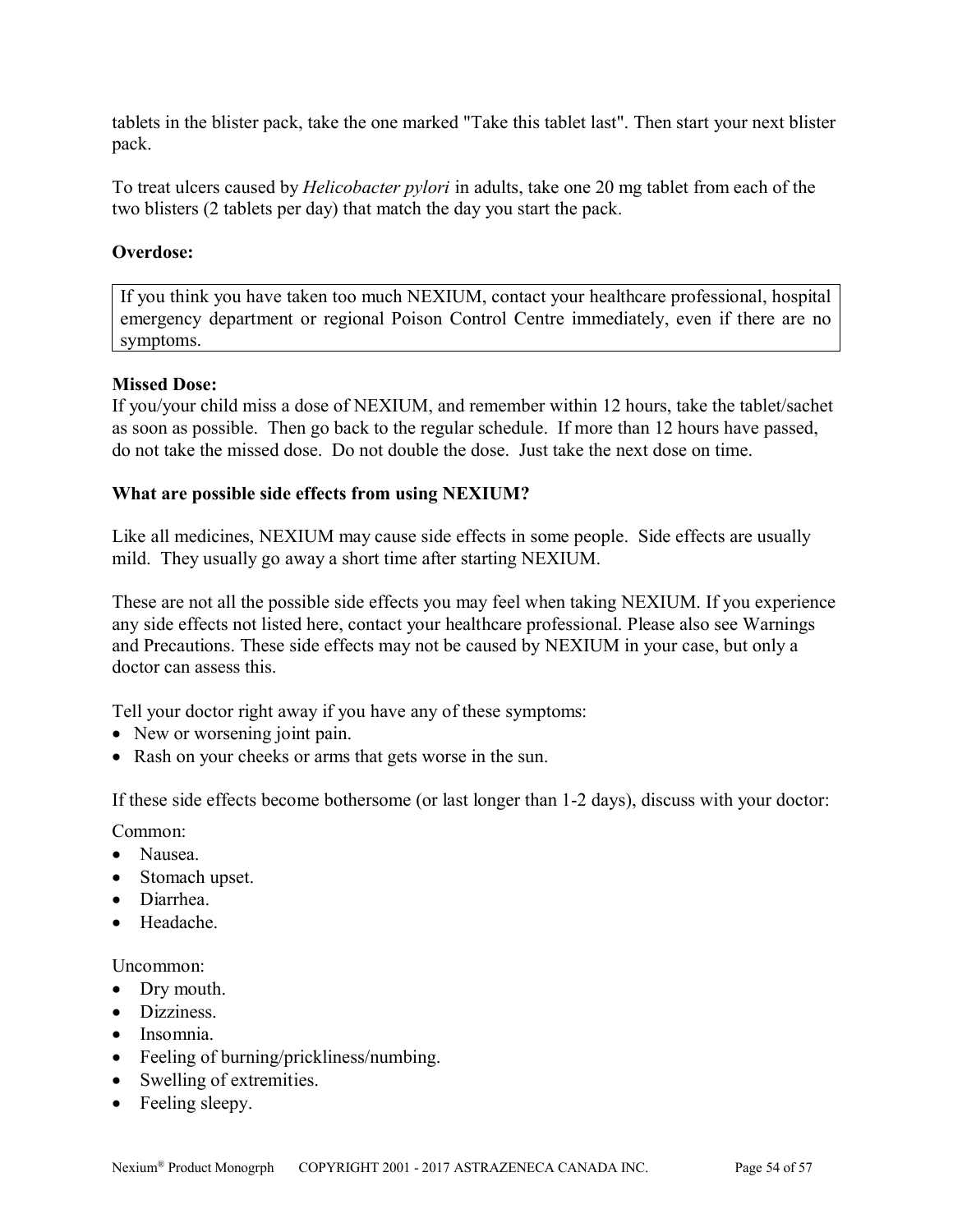Feeling like you or your surroundings are moving (vertigo).

Rare:

- Taste disorders.
- Nervousness.
- Hair loss.
- Increased sweating.

Stopping your PPI therapy after taking it for a long time may cause your symptoms to get worse and your stomach may increase acid production. Carefully follow your doctor's instructions when stopping NEXIUM.

| Serious side effects and what to do about them                  |                         |                       |                  |  |
|-----------------------------------------------------------------|-------------------------|-----------------------|------------------|--|
|                                                                 | Talk to your healthcare |                       | Stop taking drug |  |
|                                                                 | professional            |                       | and get          |  |
| Symptom / effect                                                | Only if severe          | In all cases          | immediate        |  |
|                                                                 |                         |                       | medical help     |  |
| RARE $( \geq 1$ in 10 000 patients but < 1 in 1000 patients)    |                         |                       |                  |  |
| skin reactions (such as rash, dermatitis,                       |                         | X                     |                  |  |
| itching and/or hives)                                           |                         |                       |                  |  |
| blurred vision                                                  |                         | X                     |                  |  |
| depression                                                      |                         | $\overline{X}$        |                  |  |
| confusion                                                       |                         | $\overline{\text{X}}$ |                  |  |
| shortness of breath                                             |                         | X                     |                  |  |
| inflammation in the mouth                                       |                         | $\overline{X}$        |                  |  |
| severe allergic reaction (such as swelling                      |                         |                       | X                |  |
| or anaphylactic reaction/shock)                                 |                         |                       |                  |  |
| muscle pain                                                     |                         | X                     |                  |  |
| blood disorders (reduced number of cells                        |                         | X                     |                  |  |
| in the blood, low blood sodium <sup><math>\theta</math></sup> ) |                         |                       |                  |  |
| inflammation of liver (skin and eyes                            |                         |                       | X                |  |
| appear yellow)                                                  |                         |                       |                  |  |
| gastrointestinal fungal infection                               |                         | X                     |                  |  |
| photosensitivity                                                |                         | $\overline{\text{X}}$ |                  |  |
| sore joints                                                     |                         | X                     |                  |  |
| feeling ill                                                     |                         | X                     |                  |  |
| <b>VERY RARE <math>(&lt; 1</math> in 10 000 patients)</b>       |                         |                       |                  |  |
| severe skin disorders (blisters, ulcers                         |                         |                       | X                |  |
| and/or lesions)                                                 |                         |                       |                  |  |
| aggression                                                      |                         | X                     |                  |  |
| hallucinations                                                  |                         | $\overline{X}$        |                  |  |
| severely impaired liver function                                |                         | X                     |                  |  |
| decreased consciousness                                         |                         | X                     |                  |  |
| inflammation of the kidney                                      |                         | $\overline{X}$        |                  |  |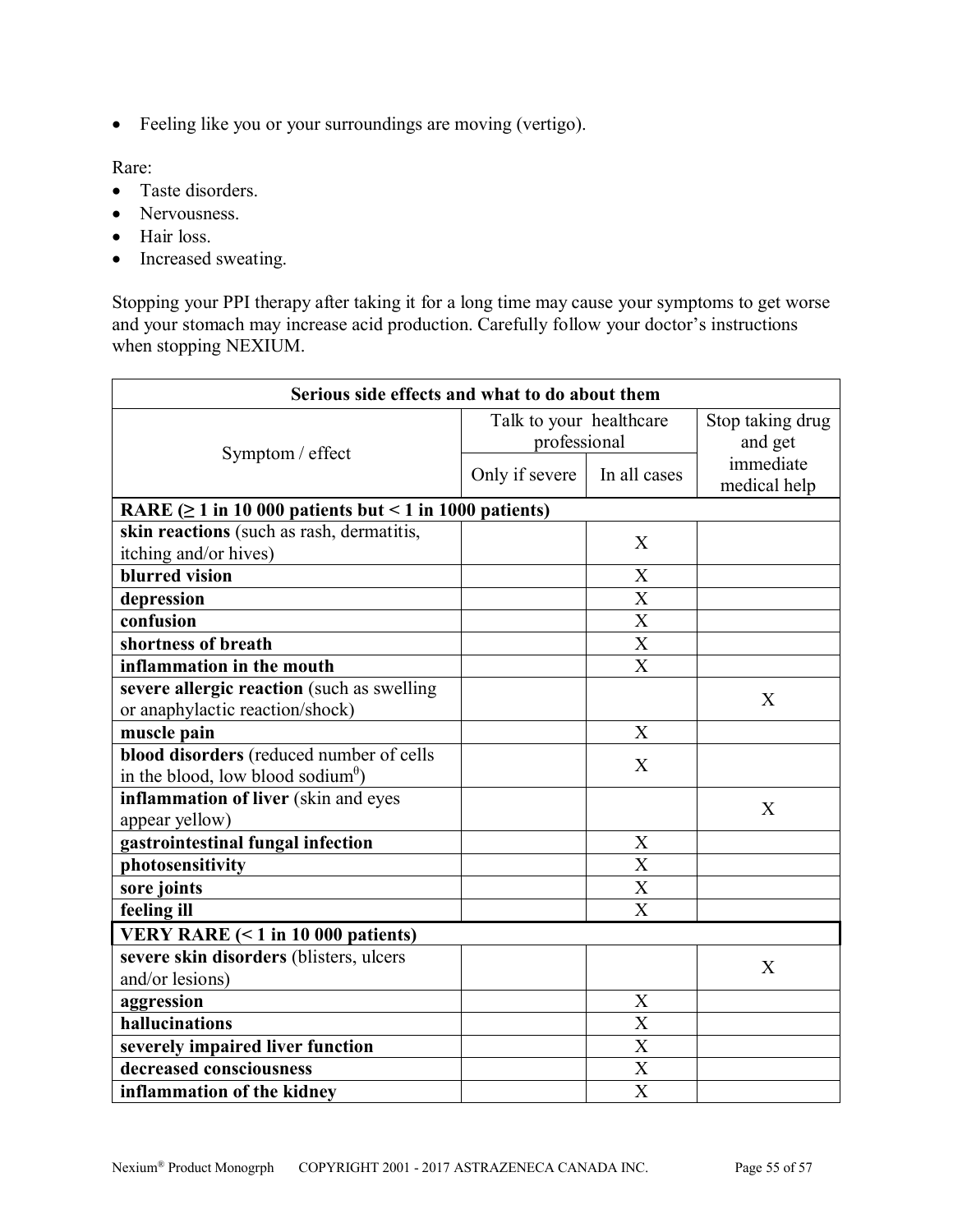| muscular weakness                      |  |  |
|----------------------------------------|--|--|
| development of breasts in males        |  |  |
| low blood magnesium $\theta$           |  |  |
| (which may result in low blood calcium |  |  |
| and/or low blood potassium)            |  |  |
| Inflammation in the gut (leading to    |  |  |
| diarrhea)                              |  |  |

 $\theta$ These would only be seen if a blood test was taken.

If you have a troublesome symptom or side effect that is not listed here or becomes bad enough to interfere with your daily activities, talk to your healthcare professional.

### **Reporting Side Effects**

You can help improve the safe use of health products for Canadians by reporting serious and unexpected side effects to Health Canada. Your report may help to identify new side effects and change the product safety information.

### **3 ways to report**:

- Online at [MedEffect;](http://hc-sc.gc.ca/dhp-mps/medeff/index-eng.php)
- By calling  $1-866-234-2345$  (toll-free);
- By completing a Consumer Side Effect Reporting Form and sending it by:
	- Fax to 1-866-678-6789 (toll-free), or
	- Mail to: Canada Vigilance Program
		- Health Canada, Postal Locator 1908C
		- Ottawa, ON
		- K1A 0K9

Postage paid labels and the Consumer Side Effect Reporting Form are available at [MedEffect.](http://hc-sc.gc.ca/dhp-mps/medeff/index-eng.php)

*NOTE: Contact your health professional if you need information about how to manage your side effects. The Canada Vigilance Program does not provide medical advice.*

### **Storage:**

- Keep all tablets sealed in the blister strips and the granules for oral suspension sealed in the sachet until it is time for a dose. If you do not, moisture from the air may damage the drug.
- Example Keep NEXIUM at room temperature  $(15-30^{\circ}C)$ .
- Do not keep NEXIUM in the bathroom medicine cabinet or other warm, moist places.
- Do not use NEXIUM after the expiry date marked on the pack.

Keep out of sight and reach of children.

# **If you want more information about NEXIUM:**

- Talk to your healthcare professional
- Find the full product monograph that is prepared for healthcare professionals and includes this Patient Medication Information by visiting the [Health Canada website;](http://hc-sc.gc.ca/index-eng.php) the AstraZeneca Canada Inc. website: www.astrazeneca.ca, or by calling AstraZeneca Canada Inc. at: